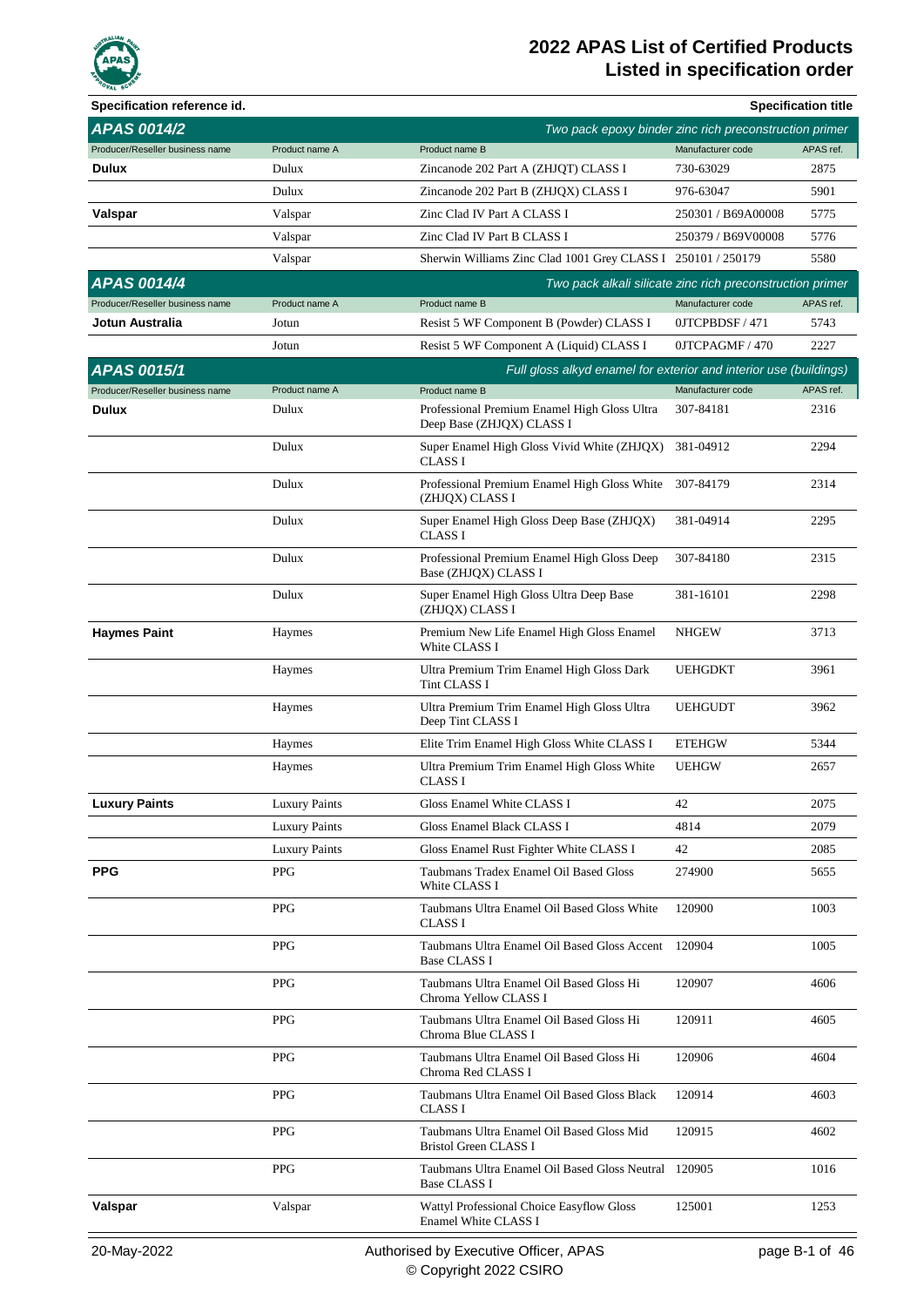

| Specification reference id.     |                      |                                                                             |                                        | <b>Specification title</b> |
|---------------------------------|----------------------|-----------------------------------------------------------------------------|----------------------------------------|----------------------------|
| <b>APAS 0015/1</b>              |                      | Full gloss alkyd enamel for exterior and interior use (buildings)           |                                        |                            |
| Producer/Reseller business name | Product name A       | Product name B                                                              | Manufacturer code                      | APAS ref.                  |
| Valspar                         | Valspar              | Wattyl Killrust Epoxy Gloss Enamel White<br><b>CLASS I</b>                  | 115201                                 | 5213                       |
|                                 | Valspar              | Wattyl Killrust Epoxy Gloss Enamel Black<br><b>CLASS I</b>                  | 115202                                 | 5842                       |
|                                 | Valspar              | Wattyl Master Enamel Oil-Based Gloss White<br><b>CLASS I</b>                | 117321                                 | 3634                       |
|                                 | Valspar              | Killrust Epoxy Gloss Enamel MCR CLASS I                                     | 115-LINE                               | 5843                       |
|                                 | Valspar              | Solver Trims High Gloss Enamel White CLASS I 41711239                       |                                        | 384                        |
|                                 | Valspar              | Wattyl Master Enamel Oil-Based Gloss Light<br><b>Base CLASS I</b>           | 117322                                 | 3635                       |
|                                 | Valspar              | Wattyl Master Enamel Oil-Based Gloss Mid<br><b>Base CLASS I</b>             | 117323                                 | 3636                       |
|                                 | Valspar              | Solver Trims High Gloss Enamel Black CLASS I 41711018                       |                                        | 3896                       |
|                                 | Valspar              | Wattyl Ultra Oil-Based Enamel Interior/Exterior<br>Gloss Light Base CLASS I | 42200011                               | 5688                       |
|                                 | Valspar              | Wattyl Ultra Oil-Based Enamel Interior/Exterior<br>Gloss White CLASS I      | 42201239                               | 5687                       |
|                                 | Valspar              | Wattyl Duranamel BR22 White CLASS I                                         | 200201                                 | 4675                       |
|                                 | Valspar              | Solver Trims High Gloss Enamel Light Base<br><b>CLASS I</b>                 | 41710011                               | 385                        |
|                                 | Valspar              | Solver Trims High Gloss Enamel Mid Base<br><b>CLASS I</b>                   | 41710012                               | 386                        |
|                                 | Valspar              | Wattyl Ultra Oil-Based Enamel Interior/Exterior<br>Gloss Mid Base CLASS I   | 42200012                               | 5689                       |
| <b>APAS 0015/3</b>              |                      |                                                                             | Semi gloss interior enamel (buildings) |                            |
| Producer/Reseller business name | Product name A       | Product name B                                                              | Manufacturer code                      | APAS ref.                  |
| Dulux                           | Dulux                | Super Enamel Semi-Gloss Vivid White (ZHJQX) 378-04912<br><b>CLASS I</b>     |                                        | 1748                       |
|                                 | Dulux                | Professional Semi-Gloss Enamel White (ZHJQX) 305-84179<br><b>CLASS I</b>    |                                        | 2268                       |
| <b>Luxury Paints</b>            | <b>Luxury Paints</b> | Semi Gloss Enamel White CLASS I                                             | 43                                     | 4983                       |
| Valspar                         | Valspar              | Solver Trims Ultra Premium Satin Enamel Light<br>Base CLASS I               | 41980011                               | 70                         |
|                                 | Valspar              | Solver Trims Ultra Premium Satin Enamel White 41981239<br><b>CLASS I</b>    |                                        | 65                         |
|                                 | Valspar              | Wattyl Master Enamel Oil Based Enamel Satin<br>Light Base CLASS I           | 117316                                 | 3631                       |
|                                 | Valspar              | Wattyl Master Enamel Oil Based Enamel Satin<br>Strong Base CLASS I          | 117318                                 | 3633                       |
|                                 | Valspar              | Solver Trims Ultra Premium Satin Enamel<br>Strong Base CLASS I              | 41980025                               | 5122                       |
|                                 | Valspar              | Wattyl Master Enamel Oil Based Enamel Satin<br>Mid Base CLASS I             | 117317                                 | 3632                       |
|                                 | Valspar              | Wattyl Master Enamel Oil Based Enamel Satin<br>White CLASS I                | 117315                                 | 3630                       |
|                                 | Valspar              | Solver Trims Ultra Premium Satin Enamel Mid<br><b>Base CLASS I</b>          | 41980012                               | 67                         |
|                                 | Valspar              | Wattyl Ultra Oil Based Enamel Satin Strong<br><b>Base CLASS I</b>           | 42120025                               | 5696                       |
|                                 | Valspar              | Wattyl Professional Choice Easyflow Satin<br>Enamel White CLASS I           | 125804                                 | 54                         |
|                                 | Valspar              | Pascol Trade Satin Enamel White CLASS I                                     | 357261                                 | 5692                       |
|                                 | Valspar              | Wattyl Ultra Oil Based Enamel Satin White<br>CLASS I                        | 42121239                               | 5693                       |
|                                 | Valspar              | Wattyl Ultra Oil Based Enamel Satin Light Base<br>CLASS I                   | 42120011                               | 5694                       |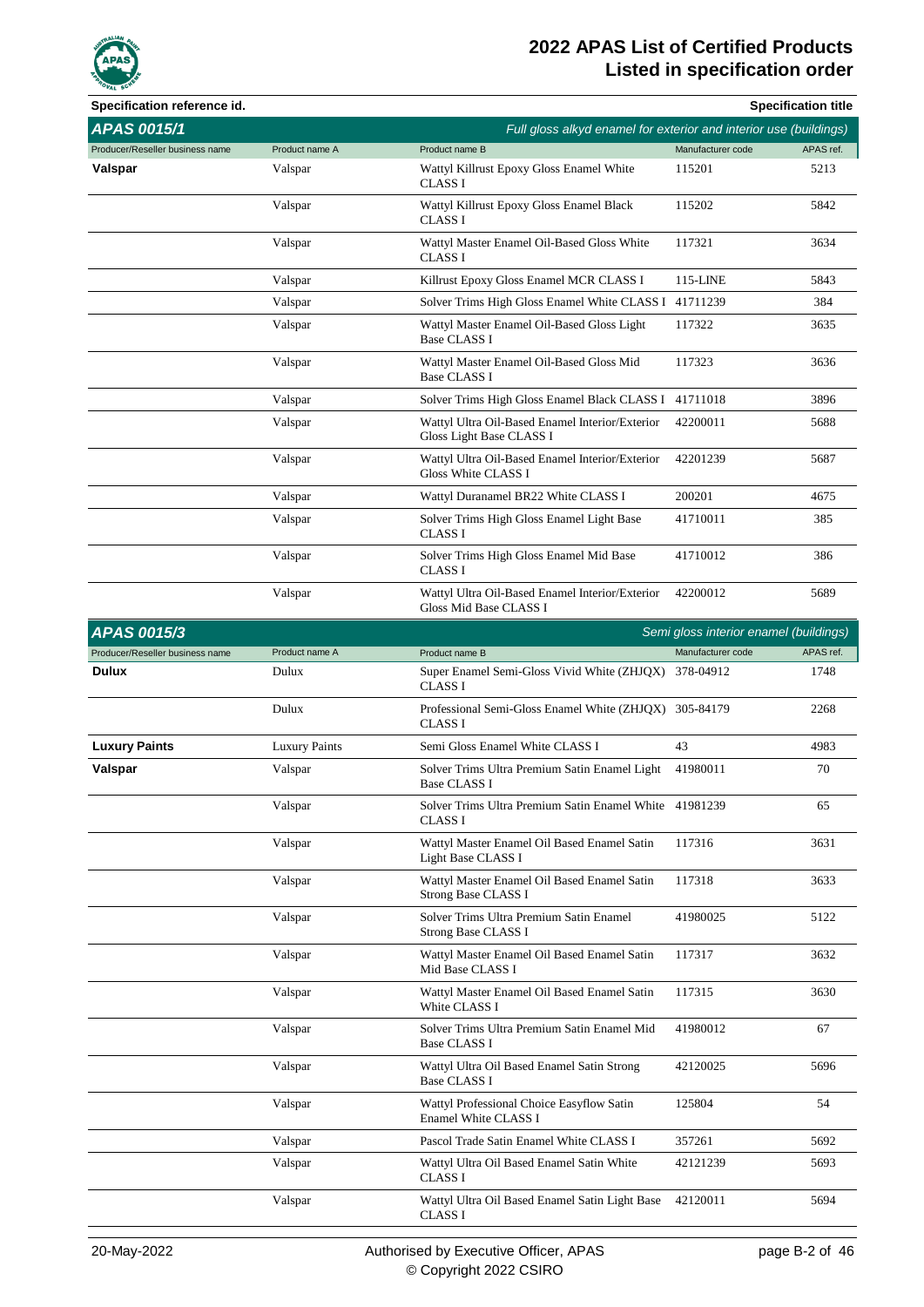

| Specification reference id.     |                      |                                                                         |                                                 | <b>Specification title</b> |
|---------------------------------|----------------------|-------------------------------------------------------------------------|-------------------------------------------------|----------------------------|
| APAS 0015/3                     |                      |                                                                         | Semi gloss interior enamel (buildings)          |                            |
| Producer/Reseller business name | Product name A       | Product name B                                                          | Manufacturer code                               | APAS ref.                  |
| Valspar                         | Valspar              | Wattyl Ultra Oil Based Enamel Satin Mid Base<br><b>CLASS I</b>          | 42120012                                        | 5695                       |
| <b>APAS 0016/1</b>              |                      | Solvent borne undercoat for exterior and interior use (buildings)       |                                                 |                            |
| Producer/Reseller business name | Product name A       | Product name B                                                          | Manufacturer code                               | APAS ref.                  |
| <b>Colourtrend Paints</b>       | Colourtrend          | Australis Interior / Exterior StainBlock Primer<br>Sealer White CLASS I | 84-100                                          | 5105                       |
|                                 | Colourtrend          | CoverMax Quick Dry Oil Based Primer Sealer<br><b>Undercoat CLASS I</b>  | 961-100                                         | 5898                       |
| <b>Haymes Paint</b>             | Haymes               | Elite Prepcoat General Purpose Undercoat White<br><b>CLASS I</b>        | <b>EPGPU</b>                                    | 5436                       |
| <b>Luxury Paints</b>            | <b>Luxury Paints</b> | Multi Purpose Undercoat White CLASS I                                   | 41                                              | 2097                       |
| Valspar                         | Valspar              | Solver All Purpose Undercoat White CLASS I                              | 41039007                                        | 407                        |
|                                 | Valspar              | Wattyl Ultra All-Purpose Undercoat White<br><b>CLASS I</b>              | 42061239                                        | 5476                       |
|                                 | Valspar              | Wattyl Ultra Super Hiding Undercoat White<br><b>CLASS I</b>             | 126101                                          | 1273                       |
|                                 | Valspar              | Wattyl Master Prep Multi-Purpose Undercoat<br>White CLASS I             | 118221                                          | 5211                       |
| <b>APAS 0016/2</b>              |                      | Solvent borne undercoat for interior use only (buildings)               |                                                 |                            |
| Producer/Reseller business name | Product name A       | Product name B                                                          | Manufacturer code                               | APAS ref.                  |
| Dulux                           | Dulux                | Professional Oil Based Primer Sealer Undercoat<br>White (ZHJQX) CLASS I | 361-84192                                       | 2359                       |
| APAS 0024/1                     |                      |                                                                         | Full gloss oil and petrol resistant enamel      |                            |
| Producer/Reseller business name | Product name A       | Product name B                                                          | Manufacturer code                               | APAS ref.                  |
| Dulux                           | Dulux                | Super Enamel High Gloss Vivid White (ZHJQX)<br><b>CLASS I</b>           | 381-04912                                       | 2378                       |
| Valspar                         | Valspar              | Wattyl Duranamel BR22 White CLASS I                                     | 200201                                          | 4675                       |
|                                 | Valspar              | Killrust Epoxy Gloss Enamel MCR CLASS I                                 | 115-LINE                                        | 5843                       |
|                                 | Valspar              | Wattyl Killrust Epoxy Gloss Enamel White<br><b>CLASS I</b>              | 115201                                          | 5213                       |
|                                 | Valspar              | Wattyl Killrust Epoxy Gloss Enamel Black<br><b>CLASS I</b>              | 115202                                          | 5842                       |
| <b>APAS 0032</b>                |                      |                                                                         | Metal primer - lead & chromate free (buildings) |                            |
| Producer/Reseller business name | Product name A       | Product name B                                                          | Manufacturer code                               | APAS ref.                  |
| Dulux                           | Dulux                | Luxaprime ZP Primer-Finish Blue (ZHJQX)<br>CLASS II                     | 866-63065                                       | 6015                       |
|                                 | Dulux                | Luxaprime ZP Primer-Finish Light Grey<br>(ZHJQX) CLASS II               | 866-63112                                       | 3763                       |
|                                 | Dulux                | Luxaprime ZP Primer-Finish Standard Red<br>(ZHJOX) CLASS II             | 866-63303                                       | 3761                       |
| APAS 0035/1                     |                      |                                                                         |                                                 | Two pack etch primer       |
| Producer/Reseller business name | Product name A       | Product name B                                                          | Manufacturer code                               | APAS ref.                  |
| <b>PPG</b>                      | <b>PPG</b>           | 302 Multietch Catalyst Hardener Part B CLASS I                          | 30200-BCTLS                                     | 5893                       |
|                                 | <b>PPG</b>           | 302 Multietch Primer Base Part A CLASS I                                | 30200-YELLO                                     | 352                        |
| APAS 0035/2                     |                      |                                                                         | One pack etch primer, chromate free             |                            |
| Producer/Reseller business name | Product name A       | Product name B                                                          | Manufacturer code                               | APAS ref.                  |
| Valspar                         | Valspar              | Wattyl Super Etch N35 Light Grey CLASS I                                | 123920                                          | 5632                       |
|                                 | Valspar              | Wattyl Super Etch Grey CLASS I                                          | 123907                                          | 1419                       |
|                                 | Valspar              | Wattyl Super Etch White CLASS I                                         | 123901                                          | 5633                       |
|                                 | Valspar              | Wattyl Super Etch Black CLASS I                                         | 123908                                          | 4969                       |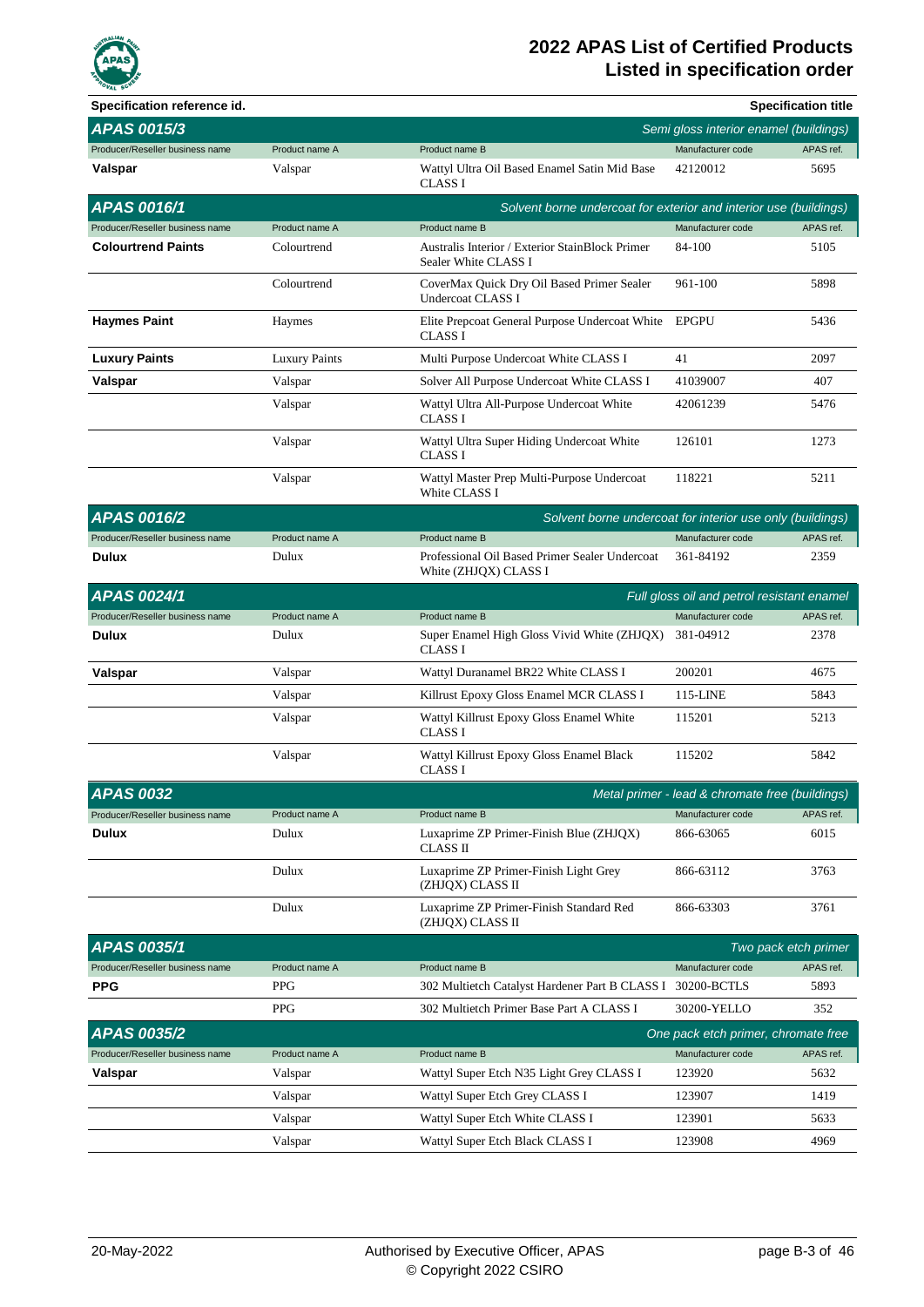

| Specification reference id.                                                      |                                           |                                                                 |                                              | <b>Specification title</b> |
|----------------------------------------------------------------------------------|-------------------------------------------|-----------------------------------------------------------------|----------------------------------------------|----------------------------|
| <b>APAS 0041/2</b>                                                               |                                           |                                                                 | Roadmarking paint, solvent borne             |                            |
| Producer/Reseller business name                                                  | Product name A                            | Product name B                                                  | Manufacturer code                            | APAS ref.                  |
| Geveko Markings Australia<br>(Reflective Road Safety<br><b>Products Pty Ltd)</b> | <b>Reflective Road Safety</b><br>Products | Hi-Brite Solventborne Roadmarking Paint White<br>CLASS II       | 665-100                                      | 5619                       |
|                                                                                  | <b>Reflective Road Safety</b><br>Products | Hi-Brite Solventborne Roadmarking Paint<br>Yellow CLASS II      | 665-870                                      | 5620                       |
| Kataline Infraproducts Pvt.<br>Ltd                                               | Kataline                                  | Trakmark SR White CLASS II                                      | 10069                                        | 5832                       |
|                                                                                  | Kataline                                  | Trakmark CR White CLASS II                                      | 10084                                        | 5828                       |
|                                                                                  | Kataline                                  | Trakmark CR Black CLASS II                                      | 10088                                        | 5831                       |
|                                                                                  | Kataline                                  | Trakmark CR Yellow CLASS II                                     | 10085                                        | 5829                       |
|                                                                                  | Kataline                                  | Trakmark SR Yellow CLASS II                                     | 10070                                        | 5833                       |
|                                                                                  | Kataline                                  | Trakmark CR Red CLASS II                                        | 10086                                        | 5830                       |
|                                                                                  | Kataline                                  | Trakmark SR Red CLASS II                                        | 10071                                        | 5834                       |
|                                                                                  | Kataline                                  | Trakmark SR Black CLASS II                                      | 10073                                        | 5835                       |
| Lines & Signs NZ Ltd                                                             | Lines & Signs NZ Ltd                      | Trakmark CR White CLASS II                                      | 10084                                        | 5859                       |
|                                                                                  | Lines & Signs NZ Ltd                      | Trakmark CR Yellow CLASS II                                     | 10085                                        | 5860                       |
|                                                                                  | Lines & Signs NZ Ltd                      | Trakmark CR Red CLASS II                                        | 10086                                        | 5861                       |
|                                                                                  | Lines & Signs NZ Ltd                      | Trakmark CR Black CLASS II                                      | 10088                                        | 5862                       |
|                                                                                  | Lines & Signs NZ Ltd                      | Trakmark SR White CLASS II                                      | 10069                                        | 5863                       |
|                                                                                  | Lines & Signs NZ Ltd                      | Trakmark SR Yellow CLASS II                                     | 10070                                        | 5864                       |
|                                                                                  | Lines & Signs NZ Ltd                      | Trakmark SR Red CLASS II                                        | 10071                                        | 5865                       |
|                                                                                  | Lines & Signs NZ Ltd                      | Trakmark SR Black CLASS II                                      | 10073                                        | 5866                       |
| <b>APAS 0041/3</b>                                                               |                                           |                                                                 | Pavement marking paint, cold applied plastic |                            |
| Producer/Reseller business name                                                  | Product name A                            | Product name B                                                  | Manufacturer code                            | APAS ref.                  |
| <b>Damar Road Safety Systems</b>                                                 | Damar                                     | Cold Applied Plastic (CAP) Screed Viscosity<br>White CLASS I    | <b>ARX0145</b>                               | 5493                       |
|                                                                                  | Damar                                     | CAP Coloured Surfacing Yellow Y14 CLASS I                       | ARX1935                                      | 5768                       |
|                                                                                  | Damar                                     | Cold Applied Plastic (CAP) Structure Viscosity<br>White CLASS I | ARX0141                                      | 5330                       |
|                                                                                  | Damar                                     | Spray Plastic White 1:1 CLASS I                                 | ARX0128/ARX2828                              | 5734                       |
|                                                                                  | Damar                                     | Spray Plastic 98:2 CLASS I                                      | ARX0150                                      | 5736                       |
|                                                                                  | Damar                                     | CAP Coloured Surfacing Black CLASS I                            | ARX1035                                      | 5767                       |
|                                                                                  | Damar                                     | CAP Coloured Surfacing Signal Red R13<br>CLASS I                | ARX8935                                      | 5772                       |
|                                                                                  | Damar                                     | Cold Applied Plastic (CAP) ATP Viscosity<br>White CLASS I       | ARX0142                                      | 5494                       |
|                                                                                  | Damar                                     | CAP Coloured Surfacing Venetian Red R62<br>CLASS I              | ARX2235                                      | 5769                       |
|                                                                                  | Damar                                     | CAP Coloured Surfacing Ultramarine Blue B21<br>CLASS I          | ARX2535                                      | 5770                       |
|                                                                                  | Damar                                     | CAP Coloured Surfacing Green G13 CLASS I                        | ARX5335                                      | 5771                       |
|                                                                                  | Damar                                     | CAP Coloured Surfacing White CLASS I                            | ARX0139                                      | 5766                       |
|                                                                                  | Damar                                     | Spray Plastic White 1:1 AU CLASS I                              | ARX0173A/ARX017<br>3В                        | 5735                       |
| <b>Ennis Traffic Safety</b>                                                      | Ennis-Flint                               | TCP C1 Roll On EF Green CLASS I                                 | <b>CAPC1502</b>                              | 5748                       |
|                                                                                  | Ennis-Flint                               | TCP C1 Roll On White CLASS I                                    | <b>CAPC1100</b>                              | 5744                       |
|                                                                                  | Ennis-Flint                               | TCP C1 Roll On EF Bus Lane Red CLASS I                          | <b>CAPC1602</b>                              | 5749                       |
|                                                                                  | Ennis-Flint                               | TCP C1 Roll On EF Black CLASS I                                 | <b>CAPC1400</b>                              | 5747                       |
|                                                                                  | Ennis-Flint                               | Roadplast HPS Trowel Screed White CLASS I                       | CAPTS100                                     | 5505                       |
|                                                                                  | Ennis-Flint                               | TCP C1 Roll On EF Yellow CLASS I                                | <b>CAPC1200</b>                              | 5745                       |
|                                                                                  | Ennis-Flint                               | TCP C1 Roll On EF Red CLASS I                                   | CAPC1603                                     | 5750                       |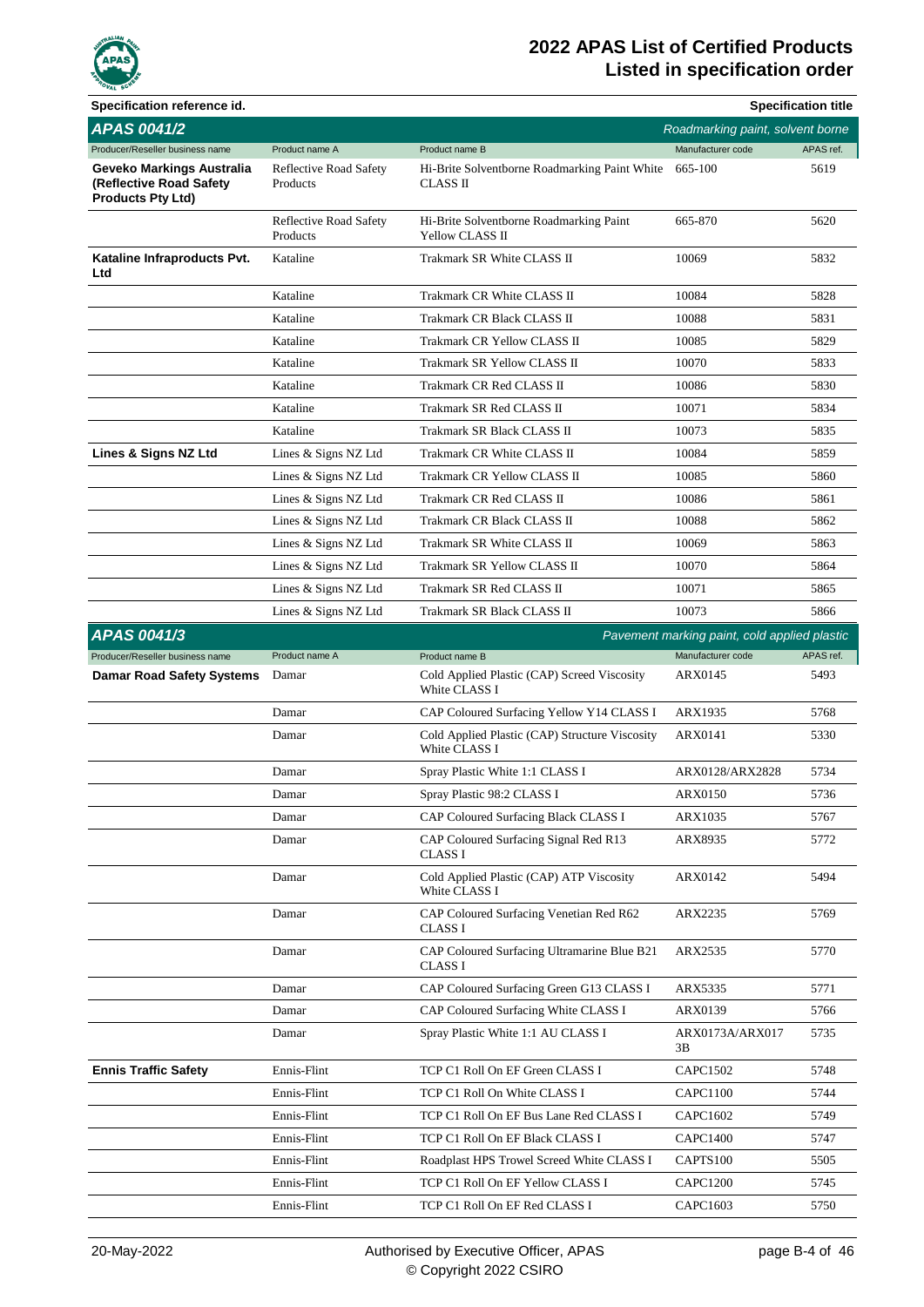

| Specification reference id.                                                      |                                           |                                                                 |                                              | <b>Specification title</b> |
|----------------------------------------------------------------------------------|-------------------------------------------|-----------------------------------------------------------------|----------------------------------------------|----------------------------|
| APAS 0041/3                                                                      |                                           |                                                                 | Pavement marking paint, cold applied plastic |                            |
| Producer/Reseller business name                                                  | Product name A                            | Product name B                                                  | Manufacturer code                            | APAS ref.                  |
| <b>Ennis Traffic Safety</b>                                                      | Ennis-Flint                               | TCP C1 Roll On EF Blue CLASS I                                  | <b>CAPC1310</b>                              | 5746                       |
| <b>Geveko Markings</b>                                                           | Geveko Markings                           | PlastiRoute SpotLine-2C White CLASS II                          | <b>GMGE 30223</b>                            | 5634                       |
|                                                                                  | Geveko Markings                           | PlastiRoute FP-2C S White CLASS II                              | <b>GMGE 30238</b>                            | 5635                       |
|                                                                                  | Geveko Markings                           | PlastiRoute FPnt-2C White CLASS II                              | 30169 / 200006                               | 5679                       |
|                                                                                  | Geveko Markings                           | RollGrip White CLASS II                                         | 30156 / 200006                               | 5682                       |
|                                                                                  | Geveko Markings                           | PlastiRoute SpotLine nt-2C White CLASS II                       | 30127 / 200006                               | 5683                       |
|                                                                                  | Geveko Markings                           | PlastiRoute RP-2C White CLASS II                                | 30150 / 200006                               | 5680                       |
| Geveko Markings Australia<br>(Reflective Road Safety<br><b>Products Pty Ltd)</b> | <b>Reflective Road Safety</b><br>Products | Hi-Brite Plasti-MMArk White CLASS II                            | 667-100 / R4413                              | 5621                       |
| Kataline Infraproducts Pvt.<br>Ltd                                               | Kataline                                  | Plastitrak Hardener CLASS II                                    | 10138                                        | 5827                       |
|                                                                                  | Kataline                                  | Plastitrak White CLASS II                                       | 10097                                        | 5824                       |
|                                                                                  | Kataline                                  | Plastitrak Yellow CLASS II                                      | 10098                                        | 5825                       |
|                                                                                  | Kataline                                  | Plastitrak Red CLASS II                                         | 10103                                        | 5826                       |
| Lines & Signs NZ Ltd                                                             | Lines & Signs NZ Ltd                      | Plastitrak Hardener CLASS II                                    | 10138                                        | 5858                       |
|                                                                                  | Lines & Signs NZ Ltd                      | Plastitrak White CLASS II                                       | 10097                                        | 5855                       |
|                                                                                  | Lines & Signs NZ Ltd                      | Plastitrak Red CLASS II                                         | 10103                                        | 5857                       |
|                                                                                  | Lines & Signs NZ Ltd                      | Plastitrak Yellow CLASS II                                      | 10098                                        | 5856                       |
| <b>Supalux Paint Co Pty Ltd</b>                                                  | Supalux                                   | Plasticote Cold Applied Plastic White CLASS I                   | SR190                                        | 5514                       |
| APAS 0041/3.4                                                                    |                                           | Pavement Marking Material - Cold Applied Plastic, Spray         |                                              |                            |
| Producer/Reseller business name                                                  | Product name A                            | Product name B                                                  | Manufacturer code                            | APAS ref.                  |
| <b>Colorall Tinters Pty Ltd</b>                                                  | Colorall Tinters Pty. Ltd.                | Percote Sprayable Cold Applied Plastic White<br>Part A CLASS II | <b>PC001</b>                                 | 6067                       |
|                                                                                  | Colorall Tinters Pty. Ltd.                | Percote Sprayable Cold Applied Plastic Part B<br>CLASS II       | <b>PC002</b>                                 | 6068                       |
| <b>Crystalite Design Pty Ltd</b>                                                 | Crystalite                                | Cold Applied Plastic Spray White 98:2 CLASS II CAPSPRAY98:2     |                                              | 6043                       |
|                                                                                  | Crystalite                                | Cold Applied Plastic Spray White 1:1 Part B<br>CLASS II         | <b>CAPSPRAYPARTB</b>                         | 6042                       |
|                                                                                  | Crystalite                                | Cold Applied Plastic Spray White 1:1 Part A<br>CLASS II         | <b>CAPSPRAYPARTA</b>                         | 6041                       |
| <b>Ennis Traffic Safety</b>                                                      | Ennis-Flint                               | HPS - SP2 Spray EF Blue Part A CLASS I                          | CAPSP2300A                                   | 5753                       |
|                                                                                  | Ennis-Flint                               | HPS6 Spray 98:2 EF Bus Lane Red CLASS I                         | CAPS98602                                    | 5763                       |
|                                                                                  | Ennis-Flint                               | HPS6 Spray 98:2 EF Black CLASS I                                | CAPS98400                                    | 5761                       |
|                                                                                  | Ennis-Flint                               | HPS6 Spray 98:2 EF Yellow CLASS I                               | CAPS98200                                    | 5759                       |
|                                                                                  | Ennis-Flint                               | HPS6 Spray 98:2 EF White CLASS I                                | CAPS98100                                    | 5758                       |
|                                                                                  | Ennis-Flint                               | HPS - SP2 Spray EF Red Part A CLASS I                           | CAPSP2603A                                   | 5757                       |
|                                                                                  | Ennis-Flint                               | HPS - SP2 Spray EF Bus Lane Red Part A<br>CLASS I               | CAPSP2602A                                   | 5756                       |
|                                                                                  | Ennis-Flint                               | HPS6 Spray 98:2 EF Red CLASS I                                  | CAPS98603                                    | 5764                       |
|                                                                                  | Ennis-Flint                               | HPS - SP2 Spray EF Black Part A CLASS I                         | CAPSP2400A                                   | 5754                       |
|                                                                                  | Ennis-Flint                               | HPS6 Spray 98:2 EF Green CLASS I                                | CAPS98502                                    | 5762                       |
|                                                                                  | Ennis-Flint                               | HPS - SP2 Spray EF Yellow Part A CLASS I                        | CAPSP2210A                                   | 5752                       |
|                                                                                  | Ennis-Flint                               | HPS - SP2 Spray White Part A CLASS I                            | CAPSP2100A                                   | 5751                       |
|                                                                                  | Ennis-Flint                               | HPS - SP2 Spray EF Green Part A CLASS I                         | CAPSP2502A                                   | 5755                       |
|                                                                                  | Ennis-Flint                               | HPS6 Spray 98:2 EF Blue CLASS I                                 | CAPS98300                                    | 5760                       |
|                                                                                  | Ennis-Flint                               | HPS - SP2 Spray White Part B CLASS I                            | CAPSP2100B                                   | 6101                       |
|                                                                                  | Ennis-Flint                               | HPS - SP2 Spray EF Yellow Part B CLASS I                        | CAPSP2210B                                   | 6102                       |
|                                                                                  | Ennis-Flint                               | HPS - SP2 Spray EF Bus Lane Red Part B<br>CLASS I               | CAPSP2602B                                   | 6106                       |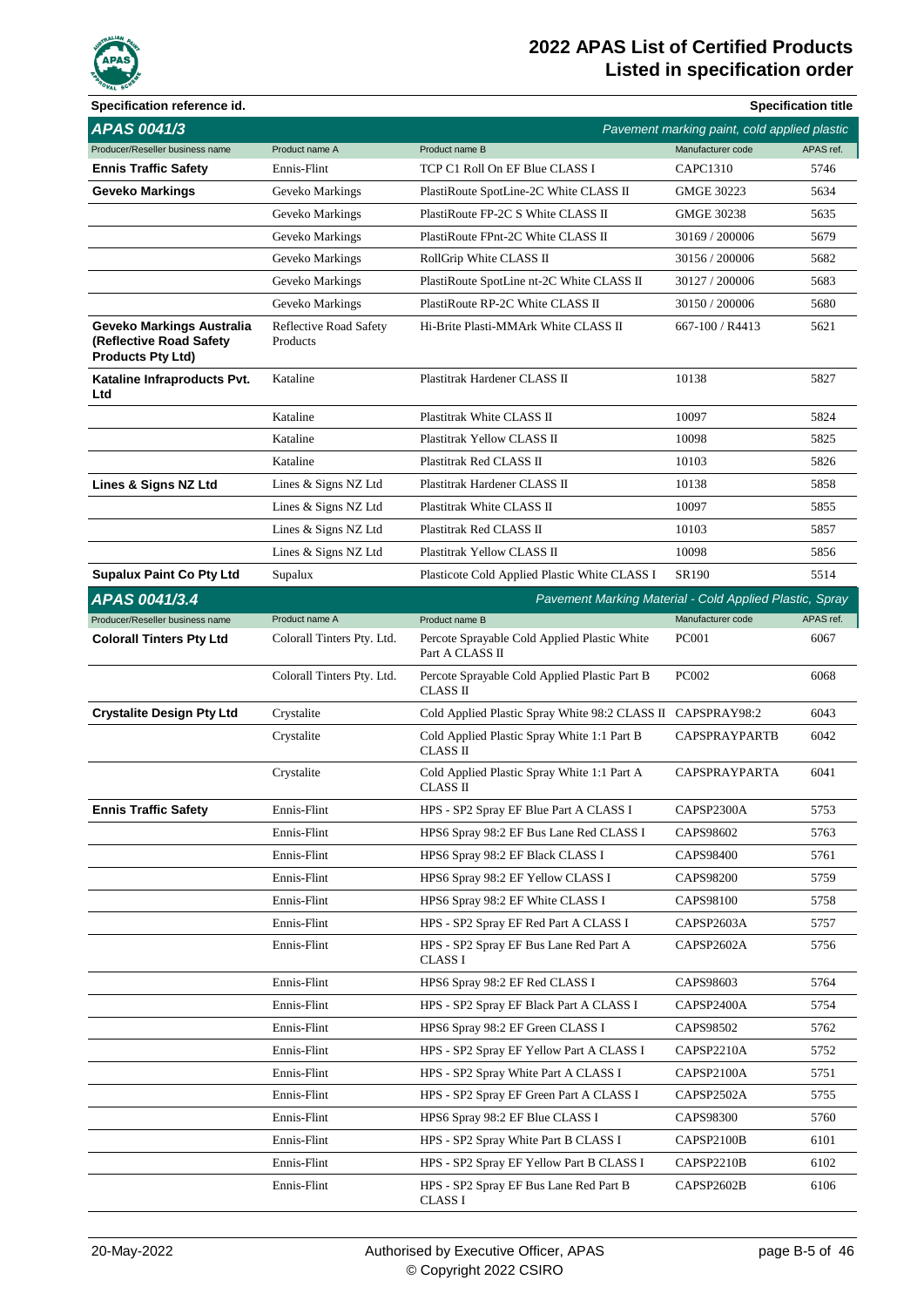

| Specification reference id.                                  |                                     |                                                                                                                 |                                  | <b>Specification title</b> |
|--------------------------------------------------------------|-------------------------------------|-----------------------------------------------------------------------------------------------------------------|----------------------------------|----------------------------|
| APAS 0041/3.4                                                |                                     | Pavement Marking Material - Cold Applied Plastic, Spray                                                         |                                  |                            |
| Producer/Reseller business name                              | Product name A                      | Product name B                                                                                                  | Manufacturer code                | APAS ref.                  |
| <b>Ennis Traffic Safety</b>                                  | Ennis-Flint                         | HPS - SP2 Spray EF Green Part B CLASS I                                                                         | CAPSP2502B                       | 6105                       |
|                                                              | Ennis-Flint                         | HPS - SP2 Spray EF Black Part B CLASS I                                                                         | CAPSP2400B                       | 6104                       |
|                                                              | Ennis-Flint                         | HPS - SP2 Spray EF Blue Part B CLASS I                                                                          | CAPSP2300B                       | 6103                       |
|                                                              | Ennis-Flint                         | HPS - SP2 Spray EF Red Part B CLASS I                                                                           | CAPSP2603B                       | 6107                       |
| <b>Pavemark Manufacturing Pty</b><br>Ltd                     | Pavemark Manufacturing<br>Pty. Ltd. | Percote Sprayable Cold Applied Plastic Part B<br><b>CLASS II</b>                                                | <b>PC002</b>                     | 6070                       |
|                                                              | Pavemark Manufacturing<br>Pty. Ltd. | Percote Sprayable Cold Applied Plastic White<br>Part A CLASS II                                                 | <b>PC001</b>                     | 6069                       |
| <b>APAS 0041/4</b>                                           |                                     |                                                                                                                 | Roadmarking paint, thermoplastic |                            |
| Producer/Reseller business name                              | Product name A                      | Product name B                                                                                                  | Manufacturer code                | APAS ref.                  |
| <b>Automark Industries (India)</b><br><b>Private Limited</b> | <b>Automark Industries</b>          | ReflectoMark Thermoplastic Pavement Marking<br>Material (Trowel/Screed/Extrusion/Structured)<br>White CLASS II  | ReflectoMark White               | 5905                       |
|                                                              | <b>Automark Industries</b>          | ReflectoMark Thermoplastic Pavement Marking<br>Material (Trowel/Screed/Extrusion/Structured)<br>Yellow CLASS II | ReflectoMark Yellow              | 5906                       |
| <b>Crystalite Design Pty Ltd</b>                             | Crystalite                          | High Performance Profile Thermoplastic<br>Roadmarking Material White CLASS II                                   | PREMPROFILE                      | 5955                       |
|                                                              | Crystalite                          | High Performance Extrusion Thermoplastic<br>Roadmarking Material White CLASS II                                 | PREMEXT                          | 5954                       |
|                                                              | Crystalite                          | Long-life Skid Resistant Preformed<br>Thermoplastic White CLASS I                                               |                                  | 5515                       |
| <b>Damar Road Safety Systems</b>                             | Damar                               | Thermoplastic<br>(Trowel/Screed/Spray/Extruded/Profile/Structured<br>) Yellow CLASS I                           | ARX1958                          | 5495                       |
|                                                              | Damar                               | Thermoplastic<br>(Trowel/Screed/Spray/Extruded/Profile/Structured<br>) White CLASS I                            | ARX0129                          | 5332                       |
| <b>Dura Products Industries</b><br>Pty. Ltd                  | <b>DPI</b>                          | DPI Dura Thermoplastic Profile Road Marking<br>Material Black CLASS II                                          | <b>PROFILEBLACK</b>              | 5959                       |
|                                                              | DPI                                 | DPI Dura Thermoplastic Profile Road Marking<br>Material White CLASS II                                          | <b>PROFILEWHITE</b>              | 5958                       |
|                                                              | DPI                                 | Thermoplastic Screed Pavement Marking<br>Material White CLASS I                                                 | <b>SCREED</b>                    | 5582                       |
|                                                              | DPI                                 | Thermoplastic Preform Pavement Marking<br>Material White CLASS I                                                | <b>PREFORM</b>                   | 5581                       |
|                                                              | DPI                                 | Thermoplastic Extrusion Pavement Marking<br>Material White CLASS I                                              | <b>EXTRUSION</b>                 | 5577                       |
|                                                              | DPI                                 | Thermoplastic Spray Pavement Marking Material SPRAY<br>White CLASS I                                            |                                  | 5583                       |
| <b>Ennis Traffic Safety</b>                                  | Ennis-Flint                         | Preform Thermoplastic Yellow CLASS II                                                                           | <b>TPXXXXY</b>                   | 6025                       |
|                                                              | Ennis-Flint                         | Preform Thermoplastic Black CLASS II                                                                            | TPXXXXBK                         | 6030                       |
|                                                              | Ennis-Flint                         | Preform Thermoplastic Blue CLASS II                                                                             | <b>TPXXXXB</b>                   | 6028                       |
|                                                              | Ennis-Flint                         | Preform Thermoplastic Red CLASS II                                                                              | <b>TPXXXXR</b>                   | 6026                       |
|                                                              | Ennis-Flint                         | Preform Thermoplastic Green CLASS II                                                                            | <b>TPXXXXG</b>                   | 6029                       |
|                                                              | Ennis-Flint                         | Preform Thermoplastic White CLASS II                                                                            | <b>TPXXXXW</b>                   | 6024                       |
|                                                              | Ennis-Flint                         | Thermoplastic Pavement Marking Material<br>Profile White CLASS II                                               | TPSPR100                         | 5957                       |
|                                                              | Ennis-Flint                         | Thermoplastic Pavement Marking Material<br>Profile Grey CLASS II                                                | TPSPR101                         | 5960                       |
|                                                              | Ennis-Flint                         | Thermoplastic Pavement Marking Material<br>Profile Black CLASS II                                               | TPSPR401                         | 5961                       |
|                                                              | Ennis-Flint                         | Preform Thermoplastic Venetian Red CLASS II                                                                     | <b>TPXXXXVR</b>                  | 6027                       |
|                                                              | Ennis-Flint                         | EF Series Thermoplastic Premium (Extrusion)<br>White CLASS I                                                    | TPPEX100                         | 5504                       |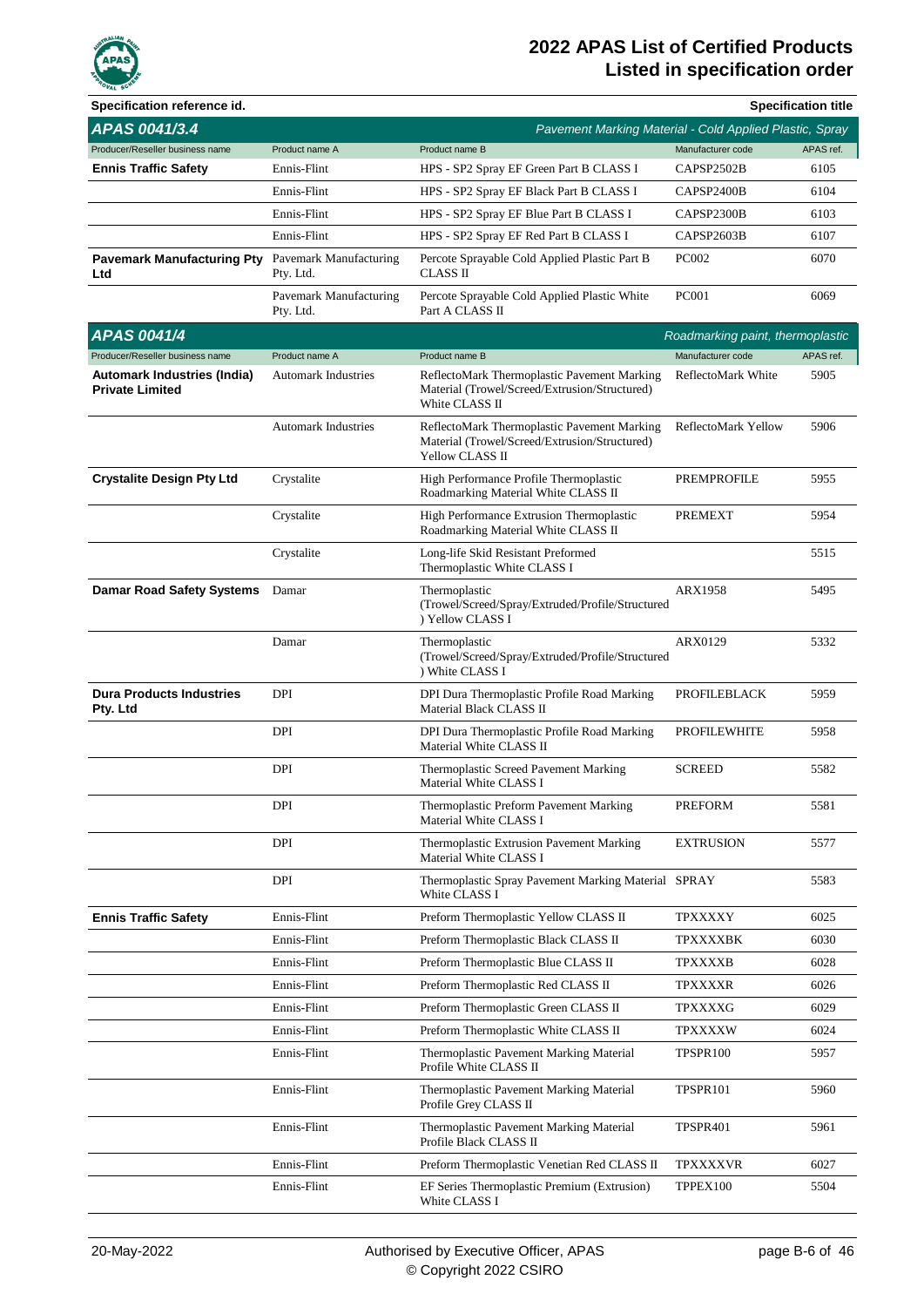

| Specification reference id.                                                      |                                 |                                                                                                              |                                                    | <b>Specification title</b> |
|----------------------------------------------------------------------------------|---------------------------------|--------------------------------------------------------------------------------------------------------------|----------------------------------------------------|----------------------------|
| <b>APAS 0041/4</b>                                                               |                                 |                                                                                                              | Roadmarking paint, thermoplastic                   |                            |
| Producer/Reseller business name                                                  | Product name A                  | Product name B                                                                                               | Manufacturer code                                  | APAS ref.                  |
| Geveko Markings Australia<br>(Reflective Road Safety<br><b>Products Pty Ltd)</b> | Geveko Markings                 | ThermLite Reflectorized Thermoplastic Road<br>Marking Material - Standard Extrusion White<br><b>CLASS II</b> | <b>EEASWET</b>                                     | 5700                       |
|                                                                                  | Geveko Markings                 | ThermLite Reflectorized Thermoplastic Road<br>Marking Material - Standard Extrusion Yellow<br>CLASS II       | <b>EEASYAT</b>                                     | 5701                       |
| Kataline Infraproducts Pvt.<br>Ltd                                               | Kataline                        | Traffix Plus (Screed/Extrude/Spray) Yellow<br>CLASS II                                                       | 10038                                              | 5837                       |
|                                                                                  | Kataline                        | Traffix Plus (Screed/Extrude/Spray) White<br>CLASS II                                                        | 10037                                              | 5836                       |
| Lines & Signs NZ Ltd                                                             | Lines & Signs NZ Ltd            | Traffix Plus (Screed/Extrude/Spray) Yellow<br>CLASS II                                                       | 10038                                              | 5868                       |
|                                                                                  | Lines & Signs NZ Ltd            | Traffix Plus (Screed/Extrude/Spray) White<br><b>CLASS II</b>                                                 | 10037                                              | 5867                       |
| <b>Supalux Paint Co Pty Ltd</b>                                                  | Supalux                         | Thermomark Thermoplastic<br>(Profile/Spray/Extrusion) White CLASS I                                          | SR195                                              | 5560                       |
| APAS 0041/4.3                                                                    |                                 | Pavement Marking Material - Thermoplastic, Extruded                                                          |                                                    |                            |
| Producer/Reseller business name                                                  | Product name A                  | Product name B                                                                                               | Manufacturer code                                  | APAS ref.                  |
| <b>APCO (Malaysia)</b>                                                           | APCO Malaysia                   | Thermoplastic Extrusion White CLASS II                                                                       | ATEW0536                                           | 6035                       |
| APAS 0041/4.5                                                                    |                                 |                                                                                                              | Pavement Marking Material - Thermoplastic, Profile |                            |
| Producer/Reseller business name                                                  | Product name A                  | Product name B                                                                                               | Manufacturer code                                  | APAS ref.                  |
| APCO (Malaysia)                                                                  | APCO Malaysia                   | Thermoplastic Profile White CLASS II                                                                         | ATPW0538                                           | 6036                       |
| <b>APAS 0041/5</b>                                                               |                                 |                                                                                                              | Pavement Marking Material - Water-borne Paint      |                            |
| Producer/Reseller business name                                                  | Product name A                  | Product name B                                                                                               | Manufacturer code                                  | APAS ref.                  |
| <b>Australian Paint Company</b><br><b>Pty Ltd</b>                                | Australian Paint Company        | Fast-Dry Roadmarking Paint Water Based<br>Emerald Green G13 CLASS I                                          | Z4720                                              | 5472                       |
|                                                                                  | Australian Paint Company        | Fast-Dry Roadmarking Paint Water Based<br>Traffic Green G16 CLASS I                                          | Z4723                                              | 5473                       |
|                                                                                  | <b>Australian Paint Company</b> | Superline Fast-Dry Roadmarking Paint White<br><b>CLASS II</b>                                                | Z4710-3                                            | 5707                       |
|                                                                                  | <b>Australian Paint Company</b> | Fast-Dry Roadmarking Paint Water Based Bright Z4719<br>Blue B23 CLASS I                                      |                                                    | 5471                       |
|                                                                                  | <b>Australian Paint Company</b> | Fast-Dry Roadmarking Paint Water Based Black Z4703<br>N61 CLASS I                                            |                                                    | 5466                       |
|                                                                                  | Australian Paint Company        | Fast-Dry Roadmarking Paint Water Based<br>Golden Yellow Y14 CLASS I                                          | Z4722                                              | 5467                       |
|                                                                                  | Australian Paint Company        | Fast-Dry Roadmarking Paint Water Based<br>Homebush Yellow Y26 CLASS I                                        | Z4717                                              | 5468                       |
|                                                                                  | <b>Australian Paint Company</b> | Fast-Dry Roadmarking Paint Water Based Blue<br>Bell B41 CLASS I                                              | Z4721                                              | 5470                       |
|                                                                                  | Australian Paint Company        | Long Life Fast-Dry Water Based Roadmarking<br>Paint N14 White CLASS II                                       | Z4766                                              | 5814                       |
|                                                                                  | <b>Australian Paint Company</b> | Fast-Dry Roadmarking Paint Water Based Signal Z4718<br>Red R13 CLASS I                                       |                                                    | 5469                       |
|                                                                                  | <b>Australian Paint Company</b> | Fast-Dry Roadmarking Paint Water Based White Z4710<br>N14 CLASS I                                            |                                                    | 5047                       |
| <b>Colourtrend Paints</b>                                                        | Colourtrend                     | Finesse W/B Roadmarking Paint Blue CLASS II                                                                  | 662-435                                            | 5616                       |
|                                                                                  | Colourtrend                     | Finesse W/B Roadmarking Paint White CLASS II 662-100                                                         |                                                    | 5607                       |
|                                                                                  | Colourtrend                     | Covermax W/B Roadmarking Blue CLASS II                                                                       | 966-435                                            | 5618                       |
|                                                                                  | Colourtrend                     | Covermax W/B Roadmarking Black CLASS II                                                                      | 966-500                                            | 5615                       |
|                                                                                  | Colourtrend                     | Finesse W/B Roadmarking Paint Black CLASS II 662-500                                                         |                                                    | 5613                       |
|                                                                                  | Colourtrend                     | Covermax W/B Roadmarking Yellow CLASS II                                                                     | 966-875                                            | 5612                       |
|                                                                                  | Colourtrend                     | Finesse W/B Roadmarking Paint Yellow CLASS<br>П                                                              | 662-670                                            | 5610                       |
|                                                                                  | Colourtrend                     | Covermax W/B Roadmarking White CLASS II                                                                      | 966-100                                            | 5609                       |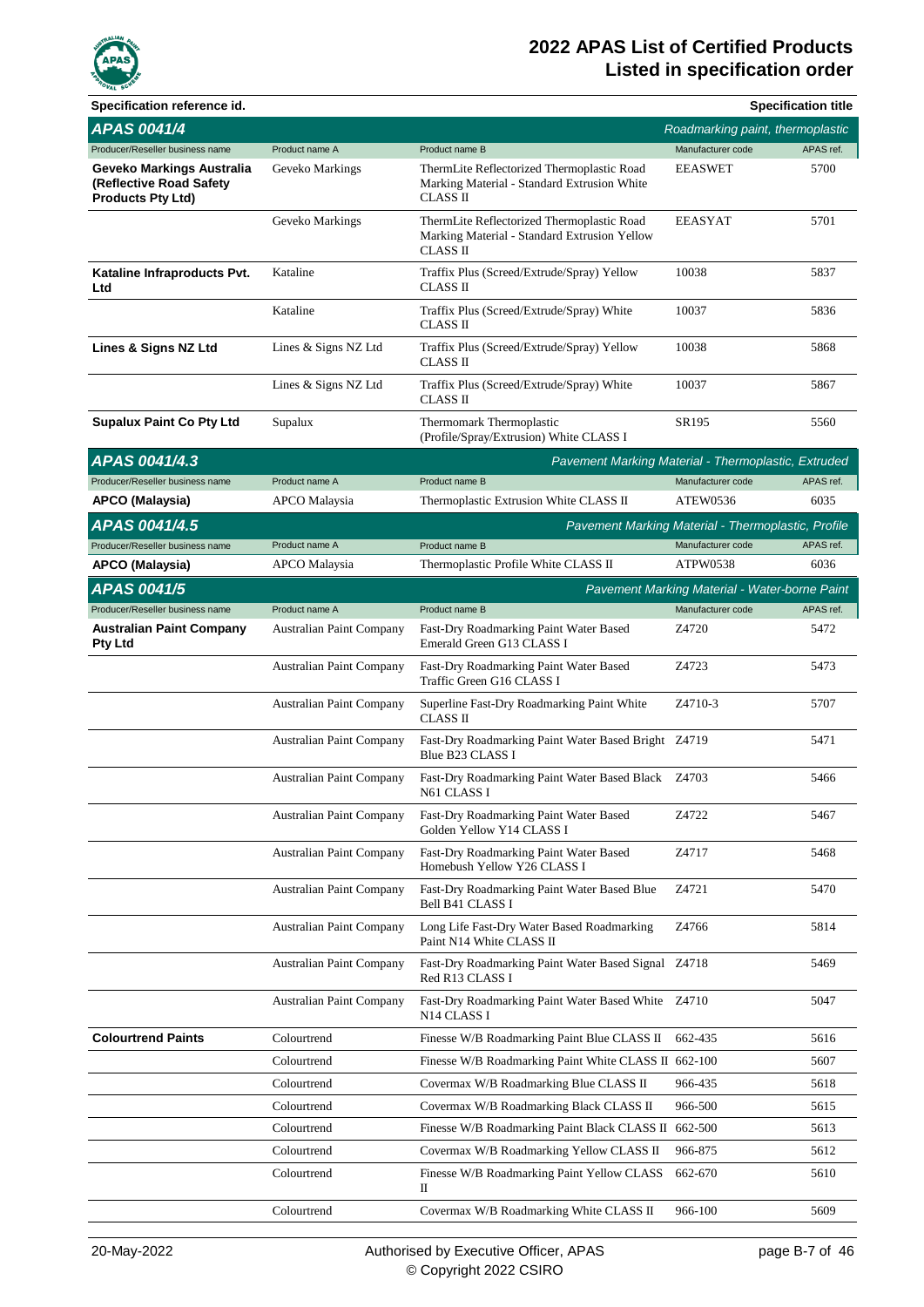

| Specification reference id.                                                      |                 |                                                                   |                                               | <b>Specification title</b> |
|----------------------------------------------------------------------------------|-----------------|-------------------------------------------------------------------|-----------------------------------------------|----------------------------|
| <b>APAS 0041/5</b>                                                               |                 |                                                                   | Pavement Marking Material - Water-borne Paint |                            |
| Producer/Reseller business name                                                  | Product name A  | Product name B                                                    | Manufacturer code                             | APAS ref.                  |
| <b>Crystalite Design Pty Ltd</b>                                                 | Crystalite      | Waterborne Roadmarking Paint WB100 White<br>CLASS II              | WB100                                         | 5706                       |
| <b>Damar Road Safety Systems</b>                                                 | Damar           | Highway Aqua 98 B21 Ultramarine Blue CLASS ARX2503<br>L           |                                               | 5813                       |
|                                                                                  | Damar           | Linaro Linaqua QL 90 White CLASS I                                | <b>ARX0130</b>                                | 5165                       |
|                                                                                  | Damar           | QL Fast Dry White CLASS I                                         | ARX0169                                       | 5731                       |
|                                                                                  | Damar           | Spraywell White CLASS I                                           | <b>ARX0171</b>                                | 5926                       |
|                                                                                  | Damar           | Highway Aqua 98 Black CLASS I                                     | <b>ARX1003</b>                                | 5451                       |
|                                                                                  | Damar           | Highway Aqua 98 Y14 Golden Yellow CLASS I                         | ARX6103                                       | 5450                       |
|                                                                                  | Damar           | Highway Aqua 98 R62 Venetian Red CLASS I                          | ARX2203                                       | 5496                       |
|                                                                                  | Damar           | Highway Aqua 98 White CLASS I                                     | <b>ARX0103</b>                                | 5331                       |
|                                                                                  | Damar           | Highway Aqua 98 G13 Emerald Green CLASS I                         | ARX5303                                       | 5498                       |
|                                                                                  | Damar           | Highway Anti-skid Waterborne Coating Mustard<br>Y42 CLASS II      | ARX2824-Y42                                   | 6061                       |
|                                                                                  | Damar           | Highway Anti-skid Waterborne Coating White<br>CLASS II            | <b>ARX0124</b>                                | 6054                       |
|                                                                                  | Damar           | Highway Anti-skid Waterborne Coating Black<br>CLASS II            | ARX1024                                       | 6055                       |
|                                                                                  | Damar           | Highway Anti-skid Waterborne Coating<br>Venetian Red R62 CLASS II | ARX2224                                       | 6056                       |
|                                                                                  | Damar           | Highway Anti-skid Waterborne Coating Yellow<br>Y14 CLASS II       | ARX6124                                       | 6060                       |
|                                                                                  | Damar           | Highway Anti-skid Waterborne Coating Blue<br><b>B21 CLASS II</b>  | ARX2524                                       | 6057                       |
|                                                                                  | Damar           | Highway Anti-skid Waterborne Coating Signal<br>Red R13 CLASS II   | ARX2824-R13                                   | 6058                       |
|                                                                                  | Damar           | Highway Anti-skid Waterborne Coating Emerald<br>G13 CLASS II      | ARX5324                                       | 6059                       |
| Dulux                                                                            | Dulux           | Roadmaster WB2 White (ZHJQX) CLASS I                              | 523-52123                                     | 2164                       |
|                                                                                  | Dulux           | Roadmaster WB2 Yellow (ZHJQX) CLASS I                             | 523-82132                                     | 5899                       |
|                                                                                  | Dulux           | Roadmaster WB2 RM Blue (ZHJQX) CLASS I                            | 523-39027                                     | 5900                       |
| <b>Ennis Traffic Safety</b>                                                      | Ennis-Flint     | EF Series Waterborne Roadmarking Paint Black<br>CLASS I           | <b>WBR400</b>                                 | 3942                       |
|                                                                                  | Ennis-Flint     | EF Series Waterborne Roadmarking Paint Red<br>CLASS I             | <b>WBR600</b>                                 | 6039                       |
|                                                                                  | Ennis-Flint     | EF Series High Build Waterborne Traffic Paint<br>White CLASS I    | <b>WBR113</b>                                 | 5727                       |
|                                                                                  | Ennis-Flint     | EF Series Waterborne Roadmarking Paint<br>Premium White CLASS I   | <b>WBR111</b>                                 | 5933                       |
|                                                                                  | Ennis-Flint     | EF Series Fast Dry Waterborne Traffic Paint<br>White CLASS I      | WBR112                                        | 5728                       |
|                                                                                  | Ennis-Flint     | EF Series Waterborne Roadmarking Paint Green<br><b>CLASS I</b>    | <b>WBR500</b>                                 | 6038                       |
|                                                                                  | Ennis-Flint     | EF Series Waterborne Roadmarking Paint<br>Yellow CLASS I          | <b>WBR200</b>                                 | 3941                       |
|                                                                                  | Ennis-Flint     | EF Series Waterborne Roadmarking Paint<br>Standard White CLASS I  | <b>WBR100</b>                                 | 3672                       |
|                                                                                  | Ennis-Flint     | EF Ecoline Waterborne Roadmarking Paint<br>White CLASS I          | <b>WBR102</b>                                 | 5517                       |
|                                                                                  | Ennis-Flint     | EF Series Waterborne Roadmarking Paint Blue<br>CLASS I            | <b>WBR300</b>                                 | 6037                       |
| Geveko Markings Australia<br>(Reflective Road Safety<br><b>Products Pty Ltd)</b> | Geveko Markings | Hi-Brite Waterborne Roadmarking Paint Yellow<br>CLASS II          | 662R-670                                      | 5611                       |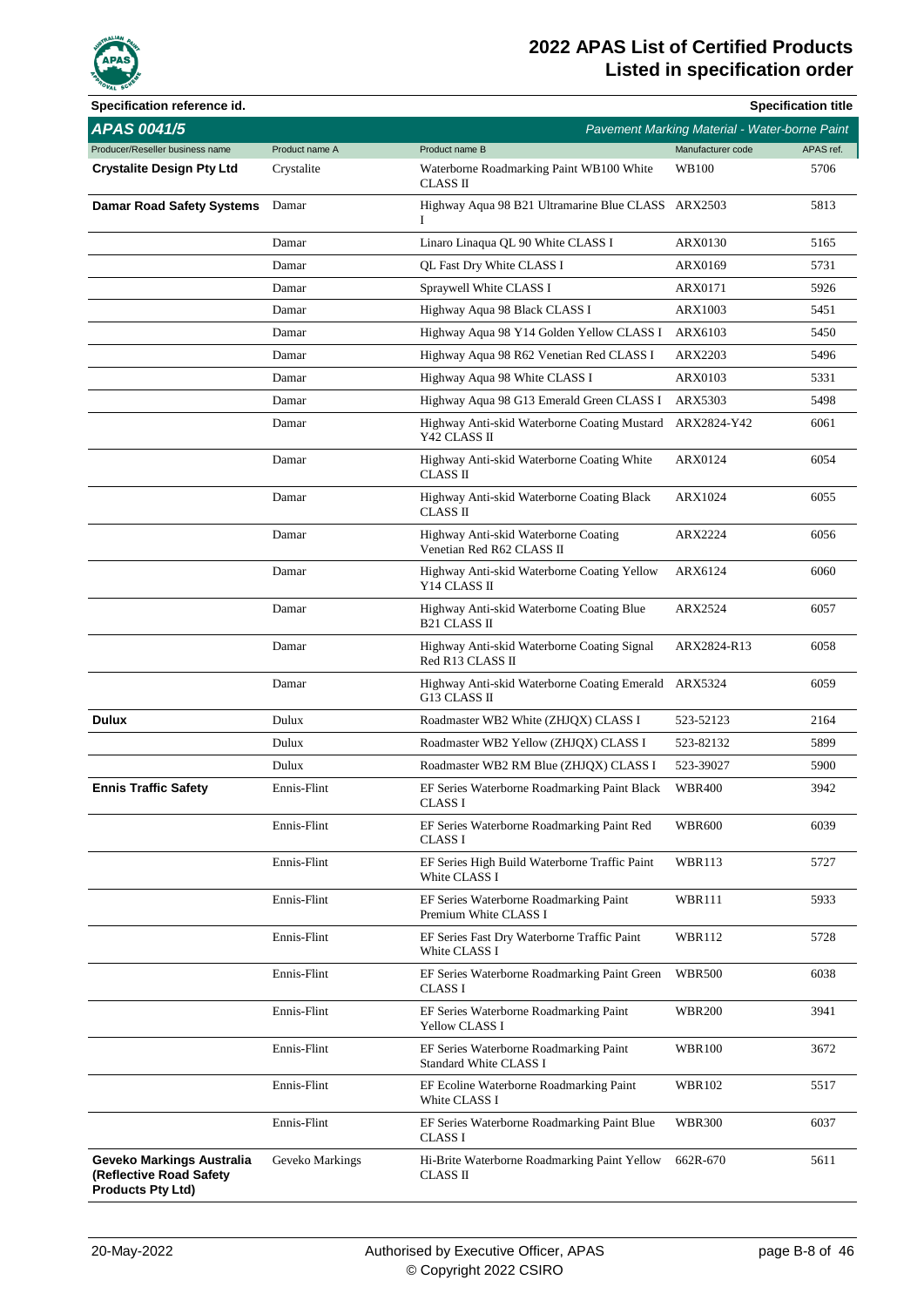

| Specification reference id.                                                      |                      |                                                                                                   |                                               | <b>Specification title</b> |
|----------------------------------------------------------------------------------|----------------------|---------------------------------------------------------------------------------------------------|-----------------------------------------------|----------------------------|
| <b>APAS 0041/5</b>                                                               |                      |                                                                                                   | Pavement Marking Material - Water-borne Paint |                            |
| Producer/Reseller business name                                                  | Product name A       | Product name B                                                                                    | Manufacturer code                             | APAS ref.                  |
| Geveko Markings Australia<br>(Reflective Road Safety<br><b>Products Pty Ltd)</b> | Geveko Markings      | Hi-Brite Waterborne Roadmarking Paint White<br>CLASS II                                           | 662R-100 WHITE /<br>0062                      | 5608                       |
|                                                                                  | Geveko Markings      | Hi-Brite Waterborne Roadmarking Paint Black<br><b>CLASS II</b>                                    | 662R-500                                      | 5614                       |
| Kataline Infraproducts Pvt.<br>Ltd                                               | Kataline             | Trakmark Dura Black CLASS II                                                                      | 10057                                         | 5841                       |
|                                                                                  | Kataline             | Trakmark Dura Red CLASS II                                                                        | 10056                                         | 5840                       |
|                                                                                  | Kataline             | Trakmark Dura Yellow CLASS II                                                                     | 10053                                         | 5839                       |
|                                                                                  | Kataline             | Trakmark Dura White CLASS II                                                                      | 10052                                         | 5838                       |
| Lines & Signs NZ Ltd                                                             | Lines & Signs NZ Ltd | Trakmark Dura Yellow CLASS II                                                                     | 10053                                         | 5870                       |
|                                                                                  | Lines & Signs NZ Ltd | Trakmark Dura Red CLASS II                                                                        | 10056                                         | 5871                       |
|                                                                                  | Lines & Signs NZ Ltd | Trakmark Dura Black CLASS II                                                                      | 10057                                         | 5872                       |
|                                                                                  | Lines & Signs NZ Ltd | Trakmark Dura White CLASS II                                                                      | 10052                                         | 5869                       |
| <b>Paint Industries</b>                                                          | Paint Industries     | Topdek Longlife Road Marking N14 White<br><b>CLASS II</b>                                         | F0060                                         | 5576                       |
| <b>Supalux Paint Co Pty Ltd</b>                                                  | Supalux              | Waterbased Roadmarking Paint 301 HD Yellow<br><b>CLASS I</b>                                      | <b>SR301/Y</b>                                | 4674                       |
|                                                                                  | Supalux              | Waterbased Roadmarking Paint 201 White<br><b>CLASS I</b>                                          | SR201/01                                      | 3184                       |
|                                                                                  | Supalux              | Waterbased Roadmarking Paint 401 HR White<br><b>CLASS I</b>                                       | SR401/01                                      | 4997                       |
|                                                                                  | Supalux              | Waterbased Roadmarking Paint 301 HD White<br><b>CLASS I</b>                                       | SR301/1                                       | 3981                       |
| Valspar                                                                          | Valspar              | Wattyl Rapidline Road Marking Paint White<br><b>CLASS I</b>                                       | 158205                                        | 1888                       |
|                                                                                  | Valspar              | Wattyl Rapidline Road Marking Paint Black<br><b>CLASS I</b>                                       | 158013                                        | 3003                       |
|                                                                                  | Valspar              | Wattyl Rapidline Road Marking Paint Yellow<br><b>CLASS I</b>                                      | 158012                                        | 3002                       |
| <b>APAS 0041/6</b>                                                               |                      | Pavement Marking Material - Airport Runway Markings                                               |                                               |                            |
| Producer/Reseller business name                                                  | Product name A       | Product name B                                                                                    | Manufacturer code                             | APAS ref.                  |
| Damar Road Safety Systems Damar                                                  |                      | Runway Paint White CLASS I                                                                        | ARX0106                                       | 5516                       |
| <b>APAS 0042/1</b>                                                               |                      | Glass beads - For use in and with pavement marking materials - Type B (standard grade) or Type B- | HR (high retroreflectivity grade)             |                            |
| Producer/Reseller business name                                                  | Product name A       | Product name B                                                                                    | Manufacturer code                             | APAS ref.                  |
| <b>Ennis Traffic Safety</b>                                                      | Ennis-Flint          | Optimum Retro Reflective Glass Beads Type<br>BHR CLASS I                                          | <b>GBBHR</b>                                  | 5336                       |
|                                                                                  | Ennis-Flint          | High Performance Reflective Glass Beads Type<br><b>B CLASS I</b>                                  | <b>GBBST</b>                                  | 5129                       |
| <b>Potters Asia Pacific</b>                                                      | Potters              | Echostar HP Type B-HR Drop On Glass Beads<br>CLASS I                                              | 342                                           | 5896                       |
|                                                                                  | Potters              | Echostar HP Type B-HR AC02 Drop On<br>Adhesion Coated Glass Beads CLASS I                         | 343                                           | 5994                       |
|                                                                                  | Potters              | Type B-HR AC07 Pristine Drop On Adhesion<br>Coated Glass Beads CLASS I                            | 341                                           | 5984                       |
|                                                                                  | Potters              | Type B-HR Pristine Drop On Glass Beads<br>CLASS I                                                 | 340                                           | 5186                       |
|                                                                                  | Potters              | Type B Drop On Glass Beads CLASS I                                                                | 02                                            | 5183                       |
| <b>Supalux Paint Co Pty Ltd</b>                                                  | Supalux              | Night-Glo Glass Beads Type B-HR CLASS I                                                           | SR501/1                                       | 5595                       |
|                                                                                  | Supalux              | Night-Glo Type B-HR Max Glass Beads CLASS I SR501/2                                               |                                               | 5636                       |
|                                                                                  | Supalux              | Night-Glo Glass Beads Type B CLASS I                                                              | SR501                                         | 5594                       |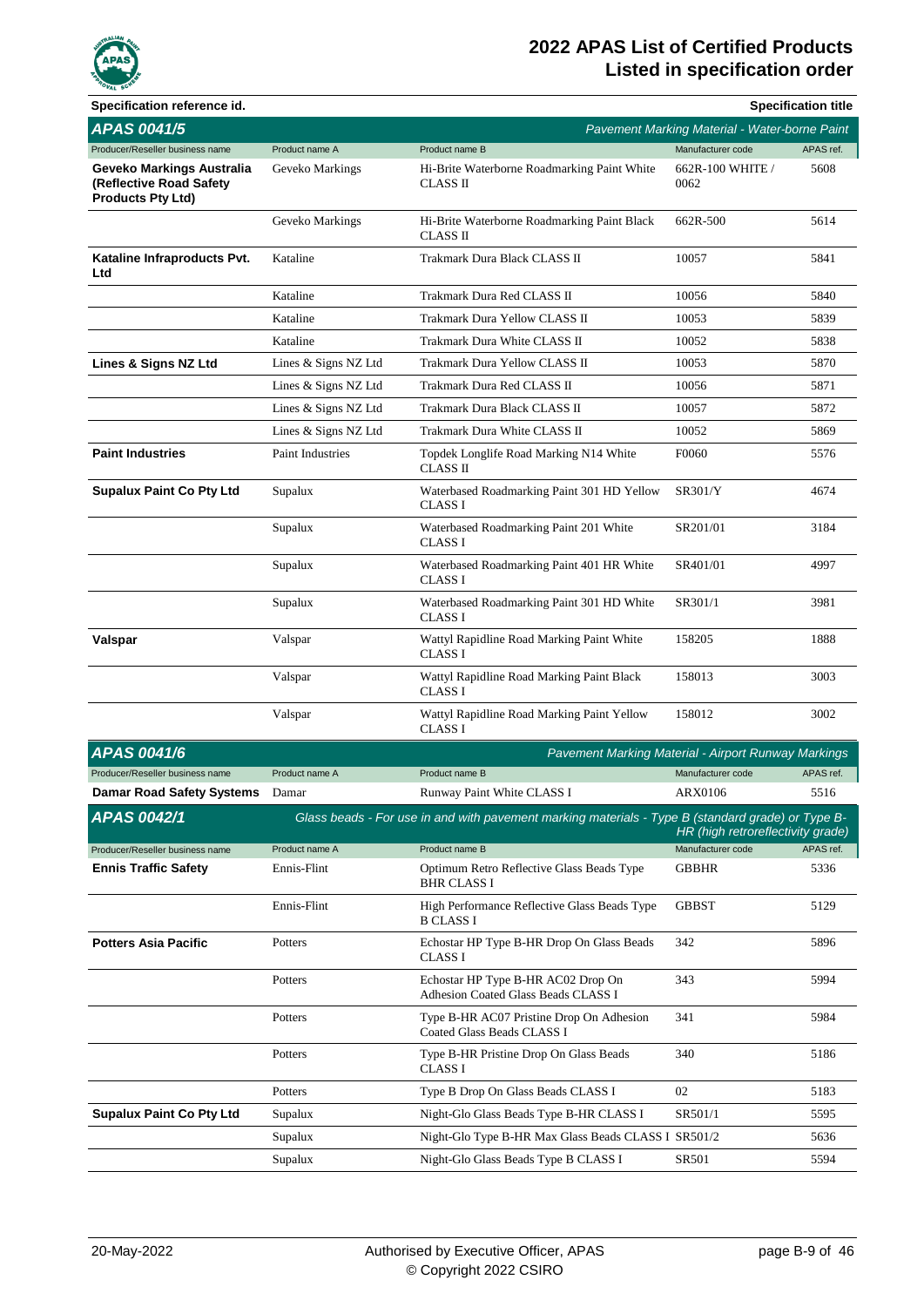

| Specification reference id.     |                    |                                                                                                        |                   | <b>Specification title</b>        |
|---------------------------------|--------------------|--------------------------------------------------------------------------------------------------------|-------------------|-----------------------------------|
| <b>APAS 0042/2</b>              |                    | Glass beads - For use in and with pavement marking materials - Type C (standard grade) or Type C-      |                   | HR (high retroreflectivity grade) |
| Producer/Reseller business name | Product name A     | Product name B                                                                                         | Manufacturer code | APAS ref.                         |
| <b>Ennis Traffic Safety</b>     | Ennis-Flint        | High Performance Reflective Glass Beads Type<br>C CLASS I                                              | <b>GBCST</b>      | 5130                              |
|                                 | Ennis-Flint        | Optimum Retro Reflective Glass Beads Type<br>CHR CLASS I                                               | <b>GBCHR</b>      | 5593                              |
| <b>Potters Asia Pacific</b>     | Potters            | Type C-HR AC07 Pristine Intermix Adhesion<br>Coated Glass Beads CLASS I                                | 321               | 5986                              |
|                                 | Potters            | Type C-HR Pristine Intermix Glass Beads<br><b>CLASS I</b>                                              | 320               | 5187                              |
|                                 | Potters            | Type C AC07 Intermix Adhesion Coated Glass<br><b>Beads CLASS I</b>                                     | $07-1$            | 5985                              |
|                                 | Potters            | Type C Intermix Glass Beads CLASS I                                                                    | 07                | 5184                              |
|                                 | Potters            | Type C Intermix Glass Beads CLASS II                                                                   | $07-2$            | 6074                              |
| <b>Supalux Paint Co Pty Ltd</b> | Supalux            | Night-Glo Glass Beads Type C CLASS I                                                                   | SR601             | 5596                              |
|                                 | Supalux            | Night-Glo Glass Beads Type C-HR CLASS I                                                                | SR601/1           | 5597                              |
| <b>APAS 0042/3</b>              |                    | Glass beads - For use in and with pavement marking materials - Type D (standard grade) or Type D-      |                   |                                   |
|                                 |                    |                                                                                                        |                   | HR (high retroreflectivity grade) |
| Producer/Reseller business name | Product name A     | Product name B                                                                                         | Manufacturer code | APAS ref.                         |
| <b>Ennis Traffic Safety</b>     | Ennis-Flint        | Optimum Retro Reflective Glass Beads Type<br>DHR CLASS I                                               | <b>GBDHR</b>      | 5279                              |
| <b>Potters Asia Pacific</b>     | Potters            | Type D-HR AC07 Visimax Adhesion Coated<br>Glass Beads CLASS I                                          | 301               | 5987                              |
|                                 | Potters            | Type D-HR Visimax Glass Beads CLASS I                                                                  | 300               | 5182                              |
| <b>Supalux Paint Co Pty Ltd</b> | Supalux            | Night-Glo Glass Beads Type D CLASS I                                                                   | <b>SR701</b>      | 5598                              |
|                                 | Supalux            | Night-Glo Glass Beads Type D-HR CLASS I                                                                | SR701/1           | 5599                              |
| <b>APAS 0117/1</b>              |                    | Long life texture coating for exterior concrete & masonry - primer                                     |                   |                                   |
|                                 |                    |                                                                                                        | Manufacturer code | APAS ref.                         |
| Producer/Reseller business name | Product name A     | Product name B                                                                                         |                   |                                   |
| <b>PPG</b>                      | <b>PPG</b>         | Taubmans Armawall Primer CLASS II                                                                      | 315500            | 1108                              |
| <b>APAS 0117/2</b>              |                    | Long life texture coating for exterior concrete & masonry - med-high build latex smooth                |                   |                                   |
| Producer/Reseller business name | Product name A     | Product name B                                                                                         | Manufacturer code | APAS ref.                         |
| <b>PPG</b>                      | <b>PPG</b>         | Taubmans Armawall Satin White CLASS II                                                                 | 310300            | 1109                              |
| <b>APAS 0117/3</b>              |                    | Long life texture coating for exterior concrete & masonry - medium build latex low profile             |                   |                                   |
| Producer/Reseller business name | Product name A     | Product name B                                                                                         | Manufacturer code | APAS ref.                         |
| Valspar                         | Valspar            | Granosite GranoSkin Membrane White CLASS I                                                             | 860201            | 4441                              |
|                                 | Valspar<br>Valspar | Granosite GranoShield Matt White CLASS I<br>Baxta Maxicap Shield Paint Low Sheen White                 | 862101<br>210008  | 5268<br>5820                      |
|                                 |                    | CLASS I                                                                                                | 860101            | 4445                              |
|                                 | Valspar            | Granosite GranoImpact White CLASS I                                                                    |                   |                                   |
|                                 | Valspar<br>Valspar | Baxta Maxicap Elastomeric Paint White CLASS I 210012<br>Granosite GranoSkin Export Membrane White      | 849815            | 5816<br>5233                      |
| <b>APAS 0117/4</b>              |                    | <b>CLASS I</b><br>Long life texture coating for exterior concrete & masonry - high build, high profile |                   |                                   |
| Producer/Reseller business name | Product name A     | Product name B                                                                                         | Manufacturer code | APAS ref.                         |
| Valspar                         | Valspar            | Granosite GranoSahara White CLASS I                                                                    | 860801            | 4449                              |
| <b>APAS 0118/2</b>              |                    | Texture coating for interior concrete & masonry - low-moderate build, latex, low profile               |                   |                                   |
| Producer/Reseller business name | Product name A     | Product name B                                                                                         | Manufacturer code | APAS ref.                         |
| Valspar                         | Valspar            | Granosite GranoSkin Export Membrane White<br>CLASS I                                                   | 849815            | 5233                              |
|                                 | Valspar            | Baxta Maxicap Elastomeric Paint White CLASS I 210012                                                   |                   | 5816                              |
|                                 | Valspar            | Granosite GranoShield Matt White CLASS I                                                               | 862101            | 5268                              |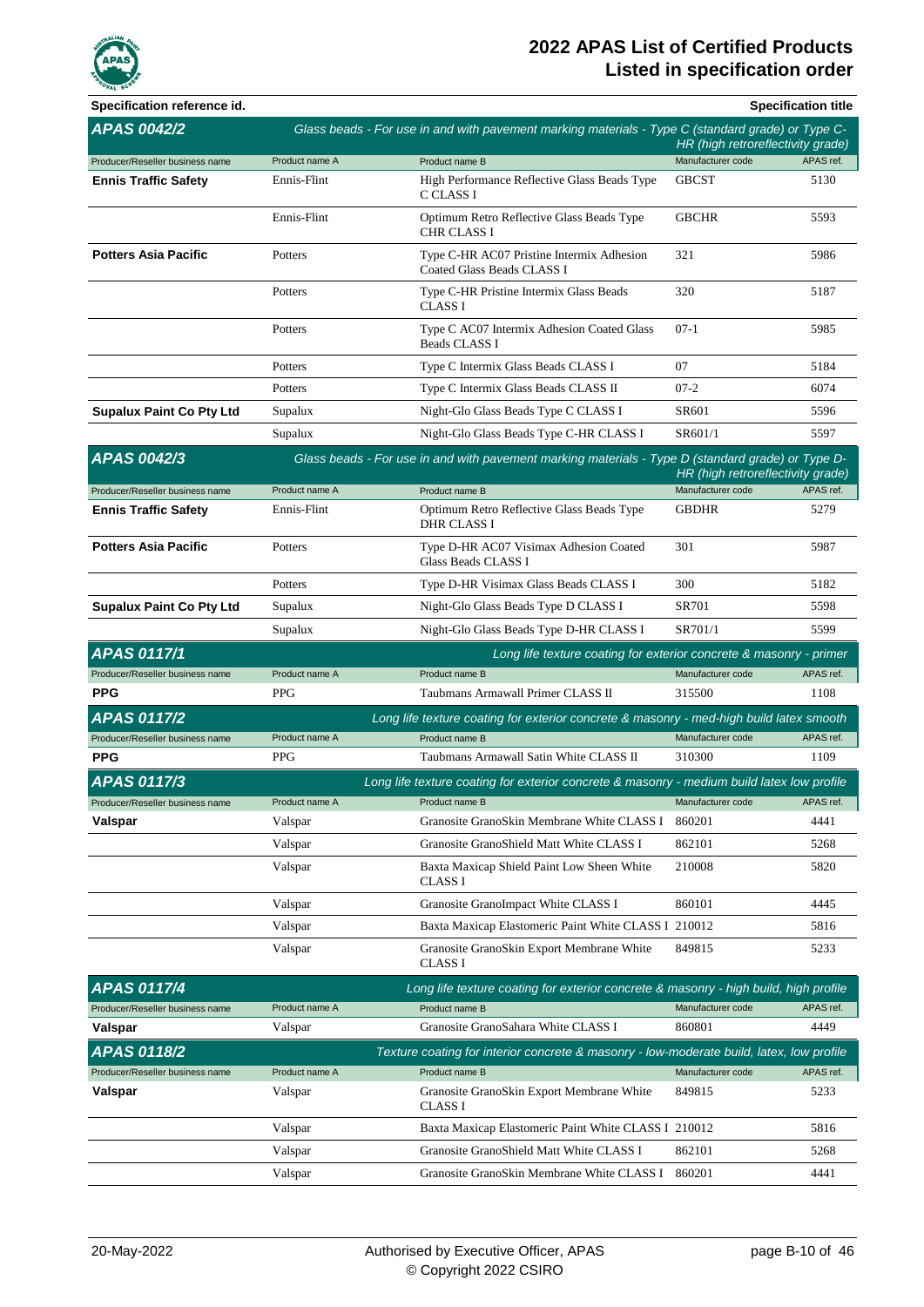

| Specification reference id.     |                |                                                                                            |                                                    | <b>Specification title</b> |
|---------------------------------|----------------|--------------------------------------------------------------------------------------------|----------------------------------------------------|----------------------------|
| <b>APAS 0118/4</b>              |                | Texture coating for interior concrete & masonry - high build, high profile                 |                                                    |                            |
| Producer/Reseller business name | Product name A | Product name B                                                                             | Manufacturer code                                  | APAS ref.                  |
| Valspar                         | Valspar        | Granosite GranoSahara White CLASS I                                                        | 860801                                             | 4449                       |
| <b>APAS 0134</b>                |                | Latex primer for galvanised steel & zincalume (buildings)                                  |                                                    |                            |
| Producer/Reseller business name | Product name A | Product name B                                                                             | Manufacturer code                                  | APAS ref.                  |
| Valspar                         | Valspar        | Pascol Anti-Rust Galvanised Iron Primer Light<br>Grey CLASS I                              | 358002                                             | 5243                       |
|                                 | Valspar        | Wattyl Aqua Prep Galvanised Iron Primer Light<br><b>Grey CLASS I</b>                       | 118214                                             | 5244                       |
|                                 | Valspar        | Solver Preps Galva-Link Galvanised Iron Primer<br>Light Grey CLASS I                       | 41060000                                           | 382                        |
| <b>APAS 0145/1</b>              |                | Coating system for zinc & zinc alloys for atmospheric exposure                             |                                                    |                            |
| Producer/Reseller business name | Product name A | Product name B                                                                             | Manufacturer code                                  | APAS ref.                  |
| Jotun Australia                 | Jotun          | Imperite 300 White CLASS I                                                                 | 0BY001/0BYCPB                                      | 2231                       |
| APAS 0154/3                     |                | Polyurethane finishing system for vehicles & equipment - low gloss camouflage topcoat      |                                                    |                            |
| Producer/Reseller business name | Product name A | Product name B                                                                             | Manufacturer code                                  | APAS ref.                  |
| <b>PPG</b>                      | <b>PPG</b>     | Barrier Barthane PU-601 Conventional<br>Camouflage CARC Interior White CLASS I             | 601-8357                                           | 3444                       |
|                                 | <b>PPG</b>     | Barrier Barthane PU-601 Conventional<br>Camouflage CARC Green CLASS I                      | 601-1166                                           | 3443                       |
|                                 | <b>PPG</b>     | Barrier Barthane PU-601 Conventional<br>Camouflage CARC Brown CLASS I                      | 601-5265                                           | 3442                       |
|                                 | <b>PPG</b>     | Barrier Barthane PU-601 Hardener CLASS I                                                   | 601-9074                                           | 5812                       |
|                                 | <b>PPG</b>     | Barrier Barthane PU-601 Conventional<br>Camouflage CARC Black CLASS I                      | 601-7165                                           | 3441                       |
| <b>APAS 0154/4</b>              |                | Thinner for polyurethane finish for vehicles & equipment                                   |                                                    |                            |
| Producer/Reseller business name | Product name A | Product name B                                                                             | Manufacturer code                                  | APAS ref.                  |
| <b>PPG</b>                      | <b>PPG</b>     | Protec Epoxy Reducer Normal CLASS I                                                        | EXR <sub>20</sub>                                  | 3450                       |
|                                 | <b>PPG</b>     | Protec Epoxy Reducer Slow CLASS I                                                          | EXR30                                              | 4014                       |
|                                 | <b>PPG</b>     | Barthane Reducer Extra Slow CLASS I                                                        | 178                                                | 5284                       |
|                                 | <b>PPG</b>     | Barrier Epoxy Reducer Extra Slow CLASS I                                                   | EXR40                                              | 5285                       |
|                                 | <b>PPG</b>     | Protec Barthane Reducer Normal CLASS I                                                     | 145                                                | 4082                       |
| <b>APAS 0154/6</b>              |                | Epoxy primer for polyurethane finish for steel vehicles & equipment                        |                                                    |                            |
| Producer/Reseller business name | Product name A | Product name B                                                                             | Manufacturer code                                  | APAS ref.                  |
| <b>PPG</b>                      | <b>PPG</b>     | Barrier EX-9153 Hardener (for use with EX-408)<br><b>CLASS I</b>                           | 414-9153                                           | 5811                       |
|                                 | <b>PPG</b>     | Barrier EX-408 Epoxy Zinc Phosphate Primer<br>Grey CLASS I                                 | 408-6098                                           | 3451                       |
|                                 | <b>PPG</b>     | Barrier EX-408 Epoxy Zinc Phosphate Primer<br>NIRR Beige CLASS I                           | 408-5208                                           | 3452                       |
|                                 | <b>PPG</b>     | EX-408 Wet On Wet Epoxy Hardener CLASS I                                                   | 414-9806                                           | 5347                       |
| APAS 0154/9                     |                | Polyurethane finishing system for vehicles & equipment - low gloss heat reflecting topcoat |                                                    |                            |
| Producer/Reseller business name | Product name A | Product name B                                                                             | Manufacturer code                                  | APAS ref.                  |
| <b>PPG</b>                      | <b>PPG</b>     | Barrier Barthane PU-601 Hardener CLASS I                                                   | 601-9074                                           | 5812                       |
|                                 | <b>PPG</b>     | Barrier Barthane PU-601 Camouflage CARC<br><b>NIRR Black CLASS I</b>                       | 601-7663                                           | 3446                       |
|                                 | <b>PPG</b>     | Barrier Barthane PU-601 Camouflage CARC<br>NIRR Pilbara Brown CLASS I                      | 601-5310                                           | 3445                       |
|                                 | <b>PPG</b>     | Barrier Barthane PU-601 Camouflage CARC<br>NIRR Green CLASS I                              | 601-1208                                           | 3448                       |
|                                 | <b>PPG</b>     | Barrier Barthane PU-601 Camouflage CARC<br><b>NIRR Brown CLASS I</b>                       | 601-5261                                           | 3447                       |
| <b>APAS 0156/2</b>              |                |                                                                                            | High build epoxy mastic for rusted steel (colours) |                            |
| Producer/Reseller business name | Product name A | Product name B                                                                             | Manufacturer code                                  | APAS ref.                  |
| Jotun Australia                 | Jotun          | Jotamastic 87 Aluminium CLASS I                                                            |                                                    | 3694                       |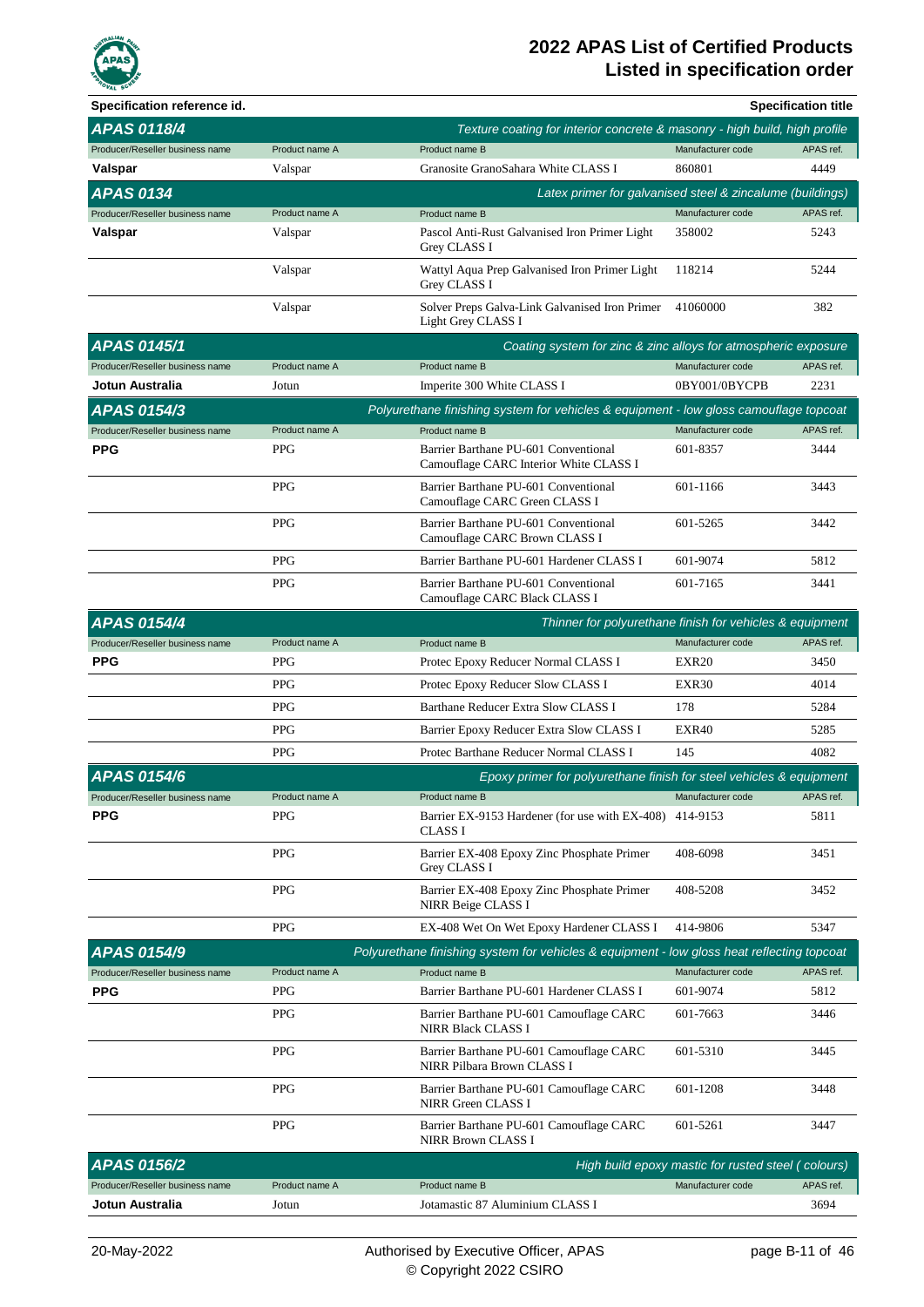

| Specification reference id.                      |                      |                                                                                |                                                    | <b>Specification title</b> |
|--------------------------------------------------|----------------------|--------------------------------------------------------------------------------|----------------------------------------------------|----------------------------|
| <b>APAS 0156/2</b>                               |                      |                                                                                | High build epoxy mastic for rusted steel (colours) |                            |
| Producer/Reseller business name                  | Product name A       | Product name B                                                                 | Manufacturer code                                  | APAS ref.                  |
| Jotun Australia                                  | Jotun                | Jotamastic 87 Off-White CLASS I                                                |                                                    | 3693                       |
| <b>JOTUN PAINTS (MALAYSIA)</b><br><b>SDN BHD</b> | Jotun Malaysia       | Jotamastic 90 Part B CLASS II                                                  | 0D5CAS                                             | 6073                       |
|                                                  | Jotun Malaysia       | Jotamastic 90 Off White Part A CLASS II                                        | 0D5NWH                                             | 6071                       |
|                                                  | Jotun Malaysia       | Jotamastic 90 Aluminium Part A CLASS II                                        | 0D5ALU                                             | 6072                       |
| <b>APAS 0162</b>                                 |                      |                                                                                | Zinc phospate metal primer                         |                            |
| Producer/Reseller business name                  | Product name A       | Product name B                                                                 | Manufacturer code                                  | APAS ref.                  |
| <b>Akzo Nobel</b>                                | Akzo Nobel           | International Interprime 4198 Grey CLASS I                                     | <b>CPA908</b>                                      | 343                        |
|                                                  | Akzo Nobel           | International Interprime 4198 Red Oxide CLASS<br>I                             | <b>CPA909</b>                                      | 3995                       |
|                                                  | Akzo Nobel           | International Interprime 4198 White CLASS I                                    | <b>CPA907</b>                                      | 3996                       |
| <b>APAS 0162/1</b>                               |                      |                                                                                | Zinc phosphate metal primer                        |                            |
| Producer/Reseller business name                  | Product name A       | Product name B                                                                 | Manufacturer code                                  | APAS ref.                  |
| <b>PPG</b>                                       | <b>PPG</b>           | 456 Zinc Phosphate Metal Primer Grey CLASS I                                   | 456-6452                                           | 3263                       |
| <b>APAS 0165/1</b>                               |                      | Alkyd disruptive pattern paint - conventional IR reflectance                   |                                                    |                            |
| Producer/Reseller business name                  | Product name A       | Product name B                                                                 | Manufacturer code                                  | APAS ref.                  |
| <b>PPG</b>                                       | <b>PPG</b>           | 342 Camouflage Enamel Alkyd DPP Lustreless<br>Green CLASS I                    | 342-1166                                           | 3262                       |
|                                                  | <b>PPG</b>           | 342 Camouflage Enamel Alkyd DPP Lustreless<br>Pilbara Brown CLASS I            | 342-5239                                           | 3463                       |
|                                                  | <b>PPG</b>           | 342 Camouflage Enamel Alkyd DPP Lustreless<br><b>Black CLASS I</b>             | 342-7165                                           | 3261                       |
|                                                  | <b>PPG</b>           | 342 Camouflage Enamel Alkyd DPP Lustreless<br><b>Brown CLASS I</b>             | 342-5265                                           | 3260                       |
| <b>APAS 0171</b>                                 |                      | Solvent borne sealer for concrete & masonry (buildings)                        |                                                    |                            |
| Producer/Reseller business name                  | Product name A       | Product name B                                                                 | Manufacturer code                                  | APAS ref.                  |
| <b>Dulux</b>                                     | Dulux                | Precision Sealer Binder White (ZHJQX) CLASS I 32D-50040                        |                                                    | 5578                       |
| Valspar                                          | Valspar              | Solver Preps Wall Sealer White CLASS I                                         | 41291239                                           | 409                        |
|                                                  | Valspar              | Wattyl Master Prep Pigmented Sealer White<br><b>CLASS I</b>                    | 118227                                             | 4908                       |
| <b>APAS 0172</b>                                 |                      |                                                                                | Interior Latex Sealer (buildings)                  |                            |
| Producer/Reseller business name                  | Product name A       | Product name B                                                                 | Manufacturer code                                  | APAS ref.                  |
| <b>Dulux</b>                                     | Dulux                | Professional Premium Total Prep Premium<br>Acrylic White (ZHJQD/ZHJQX) CLASS I | 664-89049                                          | 4340                       |
|                                                  | Dulux                | 1 Step Primer Sealer Undercoat White<br>(ZHJQD/ZHJQX) CLASS I                  | 630-D0131                                          | 4341                       |
|                                                  | Dulux                | Professional Premium Acrylic Sealer Undercoat<br>White (ZHJQD/ZHJQX) CLASS I   | 664-84191                                          | 2362                       |
|                                                  | Dulux                | Professional Enviro2 Acrylic Sealer Undercoat<br>White (ZHJQD/ZHJQX) CLASS I   | 566-84191                                          | 4521                       |
| <b>Haymes Paint</b>                              | Haymes               | Ultra Premium Prepcoat Ultraseal Sealer<br>Undercoat White CLASS I             | <b>UPUS</b>                                        | 4949                       |
|                                                  | Haymes               | Elite Prepcoat Acrylic Sealer Undercoat White<br><b>CLASS I</b>                | <b>EPASU</b>                                       | 5333                       |
|                                                  | Haymes               | Elite Prepcoat Tricoat Primer Sealer Undercoat<br>White CLASS II               | <b>EPPSU</b>                                       | 5342                       |
| <b>Luxury Paints</b>                             | <b>Luxury Paints</b> | Undercoat Primer Sealer White CLASS II                                         | 9610                                               | 5928                       |
|                                                  | <b>Luxury Paints</b> | Kingdom Paints Sealer Primer Undercoat White<br><b>CLASS I</b>                 | 21KP                                               | 5390                       |
|                                                  | <b>Luxury Paints</b> | Speedprep Sealer Primer Undercoat CLASS I                                      | 21                                                 | 2099                       |
| <b>PPG</b>                                       | <b>PPG</b>           | Taubmans 3 in 1 Prep White CLASS II                                            | 108000                                             | 2635                       |
|                                                  | <b>PPG</b>           | Taubmans Tradex Ultraprep White CLASS I                                        | 274520                                             | 5559                       |
|                                                  | <b>PPG</b>           | Taubmans Pure Performance Prep Coat White                                      | 279500                                             | 5641                       |
|                                                  |                      | <b>CLASS I</b>                                                                 |                                                    |                            |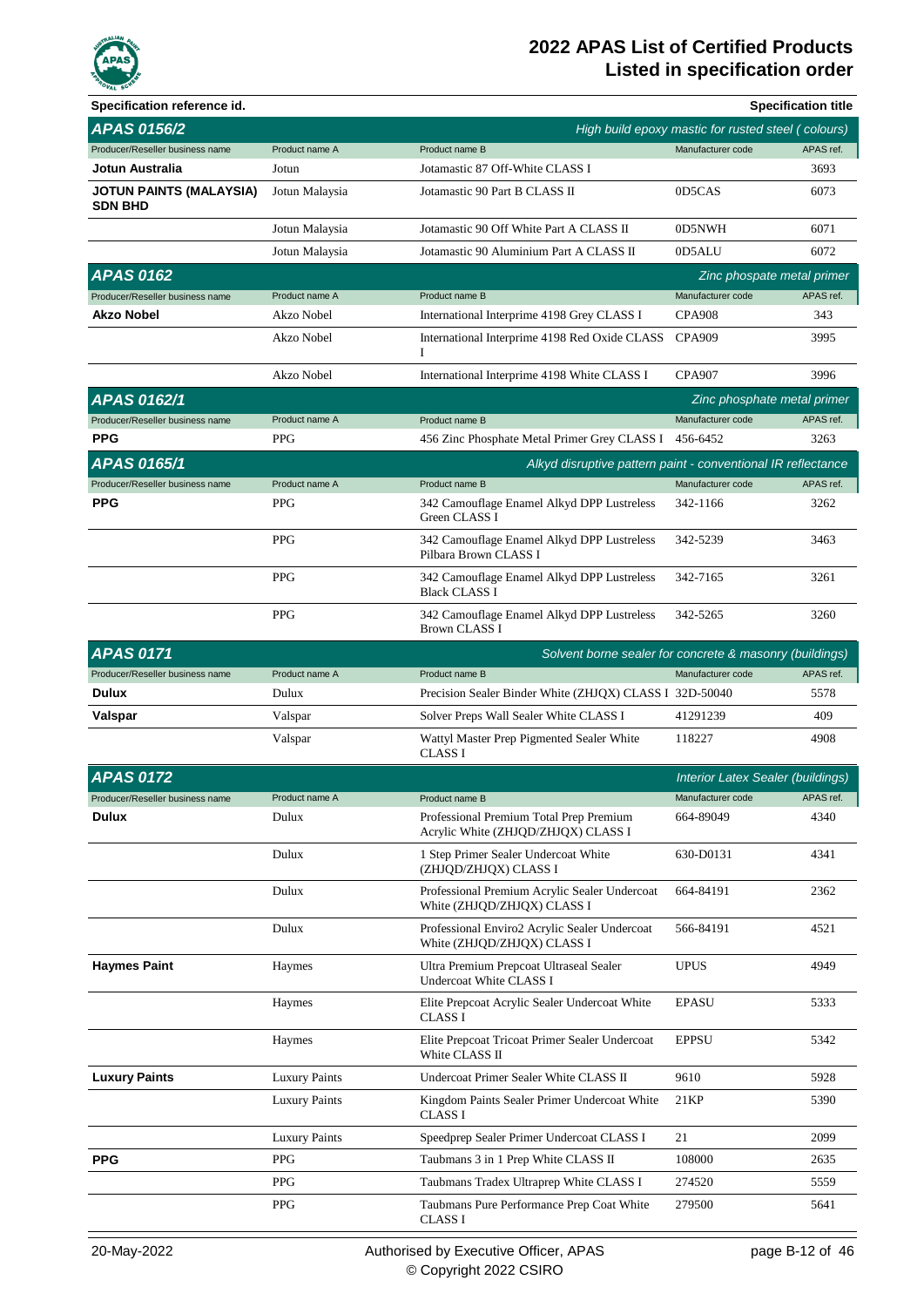

| Specification reference id.     |                      |                                                                                                     |                                          | <b>Specification title</b> |
|---------------------------------|----------------------|-----------------------------------------------------------------------------------------------------|------------------------------------------|----------------------------|
| <b>APAS 0172</b>                |                      |                                                                                                     | <b>Interior Latex Sealer (buildings)</b> |                            |
| Producer/Reseller business name | Product name A       | Product name B                                                                                      | Manufacturer code                        | APAS ref.                  |
| Tint                            | Tint                 | Tint Prep Paint White CLASS I                                                                       | <b>TBAPW</b>                             | 6013                       |
| Valspar                         | Valspar              | Wattyl Aqua Prep Acrylic Sealer Undercoat Low<br>VOC White CLASS I                                  | 117701                                   | 5572                       |
|                                 | Valspar              | Solver Maxi PSU Primer Sealer Undercoat White 43111239<br><b>CLASS I</b>                            |                                          | 3708                       |
|                                 | Valspar              | Baxta Protrade Sealer Undercoat CLASS I                                                             | 210006                                   | 5821                       |
|                                 | Valspar              | Wattyl Aqua Prep Acrylic Sealer Undercoat<br><b>CLASS I</b>                                         | 118211                                   | 5460                       |
|                                 | Valspar              | Wattyl Ultra Prep PSU Interior/Exterior White<br><b>CLASS I</b>                                     | 43201239                                 | 5690                       |
|                                 | Valspar              | Baxta Acrylic Sealer Undercoat White CLASS I                                                        | 210003                                   | 5815                       |
|                                 | Valspar              | Wattyl PC Acrylic Sealer Undercoat CLASS I                                                          | 126201                                   | 4598                       |
|                                 | Valspar              | Wattyl Ultra Prep+Ceiling Surface Pro Flat<br>White CLASS I                                         | 43121239                                 | 5658                       |
|                                 | Valspar              | Wattyl Aqua Prep Primer Sealer Undercoat<br>White CLASS I                                           | 118212                                   | 5253                       |
|                                 | Valspar              | Wattyl Ultra Acrylic Sealer Undercoat (ASU)<br>White CLASS I                                        | 43251239                                 | 5261                       |
| <b>APAS 0181</b>                |                      |                                                                                                     | Solvent borne wood primer (buildings)    |                            |
| Producer/Reseller business name | Product name A       | Product name B                                                                                      | Manufacturer code                        | APAS ref.                  |
| <b>Colourtrend Paints</b>       | Colourtrend          | CoverMax Quick Dry Oil Based Primer Sealer<br><b>Undercoat CLASS I</b>                              | 961-100                                  | 5898                       |
|                                 | Colourtrend          | Australis Interior / Exterior StainBlock Primer<br>Sealer White CLASS I                             | 84-100                                   | 5105                       |
| <b>Haymes Paint</b>             | Haymes               | Ultra Premium Prepcoat Ultralock Primer Sealer<br>White CLASS I                                     | <b>UPUL</b>                              | 5373                       |
|                                 | Haymes               | Elite Prepcoat Quick Dry Primer Undercoat<br>White CLASS I                                          | <b>EPQDU</b>                             | 5350                       |
| Valspar                         | Valspar              | Wattyl MasterPrep Timber Primer Pink CLASS I 118223                                                 |                                          | 4906                       |
|                                 | Valspar              | Wattyl MasterPrep Timber Primer White CLASS 118222<br>I                                             |                                          | 4907                       |
|                                 | Valspar              | Solver Preps Pink Primer CLASS I                                                                    | 41990000                                 | 415                        |
| <b>APAS 0183</b>                |                      |                                                                                                     | Latex wood primer (buildings)            |                            |
| Producer/Reseller business name | Product name A       | Product name B                                                                                      | Manufacturer code                        | APAS ref.                  |
| <b>Dulux</b>                    | Dulux                | Professional Acrylic Primer Off-White<br>(ZHJQD/ZHJQX) CLASS I                                      | 664-84187                                | 5351                       |
| <b>Haymes Paint</b>             | Haymes               | Elite Prepcoat Tricoat Primer Sealer Undercoat<br>White CLASS II                                    | <b>EPPSU</b>                             | 5342                       |
| <b>Luxury Paints</b>            | <b>Luxury Paints</b> | Kingdom Paints Sealer Primer Undercoat White<br><b>CLASS I</b>                                      | 21KP                                     | 5390                       |
|                                 | <b>Luxury Paints</b> | Speedprep Sealer Primer Undercoat CLASS I                                                           | 21                                       | 2099                       |
|                                 | <b>Luxury Paints</b> | Undercoat Primer Sealer White CLASS II                                                              | 9610                                     | 5928                       |
| Valspar                         | Valspar              | Wattyl AquaPrep Acrylic Timber Primer Off<br>White CLASS I                                          | 118213                                   | 4904                       |
|                                 | Valspar              | Wattyl Ultra Prep PSU Interior/Exterior White<br>CLASS I                                            | 43201239                                 | 5690                       |
|                                 | Valspar              | Solver Preps Acrylic Timber Primer Off White<br>CLASS I                                             | 46689055                                 | 417                        |
| APAS 0209/1L                    |                      | Floor coatings for building interiors, solvent based or solvent free coating (low surface emitting) |                                          |                            |
| Producer/Reseller business name | Product name A       | Product name B                                                                                      | Manufacturer code                        | APAS ref.                  |
| <b>All Purpose Coatings</b>     | All Purpose Coatings | Sparta Guard Polyaspartic Part A CLASS I                                                            | SPAGUARDA                                | 6033                       |
|                                 | All Purpose Coatings | Sparta Guard Polyaspartic Part B CLASS I                                                            | SPAGUARDH                                | 6034                       |
|                                 | All Purpose Coatings | Chemicoat CLASS I                                                                                   | EPO100CC/EPO100<br>CН                    | 5726                       |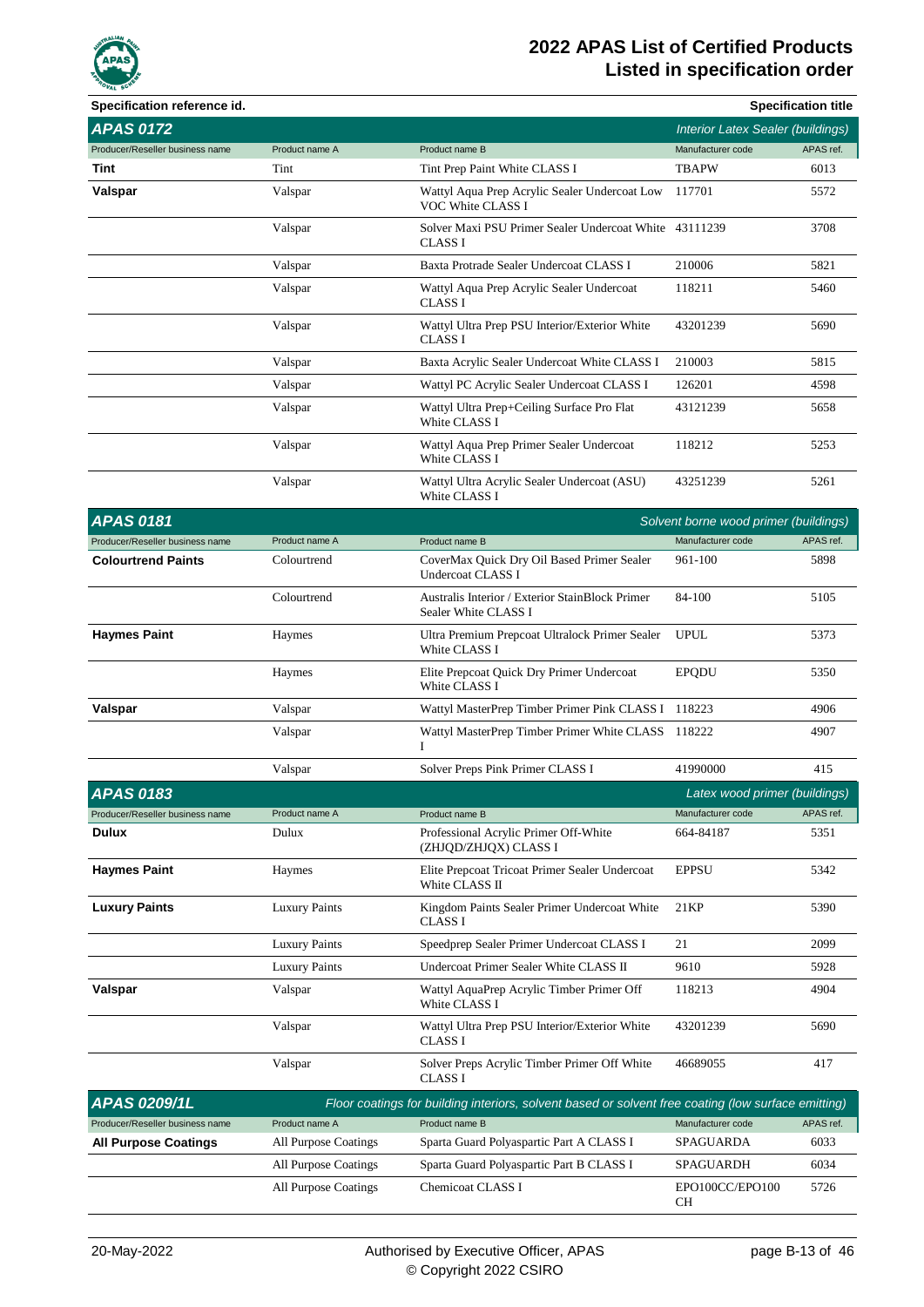

| Specification reference id.       |                      |                                                                                                     |                      | <b>Specification title</b> |
|-----------------------------------|----------------------|-----------------------------------------------------------------------------------------------------|----------------------|----------------------------|
| <b>APAS 0209/1L</b>               |                      | Floor coatings for building interiors, solvent based or solvent free coating (low surface emitting) |                      |                            |
| Producer/Reseller business name   | Product name A       | Product name B                                                                                      | Manufacturer code    | APAS ref.                  |
| <b>All Purpose Coatings</b>       | All Purpose Coatings | Tinted Epoxy CLASS I                                                                                | EPO100T/EPO100T<br>Η | 5714                       |
|                                   | All Purpose Coatings | Epoxy Glaze CLASS I                                                                                 | EPO100G/EPO100G<br>H | 5715                       |
|                                   | All Purpose Coatings | Clear Epoxy CLASS I                                                                                 | EPO100C/EPO100C<br>Н | 5716                       |
| allnex                            | allnex               | Nuthane SB Polyurethane Red Part A CLASS I                                                          | <b>B1NTR-R</b>       | 5891                       |
|                                   | allnex               | Nuthane SB Polyurethane Hardener Part B<br><b>CLASS I</b>                                           | <b>B1NTH</b>         | 5892                       |
|                                   | allnex               | Surecote System 500 Hardener Part B CLASS I                                                         | <b>B1SES500-B</b>    | 5883                       |
|                                   | allnex               | Nuthane SB Polyurethane Traffic Grey Part A<br><b>CLASS I</b>                                       | <b>B1NTRMG</b>       | 5888                       |
|                                   | allnex               | Surecote System 500 Clear Part A CLASS I                                                            | <b>B1SC500-A</b>     | 5302                       |
|                                   | allnex               | Surecote System 200 White N14 Part A CLASS I B1SESW                                                 |                      | 5301                       |
|                                   | allnex               | Nuthane SB Polyurethane Tan Part A CLASS I                                                          | B1NTR-T              | 5886                       |
|                                   | allnex               | Nuthane SB Polyurethane Curtain Call Part A<br><b>CLASS I</b>                                       | <b>B1NTRCC</b>       | 5890                       |
|                                   | allnex               | Surecote System 200 Hardener Part B CLASS I                                                         | <b>B1SESH</b>        | 5885                       |
|                                   | allnex               | Nuthane SB Polyurethane N45 Mid Grey Part A<br><b>CLASS I</b>                                       | B1NTR-GYD            | 5889                       |
|                                   | allnex               | Nuthane SB Polyurethane Cream Part A CLASS I B1NTR-CRM                                              |                      | 5303                       |
|                                   | allnex               | Architectural Terrazzite ZV White-10A01<br><b>CLASS I</b>                                           | <b>B1TZAZVW</b>      | 5305                       |
|                                   | allnex               | Surecote System 200 Neutral Tint Base Part A<br><b>CLASS I</b>                                      | <b>B1SESNTB</b>      | 5884                       |
|                                   | allnex               | Nuthane SB Polyurethane Clear Tint Base Part A B1NTR-CLR<br><b>CLASS I</b>                          |                      | 5887                       |
| Hychem International Pty.<br>Ltd. | Hychem               | SF20 Hardener Part B CLASS I                                                                        | 2143 / B2143         | 5784                       |
|                                   | Hychem               | GP Epoxy Part A Resin CLASS I                                                                       | RH11 / ER011         | 5298                       |
|                                   | Hychem               | Epoxy Glaze 3 Part A Resin CLASS I                                                                  | RH3000/ER3000        | 5299                       |
|                                   | Hychem               | Epoxy Glaze 3 Hardener Part B CLASS I                                                               | MB100/EH100          | 5782                       |
|                                   | Hychem               | SF20 Part A Resin CLASS I                                                                           | RH90 / ER090         | 5300                       |
|                                   | Hychem               | SF20V CLASS I                                                                                       | ER091 / EH2143       | 5709                       |
|                                   | Hychem               | PA300 Polyaspartic Coloured Coating Part A<br><b>CLASS I</b>                                        | <b>PA300A</b>        | 5807                       |
|                                   | Hychem               | PA300 Polyaspartic Coloured Coating Part B<br><b>CLASS I</b>                                        | <b>PA300B</b>        | 5808                       |
|                                   | Hychem               | PA300 Polyaspartic Coloured Coating Part C<br><b>CLASS I</b>                                        | <b>PA300C</b>        | 5809                       |
|                                   | Hychem               | SupaFloor Universal epoxy systems MCR<br><b>CLASS I</b>                                             | ER026/1537           | 5463                       |
|                                   | Hychem               | E500T CLASS I                                                                                       | ER060 / EH061        | 5710                       |
|                                   | Hychem               | PA GLAZE3 CLASS I                                                                                   | IC321/N3300          | 5573                       |
|                                   | Hychem               | SL20 CLASS I                                                                                        | ER085 / EH2965       | 5708                       |
|                                   | Hychem               | GP Epoxy Hardener Part B CLASS I                                                                    | HA300 / EH300        | 5783                       |
| Sika Australia Pty Ltd            | Sika                 | Sikafloor 160 Part A CLASS I                                                                        | 688179               | 5452                       |
|                                   | Sika                 | Sikafloor 264T Part A CLASS I                                                                       | 672798               | 5453                       |
|                                   | Sika                 | Sikafloor 169 CLASS I                                                                               | 437855/411291        | 5483                       |
|                                   | Sika                 | Sikafloor 160/264T Part B CLASS I                                                                   | 693678               | 6066                       |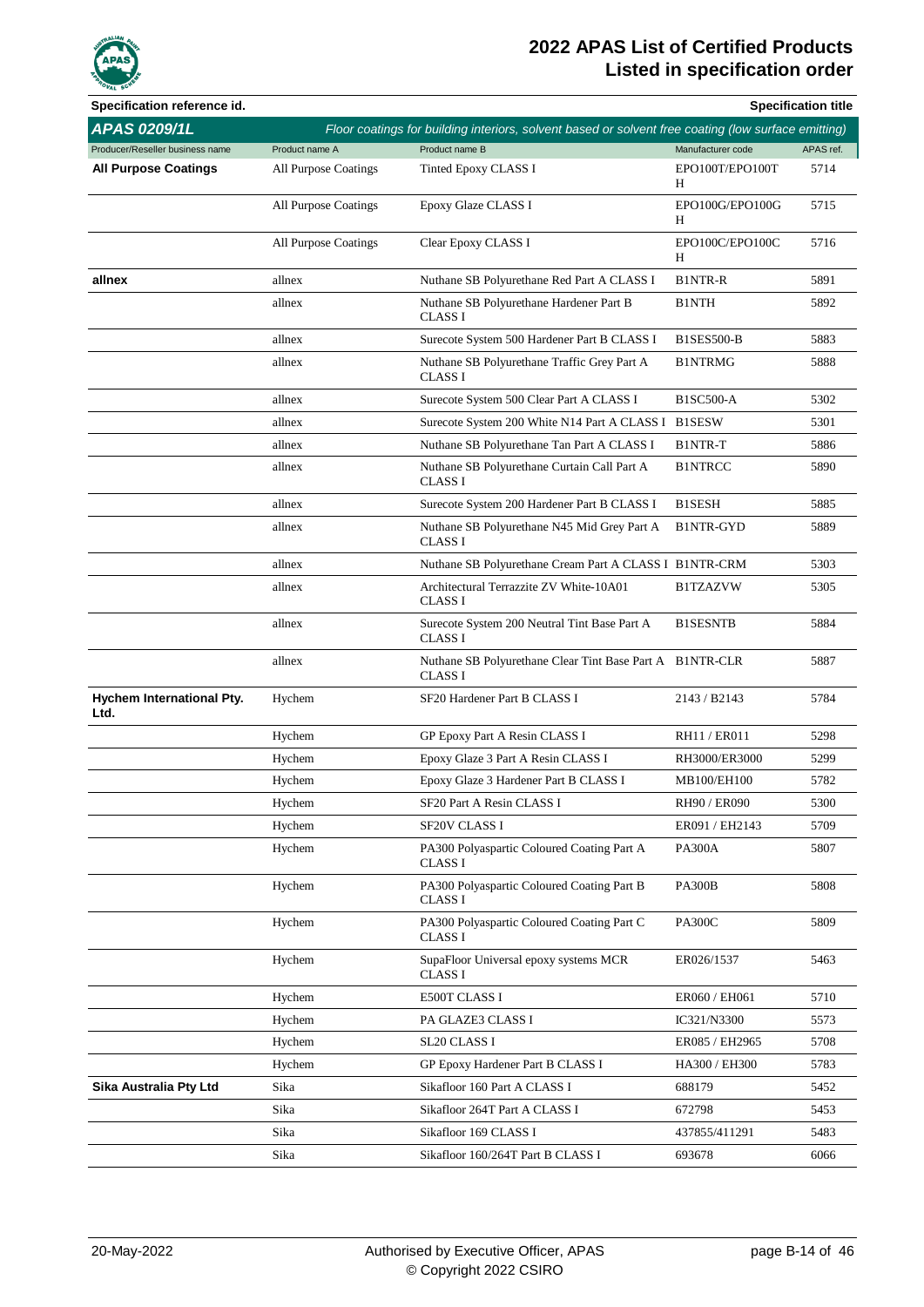

| Specification reference id.                      |                      |                                                                                   |                                         | <b>Specification title</b> |
|--------------------------------------------------|----------------------|-----------------------------------------------------------------------------------|-----------------------------------------|----------------------------|
| <b>APAS 0209/2L</b>                              |                      | Floor coatings for building interiors, water based coating (low surface emitting) |                                         |                            |
| Producer/Reseller business name                  | Product name A       | Product name B                                                                    | Manufacturer code                       | APAS ref.                  |
| <b>All Purpose Coatings</b>                      | All Purpose Coatings | Liquathane Water Based Clear Urethane Part A<br><b>CLASS I</b>                    | 500LA                                   | 6031                       |
|                                                  | All Purpose Coatings | Liquathane Water Based Clear Urethane Part B<br><b>CLASS I</b>                    | 500LH                                   | 6032                       |
| Hychem International Pty.<br>Ltd.                | Hychem               | Hycrete PU-SL Part A CLASS I                                                      | PUmA                                    | 5297                       |
|                                                  | Hychem               | Hycrete PU-SL Part B CLASS I                                                      | PUmB                                    | 5800                       |
|                                                  | Hychem               | Hycrete PU-SL Part C CLASS I                                                      | PUmC                                    | 5801                       |
| Sika Australia Pty Ltd                           | Sika                 | Sikafloor 21 / 31 PurCem Part B CLASS I                                           | 424807 / 440966                         | 5990                       |
|                                                  | Sika                 | Sikafloor 21 / 31 PurCem Part A CLASS I                                           | 424808 / 513760                         | 5989                       |
|                                                  | Sika                 | Sikafloor 31 PurCem Powder Component Part C<br><b>CLASS I</b>                     | 440924                                  | 5992                       |
|                                                  | Sika                 | Sikafloor PurCem Pigment Paste Traffic Grey<br><b>CLASS I</b>                     | 445973                                  | 5993                       |
|                                                  | Sika                 | Sikafloor 21 PurCem Powder Component Part C<br><b>CLASS I</b>                     | 424804                                  | 5991                       |
| <b>APAS 0212</b>                                 |                      |                                                                                   | Aviation fuel tank lining               |                            |
| Producer/Reseller business name                  | Product name A       | Product name B                                                                    | Manufacturer code                       | APAS ref.                  |
| <b>Akzo Nobel</b>                                | Akzo Nobel           | International Interline 850 Buff CLASS I                                          | <b>TLA852/TLA856</b>                    | 4383                       |
|                                                  | Akzo Nobel           | International Interline 850 White CLASS I                                         | <b>TLA850/TLA856</b>                    | 4385                       |
| <b>JOTUN PAINTS (MALAYSIA)</b><br><b>SDN BHD</b> | Jotun Malaysia       | Tankguard Storage Part B CLASS I                                                  | <b>OLDCPB</b>                           | 6040                       |
|                                                  | Jotun Malaysia       | Tankguard Storage Light Grey Part A CLASS I                                       | <b>OLDLGR</b>                           | 5575                       |
|                                                  | Jotun Malaysia       | Tankguard Storage Light Red Part A & B                                            | OLDLRD / OLDCPB                         | 6082                       |
|                                                  |                      | CLASS II                                                                          |                                         |                            |
| <b>APAS 0213</b>                                 |                      |                                                                                   | Coatings for Steel used in Sewage Works |                            |
| Producer/Reseller business name                  | Product name A       | Product name B                                                                    | Manufacturer code                       | APAS ref.                  |
| <b>JOTUN PAINTS (MALAYSIA)</b><br><b>SDN BHD</b> | Jotun Malaysia       | Marathon Off White Part A CLASS I                                                 | <b>OELNWH</b>                           | 3585                       |
|                                                  | Jotun Malaysia       | Tankguard 412 Red Part A CLASS I                                                  | <b>OUHRED</b>                           | 3119                       |
|                                                  | Jotun Malaysia       | Tankguard 412 White Part A CLASS I                                                | 0UH001                                  | 3118                       |
|                                                  | Jotun Malaysia       | Tankguard 412 Black Part A CLASS I                                                | 0UH099                                  | 3121                       |
|                                                  | Jotun Malaysia       | Tankguard 412 Part B CLASS I                                                      | <b>OUHCPB</b>                           | 6083                       |
|                                                  | Jotun Malaysia       | Marathon Part B CLASS I                                                           | <b>OELCPB</b>                           | 6076                       |
| Valspar                                          | Valspar              | Wattyl Epinamel DTM985 MIO N33 Lightbox<br>Grey Part A CLASS II                   | 200725                                  | 5972                       |
|                                                  | Valspar              | Sherwin Williams Macropoxy 985 Blue Opti-<br>Check OAP Part A CLASS II            | 252125                                  | 5983                       |
|                                                  | Valspar              | Wattyl Epinamel DTM985 MIO 802 Natural<br>Steel Grey Part A CLASS II              | 200711                                  | 5968                       |
|                                                  | Valspar              | Sherwin Williams Macropoxy 985 Black Part A<br><b>CLASS II</b>                    | 252111                                  | 5977                       |
|                                                  | Valspar              | Sherwin Williams Macropoxy 985 Y14 Golden<br>Yellow Part A CLASS II               | 252113                                  | 5982                       |
|                                                  | Valspar              | Sherwin Williams Macropoxy 985 MIO 814<br>Pipeline Grey Part A CLASS II           | 252133                                  | 5981                       |
|                                                  | Valspar              | Sherwin Williams Macropoxy 985 MIO N53<br>Blue Grey Part A CLASS II               | 252135                                  | 5980                       |
|                                                  | Valspar              | Sherwin Williams Macropoxy 985 MIO 802<br>Natural Steel Grey Part A CLASS II      | 252131                                  | 5979                       |
|                                                  | Valspar              | Sherwin Williams Macropoxy 985 White / Light<br>Tint Base Part A CLASS II         | 252101                                  | 5973                       |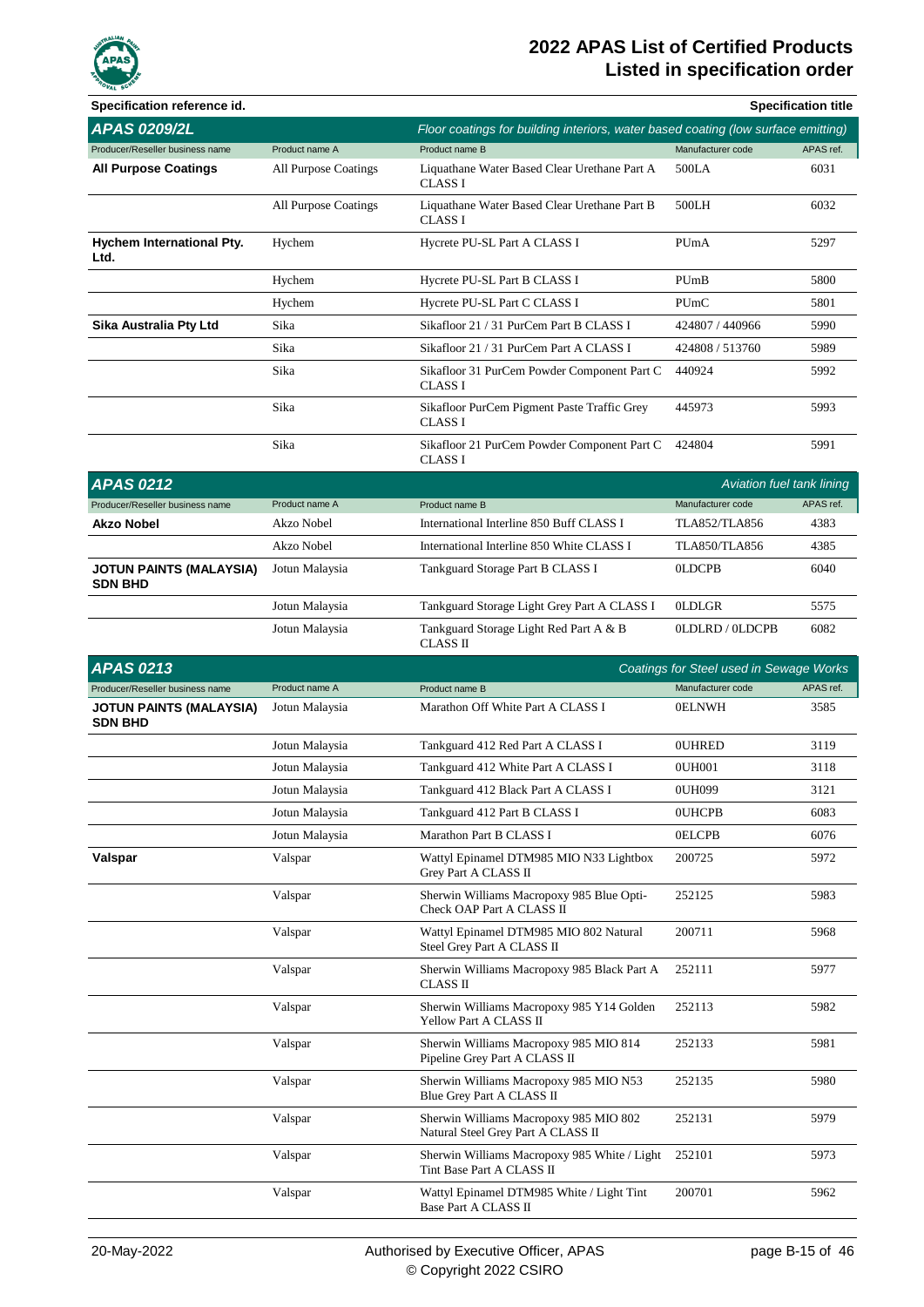

| Specification reference id.     |                |                                                                                 |                                                       | <b>Specification title</b> |
|---------------------------------|----------------|---------------------------------------------------------------------------------|-------------------------------------------------------|----------------------------|
| <b>APAS 0213</b>                |                |                                                                                 | Coatings for Steel used in Sewage Works               |                            |
| Producer/Reseller business name | Product name A | Product name B                                                                  | Manufacturer code                                     | APAS ref.                  |
| Valspar                         | Valspar        | Wattyl Epinamel DTM985 Black Part A CLASS<br>П                                  | 200707                                                | 5966                       |
|                                 | Valspar        | Wattyl Epinamel DTM985 Y14 Yellow Part A<br>CLASS II                            | 200723                                                | 5971                       |
|                                 | Valspar        | Wattyl Epinamel DTM985 Clear Tint Base Part<br>A CLASS II                       | 200705                                                | 5965                       |
|                                 | Valspar        | Wattyl Epinamel DTM985 Mid Tint Base Part A 200703<br>CLASS II                  |                                                       | 5964                       |
|                                 | Valspar        | Wattyl Epinamel DTM985 Standard Cure<br>Hardener Part B CLASS II                | 200779                                                | 5963                       |
|                                 | Valspar        | Sherwin Williams Macropoxy 985 N53 Blue<br>Grey Part A CLASS II                 | 252119                                                | 5978                       |
|                                 | Valspar        | Sherwin Williams Macropoxy 985 Standard Cure 252179<br>Hardener Part B CLASS II |                                                       | 5974                       |
|                                 | Valspar        | Wattyl Epinamel DTM985 MIO N53 Blue Grey<br>Part A CLASS II                     | 200713                                                | 5969                       |
|                                 | Valspar        | Sherwin Williams Macropoxy 985 Clear Tint<br>Base Part A CLASS II               | 252103                                                | 5976                       |
|                                 | Valspar        | Sherwin Williams Macropoxy 985 Mid Tint Base 252109<br>Part A CLASS II          |                                                       | 5975                       |
|                                 | Valspar        | Wattyl Epinamel DTM985 MIO 814 Pipeline<br>Grey Part A CLASS II                 | 200715                                                | 5970                       |
|                                 | Valspar        | Wattyl Epinamel DTM985 N53 Grey Part A<br>CLASS II                              | 200709                                                | 5967                       |
| <b>APAS 0215/2</b>              |                |                                                                                 | Interior latex, low odour, low voc, semi gloss finish |                            |
| Producer/Reseller business name | Product name A | Product name B                                                                  | Manufacturer code                                     | APAS ref.                  |
| <b>Haymes Paint</b>             | Haymes         | Ultra Premium Interior Expressions Semi Gloss<br>Ultra Deep Tint CLASS I        | <b>SGAUDT</b>                                         | 4991                       |
|                                 | Haymes         | Ultra Premium Interior Expressions Semi Gloss<br><b>Extra Dark Tint CLASS I</b> | <b>SGAEDT</b>                                         | 4993                       |
|                                 | Haymes         | Ultra Premium Interior Expressions Semi Gloss<br>Dark Tint CLASS I              | <b>SGADKT</b>                                         | 4992                       |
|                                 | Haymes         | Elite Interior Satin Acrylic White CLASS I                                      | <b>EISW</b>                                           | 5340                       |
|                                 | Haymes         | Ultra Premium Interior Expressions Semi Gloss<br>White CLASS I                  | SGAW                                                  | 4989                       |
| <b>PPG</b>                      | <b>PPG</b>     | Taubmans Pure Performance Low VOC Interior<br>Semi Gloss Accent Base CLASS I    | 279404                                                | 5080                       |
|                                 | PPG            | Taubmans Pure Performance Low VOC Interior<br>Semi Gloss White CLASS I          | 279400                                                | 5079                       |
|                                 | PPG            | Taubmans Pure Performance Low VOC Interior<br>Semi Gloss Neutral Base CLASS I   | 279405                                                | 5081                       |
| Valspar                         | Valspar        | Wattyl Interior Design I.D. Advanced Silky Satin 117791<br>White CLASS I        |                                                       | 5524                       |
|                                 | Valspar        | Wattyl Interior Design I.D. Advanced Silky Satin 117785<br>Light Base CLASS I   |                                                       | 5525                       |
|                                 | Valspar        | Wattyl Interior Design I.D. Advanced Silky Satin 117786<br>Mid Base CLASS I     |                                                       | 5526                       |
|                                 | Valspar        | Wattyl Interior Design I.D. Advanced Silky Satin 117787<br>Strong Base CLASS I  |                                                       | 5527                       |
| APAS 0215/3                     |                |                                                                                 | Interior latex, low odour, low voc, low gloss finish  |                            |
| Producer/Reseller business name | Product name A | Product name B                                                                  | Manufacturer code                                     | APAS ref.                  |
| Dulux                           | Dulux          | Professional Enviro2 Interior Low Sheen Vivid<br>White (ZHJQD/ZHJQX) CLASS II   | 59L-84179                                             | 4520                       |
| <b>Haymes Paint</b>             | Haymes         | Ultra Premium Interior Expressions Low Sheen<br>Ultra Deep Tint CLASS I         | <b>LSAUDT</b>                                         | 4958                       |
|                                 | Haymes         | Elite Interior Low Sheen Acrylic White CLASS I EILSW                            |                                                       | 5339                       |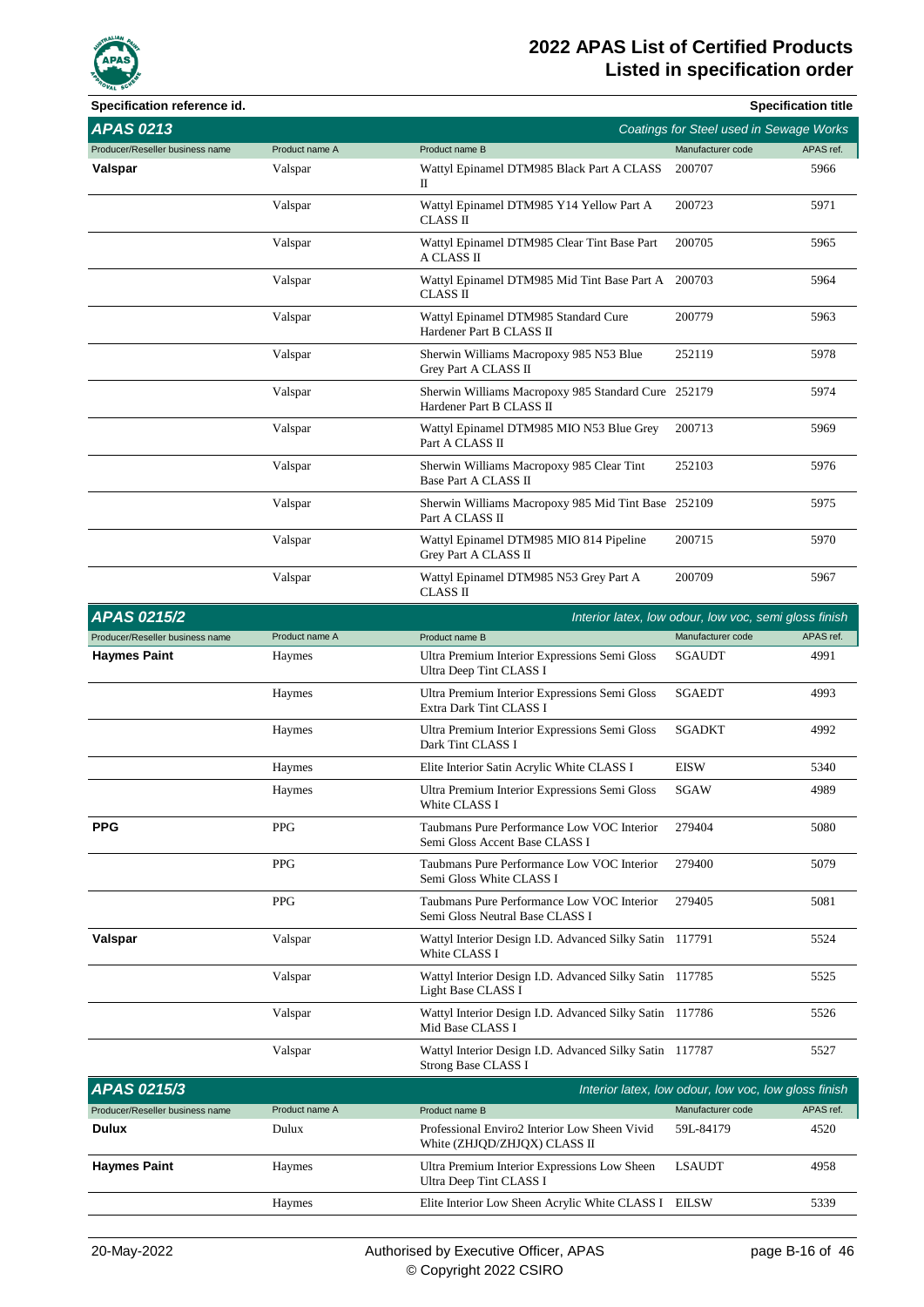

| <b>OVAL SCY</b><br>Specification reference id. |                |                                                                               |                                                         | <b>Specification title</b> |
|------------------------------------------------|----------------|-------------------------------------------------------------------------------|---------------------------------------------------------|----------------------------|
| APAS 0215/3                                    |                |                                                                               | Interior latex, low odour, low voc, low gloss finish    |                            |
| Producer/Reseller business name                | Product name A | Product name B                                                                | Manufacturer code                                       | APAS ref.                  |
| <b>Haymes Paint</b>                            | Haymes         | Ultra Premium Interior Expressions Low Sheen<br>White CLASS I                 | <b>LSAW</b>                                             | 4951                       |
|                                                | Haymes         | Ultra Premium Interior Expressions Low Sheen<br>Dark Tint CLASS I             | <b>LSADKT</b>                                           | 4959                       |
|                                                | Haymes         | Ultra Premium Interior Expressions Low Sheen<br>Extra Dark Tint CLASS I       | <b>LSAEDT</b>                                           | 4960                       |
| <b>PPG</b>                                     | <b>PPG</b>     | Taubmans Pure Performance Low VOC Interior<br>Low Sheen White CLASS I         | 279200                                                  | 5083                       |
|                                                | <b>PPG</b>     | Taubmans Pure Performance Low VOC Interior<br>Low Sheen Accent Base CLASS I   | 279204                                                  | 5084                       |
|                                                | <b>PPG</b>     | Taubmans Pure Performance Low VOC Interior<br>Low Sheen Neutral Base CLASS I  | 279205                                                  | 5085                       |
| Tint                                           | Tint           | Tint Wall Low Sheen Extra Dark Tint Base<br><b>CLASS I</b>                    | <b>TBAWE</b>                                            | 6007                       |
|                                                | Tint           | Tint Wall Low Sheen Dark Tint Base CLASS I                                    | <b>TBAWD</b>                                            | 6006                       |
|                                                | Tint           | Tint Wall Low Sheen Ultra Deep Tint Base<br><b>CLASS I</b>                    | TBAWU                                                   | 6005                       |
|                                                | Tint           | Tint Wall Low Sheen White CLASS I                                             | <b>TBAWW</b>                                            | 6004                       |
| Valspar                                        | Valspar        | Wattyl Interior Design I.D. Advanced Luxury<br>Low Sheen Mid Base CLASS I     | 117797                                                  | 5530                       |
|                                                | Valspar        | Wattyl Interior Design I.D. Advanced Luxury<br>Low Sheen Strong Base CLASS I  | 117798                                                  | 5531                       |
|                                                | Valspar        | Wattyl Interior Design I.D. Advanced Luxury<br>Low Sheen White CLASS I        | 117790                                                  | 5528                       |
|                                                | Valspar        | Wattyl Interior Design I.D. Advanced Luxury<br>Low Sheen Light Base CLASS I   | 117796                                                  | 5529                       |
| <b>APAS 0215/4</b>                             |                | Interior latex, low odour, low voc, washable flat finish                      |                                                         |                            |
|                                                |                |                                                                               |                                                         |                            |
| Producer/Reseller business name                | Product name A | Product name B                                                                | Manufacturer code                                       | APAS ref.                  |
| <b>Haymes Paint</b>                            | Haymes         | Ultra Premium Interior Expressions Matt Acrylic<br>White CLASS I              | MAW                                                     | 2750                       |
| Valspar                                        | Valspar        | Wattyl I.D. Contemporary Matt Mid Base<br><b>CLASS I</b>                      | 117743                                                  | 4359                       |
|                                                | Valspar        | Wattyl I.D. Contemporary Matt Strong Base<br>CLASS I                          | 117744                                                  | 4360                       |
|                                                | Valspar        | Wattyl Interior Design I.D. Advanced<br>Contemporary Matt Light Base CLASS I  | 117793                                                  | 5533                       |
|                                                | Valspar        | Wattyl I.D. Contemporary Matt White CLASS I                                   | 117741                                                  | 4357                       |
|                                                | Valspar        | Wattyl Interior Design I.D. Advanced<br>Contemporary Matt White CLASS I       | 117792                                                  | 5532                       |
|                                                | Valspar        | Wattyl Interior Design I.D. Advanced<br>Contemporary Matt Strong Base CLASS I | 117795                                                  | 5535                       |
|                                                | Valspar        | Wattyl Interior Design I.D. Advanced<br>Contemporary Matt Mid Base CLASS I    | 117794                                                  | 5534                       |
|                                                | Valspar        | Wattyl I.D. Contemporary Matt Light Base<br>CLASS I                           | 117742                                                  | 4358                       |
| APAS 0215/5                                    |                |                                                                               | Interior latex, low odour, low voc, ceiling flat finish |                            |
| Producer/Reseller business name                | Product name A | Product name B                                                                | Manufacturer code                                       | APAS ref.                  |
| <b>Dulux</b>                                   | Dulux          | Professional Enviro2 Ceiling Flat White<br>(ZHJQD/ZHJQX) CLASS II             | 59C-84179                                               | 5425                       |
| <b>Haymes Paint</b>                            | Haymes         | Ultra Premium Interior Expressions Ceiling<br>White CLASS I                   | <b>CWE</b>                                              | 5164                       |
| Hempel                                         | Hempel Wattyl  | Wattyl Ultra Ceiling High Opacity White CLASS 43151109<br>П                   |                                                         | 5289                       |
| <b>PPG</b>                                     | PPG            | Taubmans Pure Performance Low VOC Ceiling<br>White CLASS I                    | 279000                                                  | 5082                       |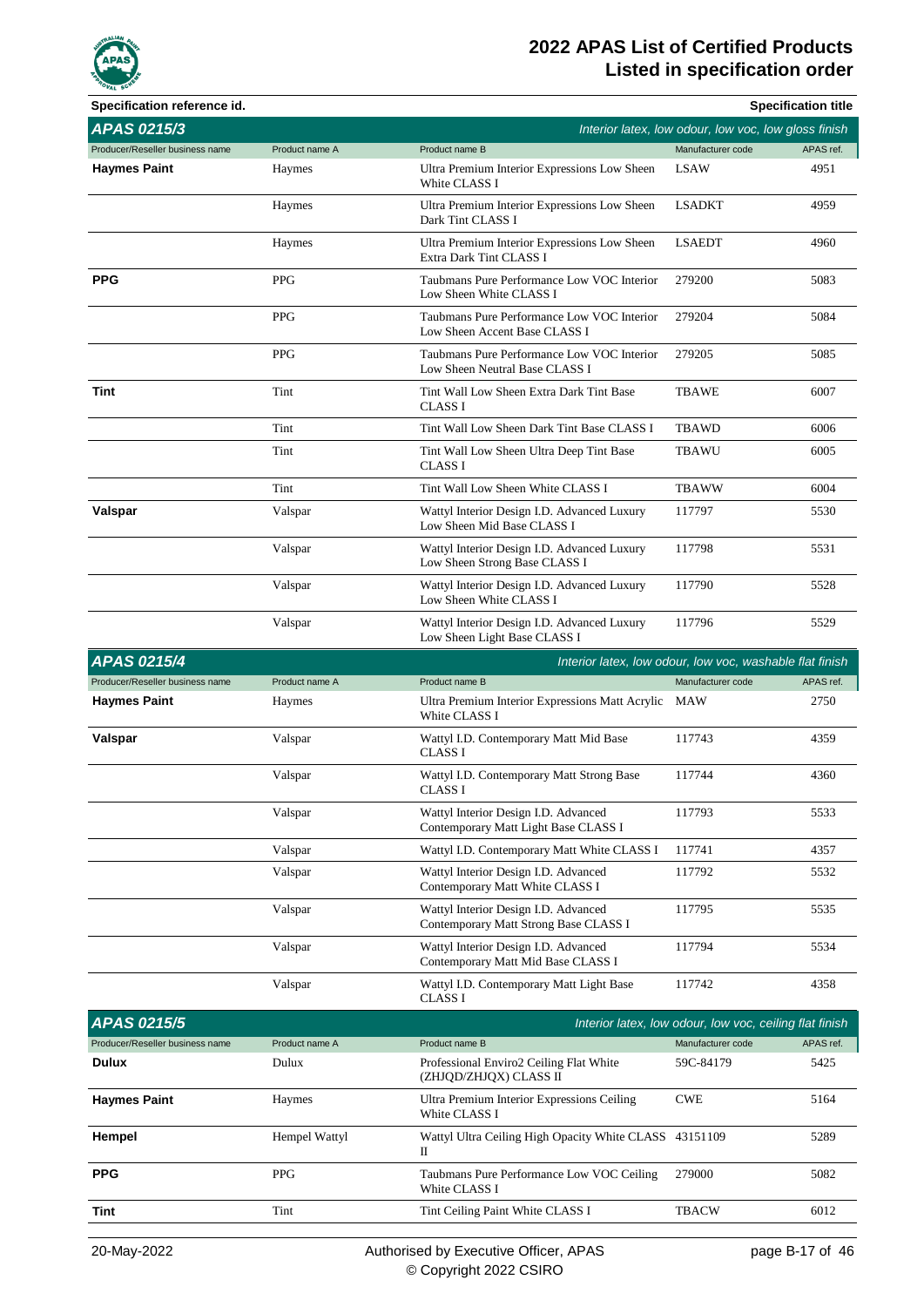

| Specification reference id.     |                |                                                                                   |                                                         | <b>Specification title</b> |
|---------------------------------|----------------|-----------------------------------------------------------------------------------|---------------------------------------------------------|----------------------------|
| <b>APAS 0215/5</b>              |                |                                                                                   | Interior latex, low odour, low voc, ceiling flat finish |                            |
| Producer/Reseller business name | Product name A | Product name B                                                                    | Manufacturer code                                       | APAS ref.                  |
| Valspar                         | Valspar        | Wattyl I.D Advanced Ceiling Flat White CLASS I 117830                             |                                                         | 5657                       |
| <b>APAS 0215/6</b>              |                |                                                                                   | Interior latex, low odour, low voc, sealer undercoat    |                            |
| Producer/Reseller business name | Product name A | Product name B                                                                    | Manufacturer code                                       | APAS ref.                  |
| Dulux                           | Dulux          | Professional Enviro2 Acrylic Sealer Undercoat<br>White (ZHJQD/ZHJQX) CLASS I      | 566-84191                                               | 4521                       |
| Valspar                         | Valspar        | Wattyl Aqua Prep Acrylic Sealer Undercoat Low<br>VOC White CLASS I                | 117701                                                  | 5572                       |
| <b>APAS 0216</b>                |                |                                                                                   | <b>Low VOC Sealer for Porous Substrates</b>             |                            |
| Producer/Reseller business name | Product name A | Product name B                                                                    | Manufacturer code                                       | APAS ref.                  |
| Valspar                         | Valspar        | Wattyl Aqua Prep Acrylic Plaster Sealer<br>Translucent Off-White CLASS I          | 43600000                                                | 5267                       |
| <b>APAS 0260/1</b>              |                |                                                                                   | Interior gloss latex paint (buildings)                  |                            |
| Producer/Reseller business name | Product name A | Product name B                                                                    | Manufacturer code                                       | APAS ref.                  |
| Dulux                           | Dulux          | Aquanamel Gloss Extra Bright Base<br>(ZHJQD/ZHJQX) CLASS I                        | 542-87663                                               | 5026                       |
|                                 | Dulux          | Aquanamel Gloss Ultra Deep Base<br>(ZHJQD/ZHJQX) CLASS I                          | 542-16101                                               | 4527                       |
|                                 | Dulux          | Aquanamel Gloss Deep Base (ZHJQD/ZHJQX)<br>CLASS I                                | 542-04914                                               | 4526                       |
|                                 | Dulux          | Aquanamel Gloss Vivid White (ZHJQD/ZHJQX) 542-04912<br><b>CLASS I</b>             |                                                         | 4525                       |
|                                 | Dulux          | Wash & Wear 101 Barrier Technology Gloss<br>Vivid White (ZHJQD/ZHJQX) CLASS I     | 52G-04912                                               | 2532                       |
| <b>Haymes Paint</b>             | Haymes         | Ultra Premium Acrylic Enamel Ultratrim High<br>Gloss Ultra Deep Tint Base CLASS I | <b>UTGUDT</b>                                           | 5334                       |
|                                 | Haymes         | Ultra Premium Acrylic Enamel Ultratrim High<br>Gloss Dark Tint Base CLASS I       | <b>UTGDKT</b>                                           | 5335                       |
|                                 | Haymes         | Ultra Premium Acrylic Enamel Ultratrim High<br>Gloss White CLASS I                | <b>UTGW</b>                                             | 5325                       |
|                                 | Haymes         | Ultra Premium Acrylic Enamel Ultratrim High<br>Gloss Extra Dark Tint Base CLASS I | <b>UTGEDT</b>                                           | 5327                       |
| <b>PPG</b>                      | <b>PPG</b>     | Taubmans Water Based Enamel Gloss White<br>CLASS I                                | 121600                                                  | 5064                       |
|                                 | <b>PPG</b>     | Water Based Enamel Trim Gloss Accent Base<br>CLASS I                              | 121604                                                  | 5066                       |
|                                 | <b>PPG</b>     | Water Based Enamel Trim Gloss Neutral Base<br>CLASS I                             | 121605                                                  | 5067                       |
|                                 | PPG            | Taubmans Pure Performance Trim Gloss White<br>CLASS I                             | 279900                                                  | 5638                       |
| Valspar                         | Valspar        | Solver AquaTrim Gloss Mid Tint Base CLASS I                                       | 45850012                                                | 536                        |
|                                 | Valspar        | Solver AquaTrim Gloss Light Tint Base CLASS I 45850011                            |                                                         | 535                        |
|                                 | Valspar        | Wattyl AquaTrim Gloss Acrylic Mid Tint Base<br>CLASS I                            | 117373                                                  | 5465                       |
|                                 | Valspar        | Wattyl AquaTrim Gloss Acrylic Light Tint Base<br><b>CLASS I</b>                   | 117372                                                  | 5072                       |
|                                 | Valspar        | Pascol Trim Water Based Gloss Enamel Mid Tint 353483<br><b>Base CLASS I</b>       |                                                         | 5475                       |
|                                 | Valspar        | Solver AquaTrim Gloss Strong Tint Base CLASS 45850025<br>1                        |                                                         | 5474                       |
|                                 | Valspar        | Solver AquaTrim Gloss White CLASS I                                               | 45851239                                                | 534                        |
|                                 | Valspar        | Wattyl AquaTrim Gloss Acrylic Strong Tint Base 117374<br>CLASS I                  |                                                         | 5073                       |
|                                 | Valspar        | Pascol Trim Water Based Gloss Enamel White<br>CLASS I                             | 353481                                                  | 5074                       |
|                                 | Valspar        | Pascol Trim Water Based Gloss Enamel Light<br>Tint Base CLASS I                   | 353482                                                  | 5075                       |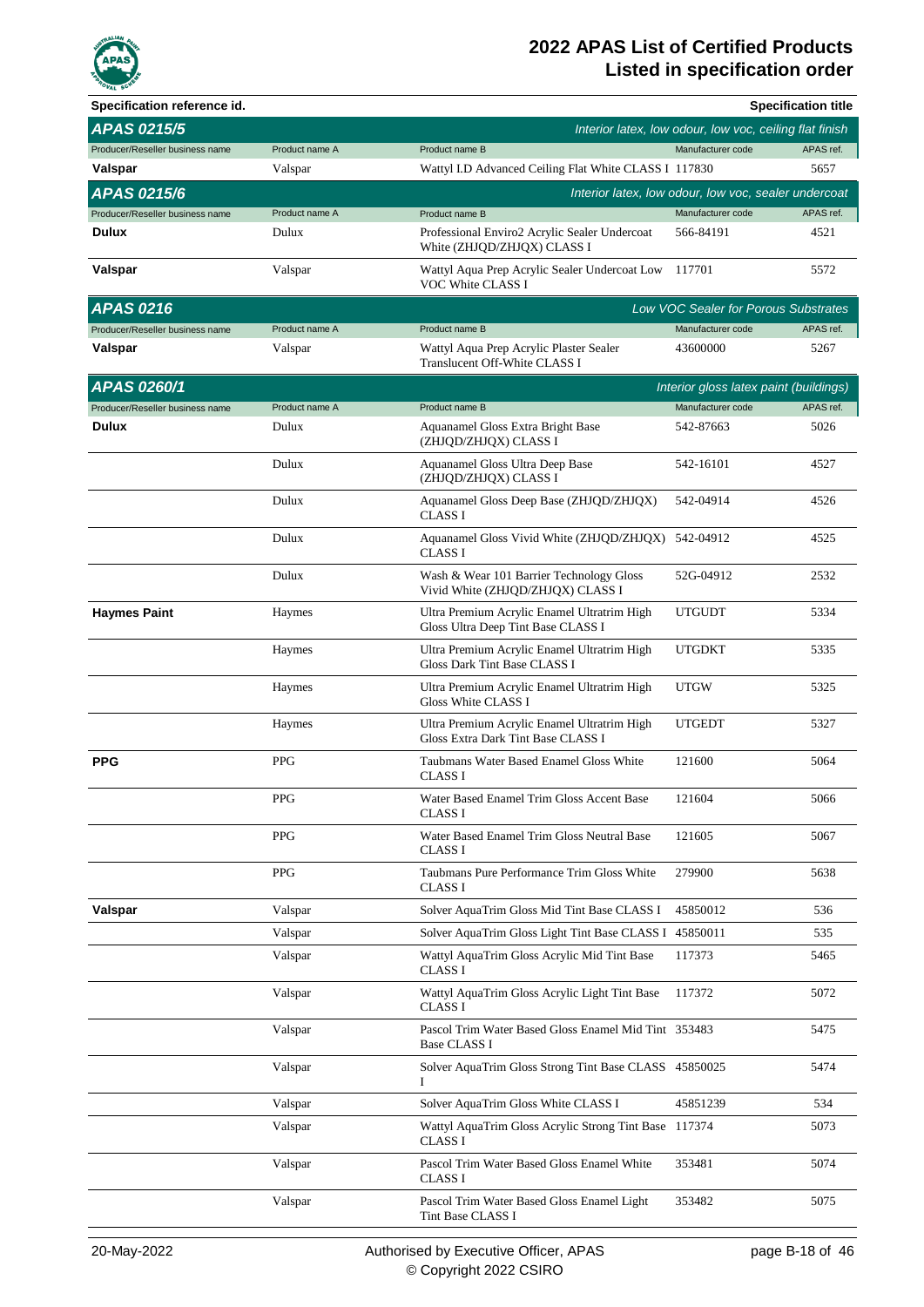

| Specification reference id.     |                      |                                                                                                    |                                                    | <b>Specification title</b> |
|---------------------------------|----------------------|----------------------------------------------------------------------------------------------------|----------------------------------------------------|----------------------------|
| <b>APAS 0260/1</b>              |                      |                                                                                                    | Interior gloss latex paint (buildings)             |                            |
| Producer/Reseller business name | Product name A       | Product name B                                                                                     | Manufacturer code                                  | APAS ref.                  |
| Valspar                         | Valspar              | Pascol Trim Water Based Gloss Enamel Strong<br>Tint Base CLASS I                                   | 353484                                             | 5076                       |
|                                 | Valspar              | Wattyl AquaTrim Gloss Acrylic White CLASS I                                                        | 117371                                             | 5077                       |
| <b>APAS 0260/2</b>              |                      |                                                                                                    | Semi gloss interior latex paint in MCR (buildings) |                            |
| Producer/Reseller business name | Product name A       | Product name B                                                                                     | Manufacturer code                                  | APAS ref.                  |
| Dulux                           | Dulux                | Professional Premium Semi Gloss<br>Interior/Exterior Acrylic White (ZHJQD/ZHJQX)<br><b>CLASS I</b> | 665-84179                                          | 2446                       |
|                                 | Dulux                | Aquanamel Semi Gloss Extra Bright Base<br>(ZHJQD/ZHJQX) CLASS I                                    | 535-87663                                          | 5095                       |
|                                 | Dulux                | Wash & Wear 101 Barrier Technology Semi<br>Gloss Vivid White (ZHJQD/ZHJQX) CLASS I                 | 52S-04912                                          | 5173                       |
|                                 | Dulux                | Aquanamel Semi Gloss Ultra Deep Base<br>(ZHJQD/ZHJQX) CLASS I                                      | 535-16101                                          | 4524                       |
|                                 | Dulux                | Aquanamel Semi Gloss Vivid White<br>(ZHJQD/ZHJQX) CLASS I                                          | 535-04912                                          | 4522                       |
|                                 | Dulux                | Aquanamel Semi Gloss Deep Base<br>(ZHJQD/ZHJQX) CLASS I                                            | 535-04914                                          | 4523                       |
|                                 | Dulux                | Wash & Wear +Plus Kitchen & Bathroom Semi<br>Gloss Vivid White (ZHJQD/ZHJQX) CLASS I               | 52B-04912                                          | 5177                       |
| <b>Haymes Paint</b>             | Haymes               | Ultra Premium Interior Expressions Semi Gloss<br>Dark Tint CLASS I                                 | <b>SGADKT</b>                                      | 4992                       |
|                                 | Haymes               | Ultra Premium Interior Expressions Semi Gloss<br>Extra Dark Tint CLASS I                           | <b>SGAEDT</b>                                      | 4993                       |
|                                 | Haymes               | Ultra Premium Interior Expressions Semi Gloss<br>Ultra Deep Tint CLASS I                           | <b>SGAUDT</b>                                      | 4991                       |
|                                 | Haymes               | Ultra Premium Acrylic Enamel Ultratrim Semi<br>Gloss White CLASS I                                 | UTSGW                                              | 4086                       |
|                                 | Haymes               | Ultra Premium Interior Expressions Semi Gloss<br>White CLASS I                                     | SGAW                                               | 4989                       |
|                                 | Haymes               | Elite Interior Satin Acrylic White CLASS I                                                         | <b>EISW</b>                                        | 5340                       |
|                                 | Haymes               | Ultra Premium Acrylic Enamel Ultratrim Semi<br>Gloss Extra Dark Tint CLASS I                       | <b>UTSGEDT</b>                                     | 4580                       |
|                                 | Haymes               | Ultra Premium Aacrylic Enamel Ultratrim Semi<br><b>Gloss Dark Tint CLASS I</b>                     | <b>UTSGDKT</b>                                     | 4579                       |
|                                 | Haymes               | Ultra Premium Acrylic Enamel Ultratrim Semi<br>Gloss Ultra Deep Tint CLASS I                       | <b>UTSGUDT</b>                                     | 4578                       |
| <b>Luxury Paints</b>            | <b>Luxury Paints</b> | Kingdom Paints Exterior (and Interior) Semi<br>Gloss Deep Base CLASS I                             | 1201KP                                             | 5401                       |
|                                 | <b>Luxury Paints</b> | Sunshield Exterior (and Interior) Semi Gloss<br><b>Accent Base CLASS I</b>                         | 1202                                               | 4986                       |
|                                 | <b>Luxury Paints</b> | Sunshield Exterior (and Interior) Semi Gloss<br>Deep Base CLASS I                                  | 1201                                               | 4985                       |
|                                 | <b>Luxury Paints</b> | Sunshield Exterior (and Interior) Semi Gloss<br>White CLASS I                                      | 12                                                 | 4984                       |
|                                 | <b>Luxury Paints</b> | Kingdom Paints Exterior (and Interior) Semi<br>Gloss White CLASS I                                 | 12KP                                               | 5400                       |
|                                 | <b>Luxury Paints</b> | Kingdom Paints Exterior (and Interior) Semi<br>Gloss Accent Base CLASS I                           | 1202KP                                             | 5402                       |
|                                 | <b>Luxury Paints</b> | Kingdom Paints Exterior (and Interior) Semi<br>Gloss Neutral Base CLASS I                          | 1207KP                                             | 5403                       |
|                                 | <b>Luxury Paints</b> | Sunshield Exterior (and Interior) Semi Gloss<br>Neutral Base CLASS I                               | 1207                                               | 4987                       |
| Tint                            | Tint                 | Tint Trim Semi Gloss Extra Dark Tint Base<br><b>CLASS I</b>                                        | <b>TBATE</b>                                       | 6003                       |
|                                 | Tint                 | Tint Trim Semi Gloss Dark Tint Base CLASS I                                                        | <b>TBATD</b>                                       | 6002                       |
|                                 | Tint                 | Tint Trim Semi Gloss White CLASS I                                                                 | <b>TBATW</b>                                       | 6000                       |
|                                 |                      |                                                                                                    |                                                    |                            |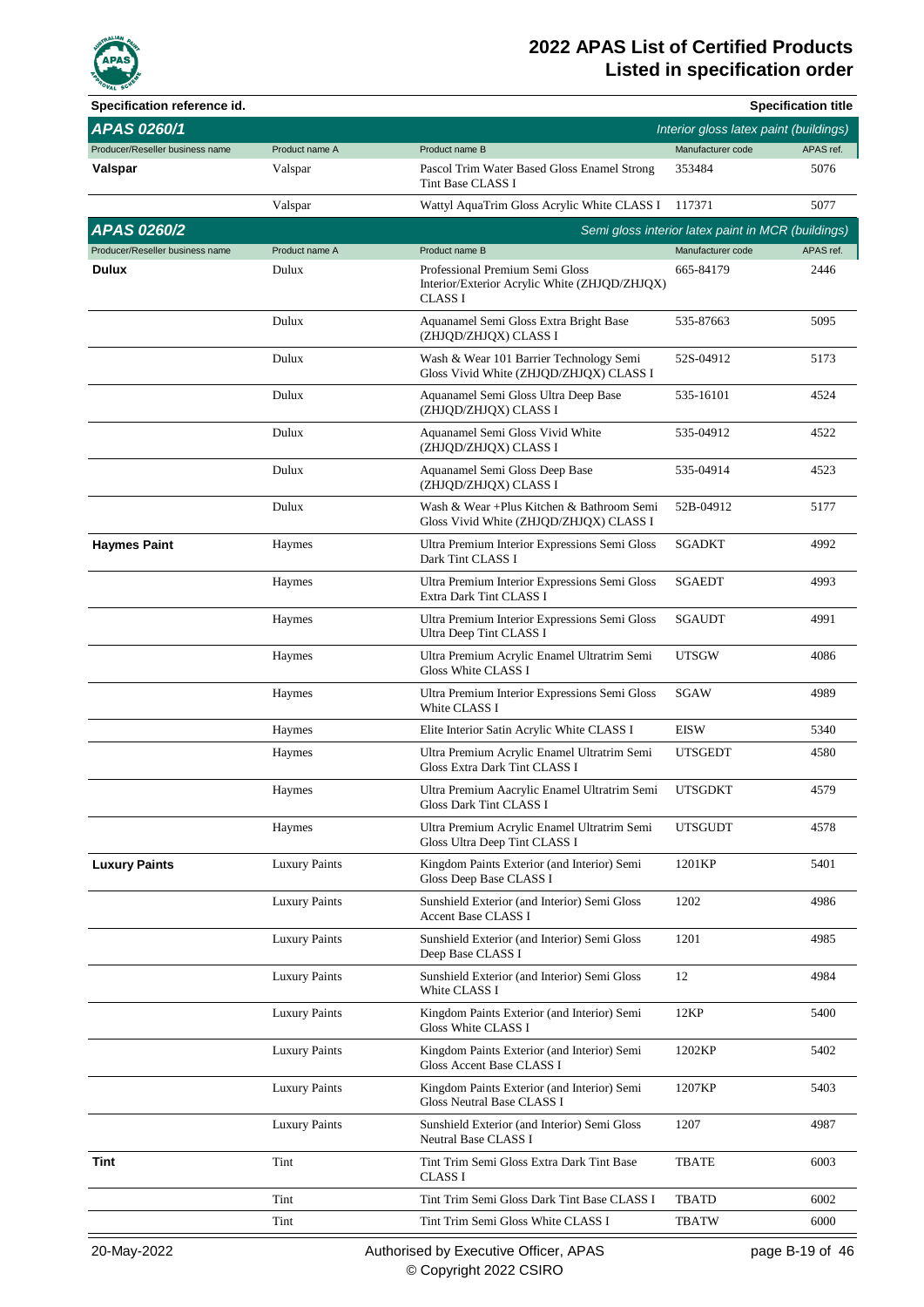

| Specification reference id.     |                |                                                                                                    |                   | <b>Specification title</b>                         |
|---------------------------------|----------------|----------------------------------------------------------------------------------------------------|-------------------|----------------------------------------------------|
| <b>APAS 0260/2</b>              |                |                                                                                                    |                   | Semi gloss interior latex paint in MCR (buildings) |
| Producer/Reseller business name | Product name A | Product name B                                                                                     | Manufacturer code | APAS ref.                                          |
| Tint                            | Tint           | Tint Trim Semi Gloss Ultra Deep Tint Base<br>CLASS I                                               | TBATU             | 6001                                               |
| Valspar                         | Valspar        | Baxta Acratrim Satin Acrylic Enamel White<br>CLASS I                                               | 210004            | 5902                                               |
|                                 | Valspar        | Wattyl Aqua Trim Satin White CLASS I                                                               | 117361            | 5356                                               |
|                                 | Valspar        | Wattyl Aqua Trim Satin Light Base CLASS I                                                          | 117362            | 5357                                               |
|                                 | Valspar        | Wattyl Aqua Trim Satin Mid Base CLASS I                                                            | 117363            | 5358                                               |
|                                 | Valspar        | Wattyl Ultra Interior Satin Acrylic White CLASS<br>Ι                                               | 43951239          | 5263                                               |
|                                 | Valspar        | Wattyl Aqua Trim Satin Strong Base CLASS I                                                         | 117364            | 4728                                               |
|                                 | Valspar        | Baxta Xero Advanced Acratrim Satin Acrylic<br>Enamel White CLASS I                                 | 210020            | 5903                                               |
|                                 | Valspar        | Wattyl Ultra Interior Satin Acrylic Strong Base<br><b>CLASS I</b>                                  | 43950025          | 5508                                               |
|                                 | Valspar        | Solver Maxi Wash Semi Gloss Acrylic White<br><b>CLASS I</b>                                        | 45721239          | 2624                                               |
|                                 | Valspar        | Wattyl Interior Design I.D. Advanced Silky Satin 117791<br>White CLASS I                           |                   | 5524                                               |
|                                 | Valspar        | Wattyl Interior Design I.D. Advanced Silky Satin 117785<br>Light Base CLASS I                      |                   | 5525                                               |
|                                 | Valspar        | Wattyl Interior Design I.D. Advanced Silky Satin 117786<br>Mid Base CLASS I                        |                   | 5526                                               |
|                                 | Valspar        | Wattyl Interior Design I.D. Advanced Silky Satin 117787<br>Strong Base CLASS I                     |                   | 5527                                               |
|                                 | Valspar        | Wattyl Trade Interior / Exterior Satin Acrylic<br>White CLASS I                                    | 47321239          | 5259                                               |
|                                 |                |                                                                                                    |                   |                                                    |
| APAS 0260/3                     |                |                                                                                                    |                   | Low gloss interior latex paint in MCR (buildings)  |
| Producer/Reseller business name | Product name A | Product name B                                                                                     | Manufacturer code | APAS ref.                                          |
| Dulux                           | Dulux          | Professional Premium Low Sheen Interior<br>Acrylic Ultra Deep Base (ZHJQD/ZHJQX)<br><b>CLASS I</b> | 587-84181         | 2412                                               |
|                                 | Dulux          | Professional Steriguard Durable Low Sheen<br>Acrylic White (ZHJQD/ZHJQX) CLASS I                   | 56P-84179         | 5426                                               |
|                                 | Dulux          | Wash & Wear Plus+ Kitchen & Bathroom Low<br>Sheen Acrylic Vivid White (ZHJQD/ZHJQX)<br>CLASS I     | 52A-04912         | 5146                                               |
|                                 | Dulux          | Professional Premium Low Sheen Interior<br>Acrylic Deep Base (ZHJQD/ZHJQX) CLASS I                 | 587-84180         | 2411                                               |
|                                 | Dulux          | Wash & Wear 101 Barrier Technology Low<br>Sheen Extra Bright Base (ZHJQD/ZHJQX)<br>CLASS I         | 52L-87663         | 5089                                               |
|                                 | Dulux          | Wash & Wear 101 Barrier Technology Low<br>Sheen Vivid White (ZHJQD/ZHJQX) CLASS I                  | 52L-04912         | 5001                                               |
|                                 | Dulux          | Wash & Wear 101 Barrier Technology Low<br>Sheen Hog Bristle Quarter (ZHJQD/ZHJQX)<br>CLASS I       | 52L-89808         | 5725                                               |
|                                 | Dulux          | Wash & Wear 101 Barrier Technology Low<br>Sheen Lexicon (ZHJQD/ZHJQX) CLASS I                      | 52L-89972         | 5724                                               |
|                                 | Dulux          | Wash & Wear 101 Barrier Technology Low<br>Sheen White on White (ZHJQD/ZHJQX) CLASS<br>I            | 52L-88324         | 5723                                               |
|                                 | Dulux          | Wash & Wear 101 Barrier Technology Low<br>Sheen Natural White (ZHJQD/ZHJQX) CLASS I                | 52L-73711         | 5722                                               |
|                                 | Dulux          | Wash & Wear 101 Barrier Technology Low<br>Sheen Whisper White (ZHJQD/ZHJQX) CLASS I                | 52L-89967         | 5721                                               |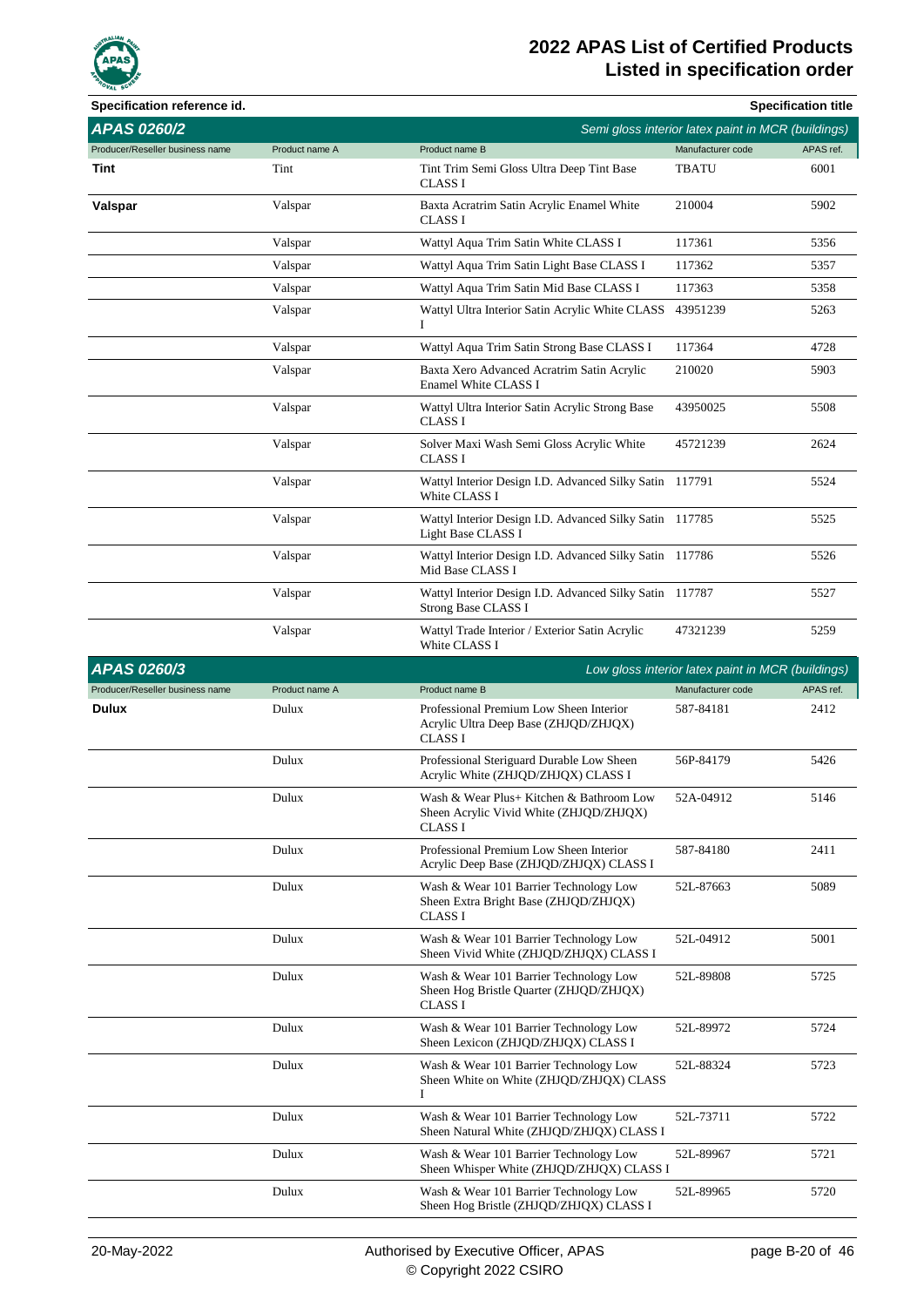

| Specification reference id.     |                      |                                                                                                      |                                                   | <b>Specification title</b> |
|---------------------------------|----------------------|------------------------------------------------------------------------------------------------------|---------------------------------------------------|----------------------------|
| <b>APAS 0260/3</b>              |                      |                                                                                                      | Low gloss interior latex paint in MCR (buildings) |                            |
| Producer/Reseller business name | Product name A       | Product name B                                                                                       | Manufacturer code                                 | APAS ref.                  |
| <b>Dulux</b>                    | Dulux                | Professional Premium Low Sheen Interior<br>Acrylic Extra Bright Base (ZHJQD/ZHJQX)<br><b>CLASS I</b> | 587-89197                                         | 4295                       |
|                                 | Dulux                | Wash & Wear 101 Barrier Technology Low<br>Sheen Deep Base (ZHJQD/ZHJQX) CLASS I                      | 52L-04914                                         | 5002                       |
|                                 | Dulux                | Wash & Wear 101 Barrier Technology Low<br>Sheen Ultra Deep Base (ZHJQD/ZHJQX)<br><b>CLASS I</b>      | 52L-16101                                         | 5003                       |
|                                 | Dulux                | Wash & Wear 101 Barrier Technology Low<br>Sheen-Antique White USA (ZHJQD/ZHJQX)<br><b>CLASS I</b>    | 52L-73412                                         | 5718                       |
|                                 | Dulux                | Professional Premium Low Sheen Interior<br>Acrylic White (ZHJQD/ZHJQX) CLASS I                       | 587-84179                                         | 2410                       |
| <b>Haymes Paint</b>             | Haymes               | Premium Newlife Interior Low Sheen Wall<br>Finish White CLASS I                                      | <b>NILSW</b>                                      | 2733                       |
|                                 | Haymes               | Ultra Premium Interior Expressions Low Sheen<br>Extra Dark Tint CLASS I                              | <b>LSAEDT</b>                                     | 4960                       |
|                                 | Haymes               | Ultra Premium Interior Expressions Low Sheen<br>White CLASS I                                        | <b>LSAW</b>                                       | 4951                       |
|                                 | Haymes               | Premium Newlife Interior Satin Wall Finish<br>White CLASS I                                          | <b>NISW</b>                                       | 2728                       |
|                                 | Haymes               | Ultra Premium Interior Expressions Low Sheen<br>Dark Tint CLASS I                                    | <b>LSADKT</b>                                     | 4959                       |
|                                 | Haymes               | Elite Interior Low Sheen Acrylic White CLASS I                                                       | <b>EILSW</b>                                      | 5339                       |
|                                 | Haymes               | Ultra Premium Interior Expressions Low Sheen<br>Ultra Deep Tint CLASS I                              | <b>LSAUDT</b>                                     | 4958                       |
| Hempel                          | Hempel (Wattyl)      | Wattyl Ultra Interior Low Sheen Acrylic Mid<br><b>Base CLASS I</b>                                   | 43750012                                          | 5423                       |
|                                 | Hempel (Wattyl)      | Wattyl Ultra Interior Low Sheen Acrylic Light<br><b>Base CLASS I</b>                                 | 43750011                                          | 5422                       |
|                                 | Hempel (Wattyl)      | Wattyl Ultra Interior Low Sheen Acrylic Strong<br><b>Base CLASS I</b>                                | 43750025                                          | 5424                       |
| <b>Luxury Paints</b>            | <b>Luxury Paints</b> | Easiclean Interior Silk Deep Base CLASS I                                                            | 1401                                              | 4980                       |
|                                 | <b>Luxury Paints</b> | Kingdom Paints Interior Silk Low Sheen Deep<br><b>Base CLASS I</b>                                   | 1401KP                                            | 5394                       |
|                                 | <b>Luxury Paints</b> | Easiclean Interior Silk White CLASS I                                                                | 14                                                | 4979                       |
|                                 | <b>Luxury Paints</b> | Easiclean Interior Silk Accent Base CLASS I                                                          | 1402                                              | 4981                       |
|                                 | <b>Luxury Paints</b> | Kingdom Paints Interior Silk Low Sheen Neutral<br><b>Base CLASS I</b>                                | 1407KP                                            | 5396                       |
|                                 | <b>Luxury Paints</b> | Glamorvinyl Low Sheen White CLASS I                                                                  | 11                                                | 2124                       |
|                                 | <b>Luxury Paints</b> | Glamorvinyl Satin White CLASS I                                                                      | 10                                                | 2102                       |
|                                 | <b>Luxury Paints</b> | Easiclean Interior Silk Neutral Base CLASS I                                                         | 1407                                              | 4982                       |
|                                 | <b>Luxury Paints</b> | Kingdom Paints Interior Silk Low Sheen Accent<br><b>Base CLASS I</b>                                 | 1402KP                                            | 5395                       |
|                                 | <b>Luxury Paints</b> | Kingdom Paints Interior Silk Low Sheen White<br><b>CLASS I</b>                                       | 14KP                                              | 5393                       |
| <b>PPG</b>                      | <b>PPG</b>           | Taubmans Tradex Low Sheen Accent CLASS I                                                             | 274204                                            | 5481                       |
|                                 | <b>PPG</b>           | Taubmans Endure Interior Low Sheen Neutral<br><b>CLASS I</b>                                         | 124105                                            | 5650                       |
|                                 | <b>PPG</b>           | Taubmans Tradex Low Sheen White CLASS I                                                              | 274200FV                                          | 5480                       |
|                                 | <b>PPG</b>           | Taubmans Endure Interior Low Sheen Hi<br>Chroma Blue CLASS I                                         | 124208                                            | 5651                       |
|                                 | <b>PPG</b>           | Taubmans Endure Interior Low Sheen Accent<br><b>CLASS I</b>                                          | 124204                                            | 5649                       |
|                                 | <b>PPG</b>           | Taubmans Tradex Low Sheen Neutral CLASS I                                                            | 274205                                            | 5482                       |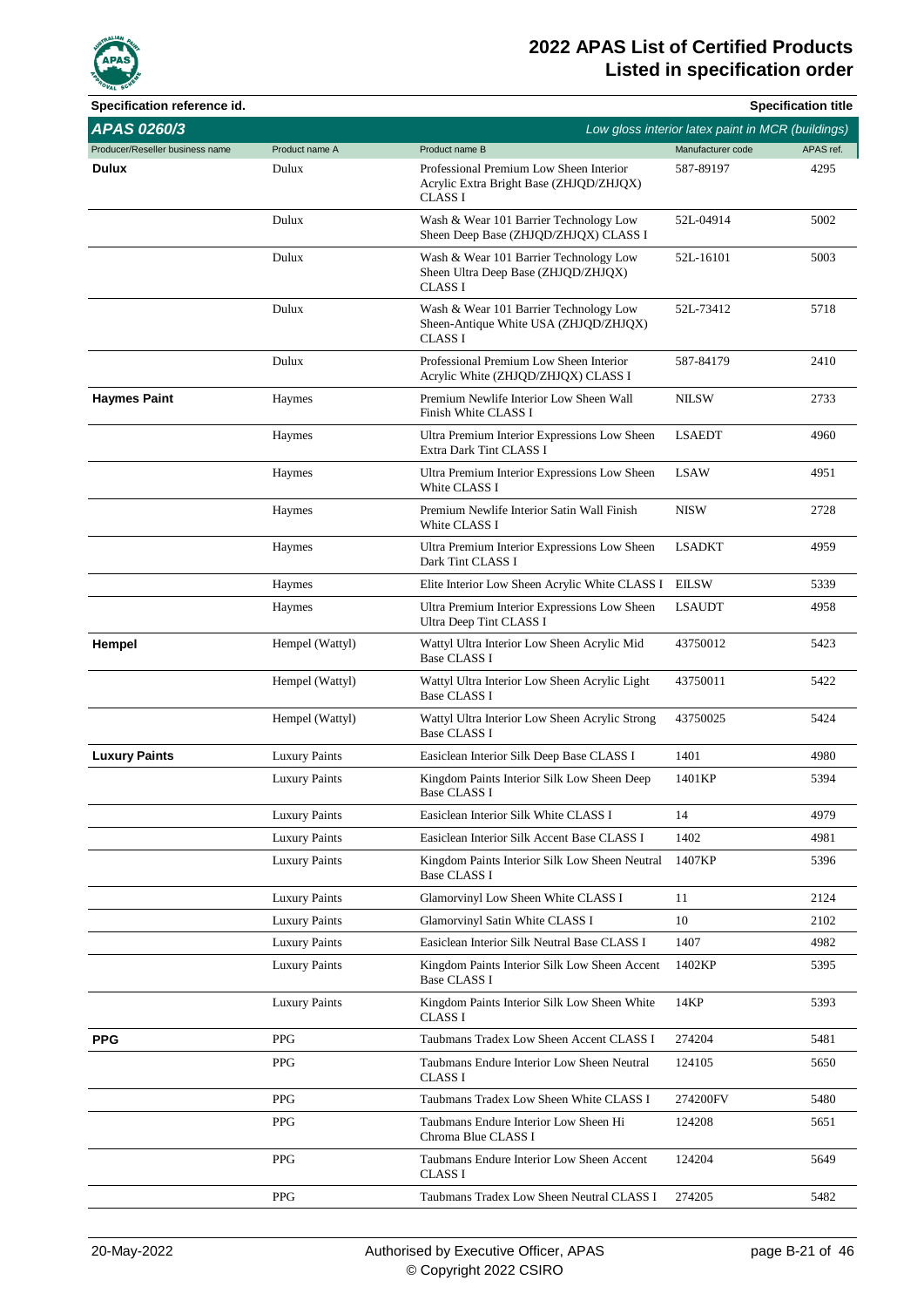

| Specification reference id.     |                 |                                                                                    |                                                   | <b>Specification title</b> |
|---------------------------------|-----------------|------------------------------------------------------------------------------------|---------------------------------------------------|----------------------------|
| APAS 0260/3                     |                 |                                                                                    | Low gloss interior latex paint in MCR (buildings) |                            |
| Producer/Reseller business name | Product name A  | Product name B                                                                     | Manufacturer code                                 | APAS ref.                  |
| <b>PPG</b>                      | <b>PPG</b>      | Taubmans Endure Interior Low Sheen White<br>CLASS I                                | 124200                                            | 5648                       |
| Tint                            | Tint            | Tint Wall Low Sheen Dark Tint Base CLASS I                                         | <b>TBAWD</b>                                      | 6006                       |
|                                 | Tint            | Tint Wall Low Sheen Extra Dark Tint Base<br><b>CLASS I</b>                         | <b>TBAWE</b>                                      | 6007                       |
|                                 | Tint            | Tint Wall Low Sheen White CLASS I                                                  | <b>TBAWW</b>                                      | 6004                       |
|                                 | Tint            | Tint Wall Low Sheen Ultra Deep Tint Base<br><b>CLASS I</b>                         | <b>TBAWU</b>                                      | 6005                       |
| Valspar                         | Valspar         | Wattyl Interior Design I.D. Advanced Luxury<br>Low Sheen White CLASS I             | 117790                                            | 5528                       |
|                                 | Valspar         | Wattyl Interior Design I.D. Advanced Luxury<br>Low Sheen Mid Base CLASS I          | 117797                                            | 5530                       |
|                                 | Valspar         | Wattyl Ultra Interior Low Sheen Acrylic White<br><b>CLASS I</b>                    | 43751239                                          | 5262                       |
|                                 | Valspar         | Wattyl Interior Design I.D. Advanced Luxury<br>Low Sheen Strong Base CLASS I       | 117798                                            | 5531                       |
|                                 | Valspar         | Solver Easy Wash Low Sheen White CLASS I                                           | 42601239                                          | 5644                       |
|                                 | Valspar         | Baxta Protrade Walls Low Sheen White CLASS I                                       | 210007                                            | 5904                       |
|                                 | Valspar         | Tradesman Interior Low Sheen White CLASS I                                         | 46861239                                          | 5539                       |
|                                 | Valspar         | Wattyl Interior Design I.D. Advanced Luxury<br>Low Sheen Light Base CLASS I        | 117796                                            | 5529                       |
|                                 | Valspar         | Wattyl Tradesman Washable Low Sheen Acrylic<br>White CLASS I                       | 132101                                            | 1336                       |
|                                 | Valspar         | Pascol Trade Interior/Exterior Low Sheen Acrylic 357121<br>White CLASS I           |                                                   | 5643                       |
|                                 | Valspar         | Wattyl Trade Interior/Exterior Low Sheen<br>Acrylic White CLASS I                  | 47271239                                          | 5642                       |
| <b>APAS 0260/4</b>              |                 |                                                                                    | Washable flat finish for interior use (buildings) |                            |
| Producer/Reseller business name | Product name A  | Product name B                                                                     | Manufacturer code                                 | APAS ref.                  |
| <b>Dulux</b>                    | Dulux           | Professional Interior/Exterior Matt Premium<br>Acrylic White (ZHJQD/ZHJQX) CLASS I | 609-89852                                         | 5180                       |
|                                 | Dulux           | Wash & Wear 101 Barrier Technology Matt<br>Vivid White (ZHJQD/ZHJQX) CLASS I       | 52M-04912                                         | 5537                       |
| <b>Haymes Paint</b>             | Haymes          | Ultra Premium Interior Expressions Matt Acrylic MAW<br>White CLASS I               |                                                   | 2750                       |
| Hempel                          | Hempel (Wattyl) | Wattyl Ultra Interior Matt Acrylic White CLASS I 43651239                          |                                                   | 5412                       |
| <b>PPG</b>                      | <b>PPG</b>      | Taubmans Endure Interior Matt Accent CLASS I 124104                                |                                                   | 5646                       |
|                                 | <b>PPG</b>      | Taubmans Tradex Flat Black CLASS I                                                 | 274110                                            | 5570                       |
|                                 | <b>PPG</b>      | Taubmans Endure Interior Matt Neutral CLASS I 124205                               |                                                   | 5647                       |
|                                 | <b>PPG</b>      | Taubmans Endure Interior Matt White CLASS I                                        | 124100                                            | 5645                       |
|                                 | <b>PPG</b>      | Taubmans Tradex Matt White CLASS I                                                 | 274100FV                                          | 5479                       |
| Valspar                         | Valspar         | Wattyl I.D. Advanced Total Cover Super White<br>Matt CLASS I                       | 117850                                            | 5656                       |
|                                 | Valspar         | Wattyl Interior Design I.D. Advanced<br>Contemporary Matt Light Base CLASS I       | 117793                                            | 5533                       |
|                                 | Valspar         | Wattyl I.D. Contemporary Matt Mid Base<br><b>CLASS I</b>                           | 117743                                            | 4359                       |
|                                 | Valspar         | Wattyl Interior Design I.D. Advanced<br>Contemporary Matt Mid Base CLASS I         | 117794                                            | 5534                       |
|                                 | Valspar         | Solver Maxi Wash Flat Acrylic White CLASS I                                        | 45901239                                          | 3722                       |
|                                 | Valspar         | Wattyl Professional Choice Matt Acrylic White<br>CLASS I                           | 137015                                            | 1343                       |
|                                 | Valspar         | Solver Maxi Wash Flat Acrylic Mid Base<br><b>CLASS I</b>                           | 45900012                                          | 3720                       |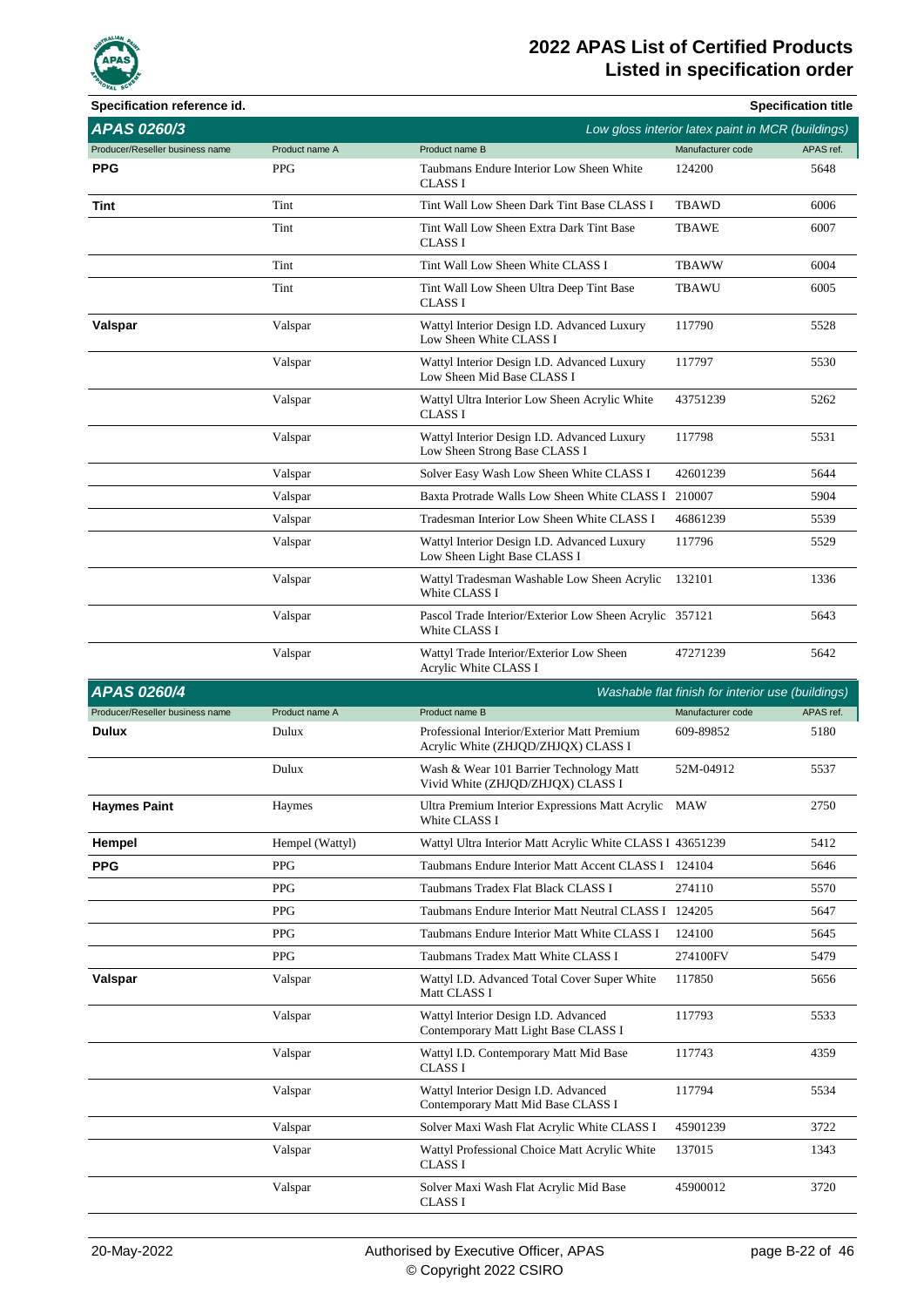

| Specification reference id.     |                      |                                                                                    |                                                   | <b>Specification title</b> |
|---------------------------------|----------------------|------------------------------------------------------------------------------------|---------------------------------------------------|----------------------------|
| <b>APAS 0260/4</b>              |                      |                                                                                    | Washable flat finish for interior use (buildings) |                            |
| Producer/Reseller business name | Product name A       | Product name B                                                                     | Manufacturer code                                 | APAS ref.                  |
| Valspar                         | Valspar              | Wattyl Interior Design I.D. Advanced<br>Contemporary Matt Strong Base CLASS I      | 117795                                            | 5535                       |
|                                 | Valspar              | Wattyl I.D. Contemporary Matt Light Base<br><b>CLASS I</b>                         | 117742                                            | 4358                       |
|                                 | Valspar              | Wattyl Interior Design I.D. Advanced<br>Contemporary Matt White CLASS I            | 117792                                            | 5532                       |
|                                 | Valspar              | Wattyl I.D. Contemporary Matt White CLASS I                                        | 117741                                            | 4357                       |
|                                 | Valspar              | Wattyl I.D. Contemporary Matt Strong Base<br><b>CLASS I</b>                        | 117744                                            | 4360                       |
|                                 | Valspar              | Wattyl Trade Interior Matt Acrylic White CLASS 47141239<br>I                       |                                                   | 5540                       |
|                                 | Valspar              | Solver Maxi Wash Flat Acrylic Light Base<br>CLASS I                                | 45900011                                          | 3721                       |
| <b>APAS 0260/5</b>              |                      |                                                                                    | Ceiling paint - interior flat (buildings)         |                            |
| Producer/Reseller business name | Product name A       | Product name B                                                                     | Manufacturer code                                 | APAS ref.                  |
| <b>Colourtrend Paints</b>       | Colourtrend          | Australis Premium Ceiling Flat Ultra White<br><b>CLASS I</b>                       | 815W-100                                          | 3945                       |
|                                 | Colourtrend          | Velvet Ceiling White CLASS I                                                       | 2839-100                                          | 5156                       |
| <b>Dulux</b>                    | Dulux                | Professional Ceiling Flat Premium Acrylic White 615-84179<br>(ZHJQD/ZHJQX) CLASS I |                                                   | 2434                       |
|                                 | Dulux                | Ceiling White Flat (ZHJQD/ZHJQX) CLASS I                                           | 615-D0115                                         | 5172                       |
| <b>Haymes Paint</b>             | Haymes               | Elite Ceiling Tintable White CLASS I                                               | <b>ECW</b>                                        | 5345                       |
|                                 | Haymes               | Ultra Premium Interior Expressions Ceiling<br>White CLASS I                        | <b>CWE</b>                                        | 5164                       |
|                                 | Haymes               | Premium New Life Interior Ceiling Finish White<br><b>CLASS I</b>                   | <b>NCF</b>                                        | 4235                       |
| Hempel                          | Hempel Wattyl        | Wattyl Ultra Ceiling High Opacity White CLASS 43151109<br>П                        |                                                   | 5289                       |
| <b>Luxury Paints</b>            | <b>Luxury Paints</b> | Ceiling Flat White CLASS II                                                        | 9622                                              | 5927                       |
|                                 | <b>Luxury Paints</b> | Non Drip Ceiling White CLASS I                                                     | 13                                                | 2103                       |
| <b>PPG</b>                      | <b>PPG</b>           | Bristol Trademark Ceiling White CLASS I                                            | 147000                                            | 3475                       |
|                                 | <b>PPG</b>           | Taubmans Tradex Ceiling Paint White CLASS I                                        | 260000                                            | 1063                       |
|                                 | <b>PPG</b>           | Taubmans Professional Ceiling Paint White<br>CLASS I                               | 30002364                                          | 5956                       |
| Tint                            | Tint                 | Tint Ceiling Paint White CLASS I                                                   | <b>TBACW</b>                                      | 6012                       |
| Valspar                         | Valspar              | Wattyl I.D Advanced Ceiling Flat White CLASS I 117830                              |                                                   | 5657                       |
|                                 | Valspar              | Baxta Xero Ceiling White CLASS I                                                   | 210001                                            | 5818                       |
|                                 | Valspar              | Baxta Protrade Ceilings White CLASS I                                              | 210005                                            | 5817                       |
|                                 | Valspar              | Solver Maxi Ceiling White CLASS I                                                  | 46361046                                          | 456                        |
|                                 | Valspar              | Wattyl Ultra Prep + Ceiling High Efficiency Flat<br>White CLASS I                  | 43081109                                          | 5579                       |
|                                 | Valspar              | Wattyl Trade Ceiling Tintable White CLASS I                                        | 47081239                                          | 5541                       |
|                                 | Valspar              | Solver Maxi Ceiling Flat Ultra Premium White<br>CLASS I                            | 45951239                                          | 3784                       |
|                                 | Valspar              | Wattyl Trade Ceiling Toned White CLASS I                                           | 47088563                                          | 5685                       |
|                                 | Valspar              | Wattyl Ultra Ceiling Toned White CLASS I                                           | 43158563                                          | 5686                       |
|                                 | Valspar              | Wattyl Professional Choice Ceiling White<br>CLASS I                                | 130809                                            | 5237                       |
| APAS 0280/1                     |                      |                                                                                    | Gloss exterior latex paint in MCR (buildings)     |                            |
| Producer/Reseller business name | Product name A       | Product name B                                                                     | Manufacturer code                                 | APAS ref.                  |
| <b>Dulux</b>                    | Dulux                | Weathershield Exterior Gloss Deep Base<br>(ZHJQD/ZHJQX) CLASS I                    | 54G-04914                                         | 5148                       |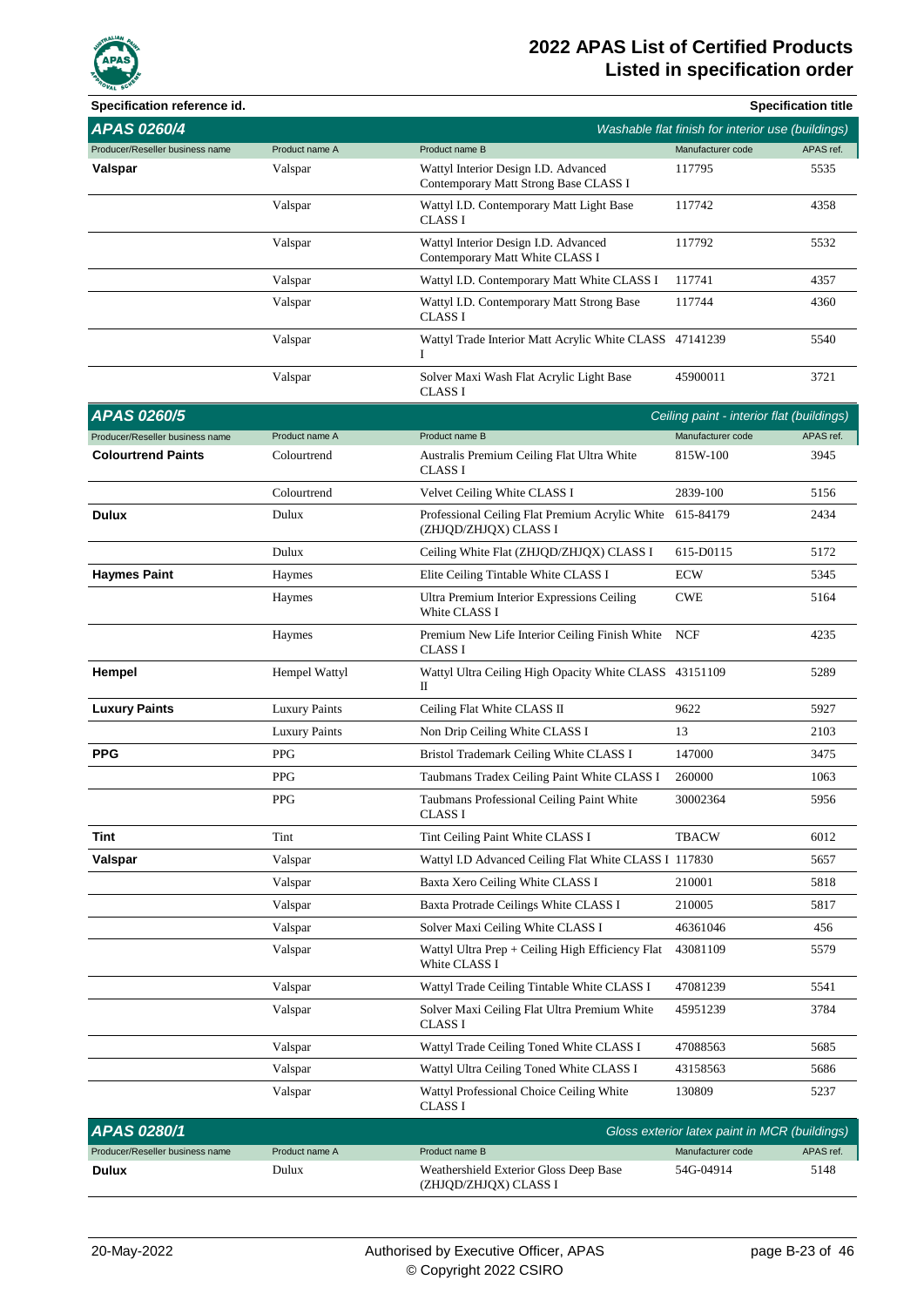

| Specification reference id.     |                      |                                                                                      |                                               | <b>Specification title</b> |
|---------------------------------|----------------------|--------------------------------------------------------------------------------------|-----------------------------------------------|----------------------------|
| <b>APAS 0280/1</b>              |                      |                                                                                      | Gloss exterior latex paint in MCR (buildings) |                            |
| Producer/Reseller business name | Product name A       | Product name B                                                                       | Manufacturer code                             | APAS ref.                  |
| Dulux                           | Dulux                | Weathershield Exterior Gloss Ultra Deep Base<br>(ZHJQD/ZHJQX) CLASS I                | 54G-16101                                     | 5149                       |
|                                 | Dulux                | Professional Exterior Gloss Premium Acrylic<br>Deep Base (ZHJQD/ZHJQX) CLASS I       | 662-84180                                     | 2467                       |
|                                 | Dulux                | Weathershield Exterior Gloss Vivid White<br>(ZHJQD/ZHJQX) CLASS I                    | 54G-04912                                     | 5147                       |
|                                 | Dulux                | Professional Exterior Gloss Premium Acrylic<br>Ultra Deep Base (ZHJQD/ZHJQX) CLASS I | 662-84181                                     | 2468                       |
|                                 | Dulux                | Professional Exterior Gloss Premium Acrylic<br>White (ZHJQD/ZHJQX) CLASS I           | 662-84179                                     | 2466                       |
| <b>Luxury Paints</b>            | <b>Luxury Paints</b> | Sunshield Exterior Gloss Acrylic Accent Base<br><b>CLASS I</b>                       | 2702                                          | 2106                       |
|                                 | <b>Luxury Paints</b> | Sunshield Exterior Gloss Acrylic White CLASS I 16                                    |                                               | 2104                       |
|                                 | <b>Luxury Paints</b> | Sunshield Exterior Gloss Acrylic Deep Base<br><b>CLASS I</b>                         | 2701                                          | 2105                       |
| <b>PPG</b>                      | <b>PPG</b>           | All Weather Exterior Gloss White CLASS I                                             | 186600                                        | 1070                       |
|                                 | <b>PPG</b>           | Taubmans All Weather Exterior Gloss White<br><b>CLASS I</b>                          | 187600                                        | 5995                       |
|                                 | <b>PPG</b>           | Taubmans All Weather Exterior Gloss Accent<br><b>Base CLASS I</b>                    | 187604                                        | 5996                       |
|                                 | <b>PPG</b>           | All Weather Exterior Gloss Accent Base CLASS I 186604                                |                                               | 1074                       |
|                                 | <b>PPG</b>           | Taubmans Tradex Exterior Gloss Neutral Base<br><b>CLASS I</b>                        | 276605                                        | 5564                       |
|                                 | <b>PPG</b>           | Taubmans Tradex Exterior Gloss White CLASS I 276600                                  |                                               | 5562                       |
|                                 | <b>PPG</b>           | Taubmans Tradex Exterior Gloss Accent Base<br><b>CLASS I</b>                         | 276604                                        | 5563                       |
|                                 | <b>PPG</b>           | All Weather Exterior Gloss Neutral Base CLASS I 186605                               |                                               | 4861                       |
|                                 | <b>PPG</b>           | Taubmans All Weather Exterior Gloss Neutral<br><b>Base CLASS I</b>                   | 187605                                        | 5997                       |
|                                 | <b>PPG</b>           | Taubmans All Weather Exterior Gloss Dark Base 187609<br><b>CLASS I</b>               |                                               | 5998                       |
|                                 | <b>PPG</b>           | Taubmans All Weather Exterior Gloss Black<br>CLASS I                                 | 187615                                        | 5999                       |
| Valspar                         | Valspar              | Solver Duraguard Ultra Premium Gloss Mid<br><b>Base CLASS I</b>                      | 47500012                                      | 471                        |
|                                 | Valspar              | Solver Duraguard Ultra Premium Gloss White<br><b>CLASS I</b>                         | 47501239                                      | 469                        |
|                                 | Valspar              | Pammastic Super Shield Extra Exterior Acrylic<br><b>Gloss CLASS I</b>                | 147601                                        | 5242                       |
|                                 | Valspar              | Masterstroke Gloss Acrylic White CLASS I                                             | 141905                                        | 5241                       |
|                                 | Valspar              | Solver Duraguard Ultra Premium Gloss Light<br><b>Base CLASS I</b>                    | 47500011                                      | 470                        |
|                                 | Valspar              | Endura Trade Gloss Acrylic White CLASS I                                             | 141858                                        | 5240                       |
|                                 | Valspar              | Aspects Gloss Exterior Acrylic Light Tint Base<br>CLASS I                            | 128862                                        | 5239                       |
|                                 | Valspar              | Aspects Gloss Exterior Acrylic White CLASS I                                         | 128861                                        | 5238                       |
|                                 | Valspar              | Pascol Sunscreen Gloss White CLASS I                                                 | 351181                                        | 5270                       |
|                                 | Valspar              | Wattyl Ultra Exterior Gloss Acrylic Light Base<br><b>CLASS I</b>                     | 44250011                                      | 5548                       |
|                                 | Valspar              | New Look Xtrashield Exterior Gloss LTB<br>CLASS I                                    | 124622                                        | 4473                       |
|                                 | Valspar              | New Look Xtrashield Exterior Gloss Acrylic<br>White CLASS I                          | 124621                                        | 4472                       |
|                                 | Valspar              | Solver Duraguard Ultra Premium Gloss Strong<br><b>Base CLASS I</b>                   | 47500025                                      | 5551                       |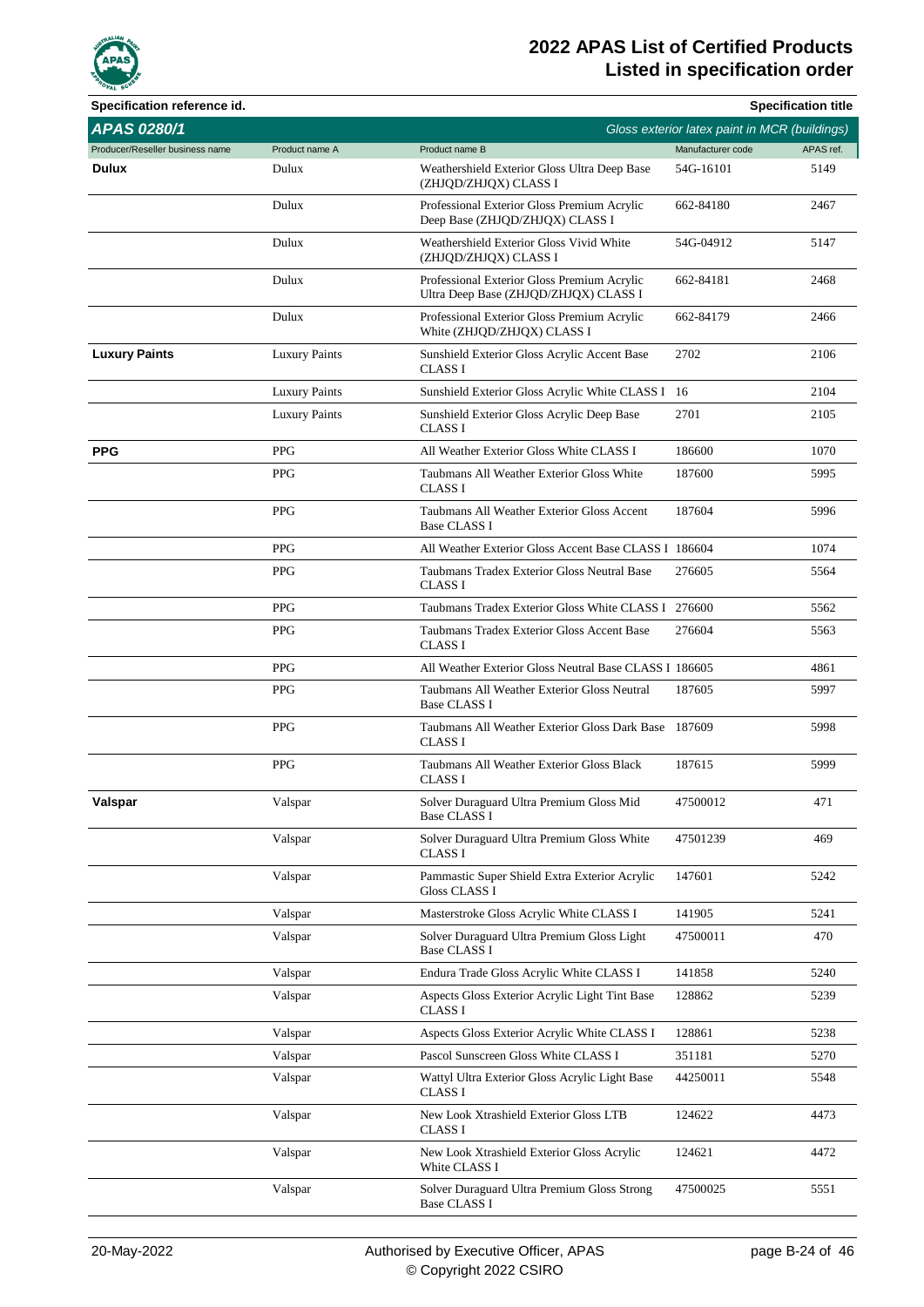

| Specification reference id.     |                |                                                                            |                                               | <b>Specification title</b> |
|---------------------------------|----------------|----------------------------------------------------------------------------|-----------------------------------------------|----------------------------|
| APAS 0280/1                     |                |                                                                            | Gloss exterior latex paint in MCR (buildings) |                            |
| Producer/Reseller business name | Product name A | Product name B                                                             | Manufacturer code                             | APAS ref.                  |
| Valspar                         | Valspar        | Wattyl Ultra Exterior Gloss Acrylic Strong Base<br><b>CLASS I</b>          | 44250025                                      | 5550                       |
|                                 | Valspar        | Solver Duraguard Ultra Premium Gloss Acrylic<br><b>Black CLASS I</b>       | 47501018                                      | 4363                       |
|                                 | Valspar        | Solver Sunflex Gloss White CLASS I                                         | 47931239                                      | 4288                       |
|                                 | Valspar        | Wattyl Solagard Gloss White CLASS I                                        | 114051                                        | 1392                       |
|                                 | Valspar        | Wattyl Ultra Exterior Gloss Acrylic Mid Base<br><b>CLASS I</b>             | 44250012                                      | 5549                       |
|                                 | Valspar        | Solver Duraguard Ultra Premium Gloss Green<br><b>Base CLASS I</b>          | 47500032                                      | 5552                       |
|                                 | Valspar        | Wattyl Ultra Exterior Gloss Acrylic White<br>CLASS I                       | 44251239                                      | 5547                       |
|                                 | Valspar        | New Look Exterior Gloss Strong Base CLASS I                                | 128624                                        | 5546                       |
|                                 | Valspar        | New Look Exterior Gloss Mid Base CLASS I                                   | 128623                                        | 5545                       |
|                                 | Valspar        | New Look Exterior Gloss Light Base CLASS I                                 | 128622                                        | 5544                       |
|                                 | Valspar        | Pascol Trade Interior/Exterior Acrylic Gloss<br>White CLASS I              | 357181                                        | 5542                       |
|                                 | Valspar        | Home Weatherguard Gloss White CLASS I                                      | 123280                                        | 3735                       |
|                                 | Valspar        | New Look Exterior Gloss White CLASS I                                      | 128621                                        | 5543                       |
|                                 | Valspar        | Endura Gloss Acrylic Exterior White CLASS I                                | 141810                                        | 4274                       |
|                                 | Valspar        | Pascol Sunscreen Gloss Mid Base CLASS I                                    | 351183                                        | 2042                       |
|                                 | Valspar        | Wattyl Solagard Gloss Mid Base CLASS I                                     | 114053                                        | 1379                       |
|                                 | Valspar        | Wattyl Solagard Gloss Strong Base CLASS I                                  | 114054                                        | 1382                       |
|                                 | Valspar        | Wattyl Solagard Gloss Green Base CLASS I                                   | 114057                                        | 1387                       |
|                                 | Valspar        | Wattyl Solagard Gloss Red Base CLASS I                                     | 114056                                        | 1389                       |
|                                 | Valspar        | Wattyl Professional Choice Sunfast Gloss White<br><b>CLASS I</b>           | 131601                                        | 1393                       |
|                                 | Valspar        | Wattyl Professional Choice Sunfast Gloss Light<br><b>Base CLASS I</b>      | 131602                                        | 1394                       |
|                                 | Valspar        | Wattyl Professional Choice Sunfast Gloss Mid<br><b>Base CLASS I</b>        | 131603                                        | 1395                       |
|                                 | Valspar        | New Look Xtrashield Exterior Gloss Mid Base<br><b>CLASS I</b>              | 124623                                        | 4474                       |
|                                 | Valspar        | Wattyl Professional Choice Sunfast Gloss Strong<br><b>Base CLASS I</b>     | 131604                                        | 1396                       |
|                                 | Valspar        | New Look Xtrashield Exterior Gloss STB<br>CLASS I                          | 124624                                        | 4475                       |
|                                 | Valspar        | Pascol Sunscreen Gloss Light Base CLASS I                                  | 351182                                        | 2046                       |
|                                 | Valspar        | Pascol Sunscreen Gloss Strong Base CLASS I                                 | 351184                                        | 2047                       |
|                                 | Valspar        | New Look Xtrashield Exterior Gloss Green Base<br>CLASS I                   | 124626                                        | 4477                       |
|                                 | Valspar        | New Look Xtrashield Exterior Gloss Red Base<br><b>CLASS I</b>              | 124625                                        | 4476                       |
|                                 | Valspar        | Wattyl Solagard Gloss Light Base CLASS I                                   | 114052                                        | 1377                       |
| <b>APAS 0280/2</b>              |                |                                                                            | Semi gloss latex paint, exterior (buildings)  |                            |
| Producer/Reseller business name | Product name A | Product name B                                                             | Manufacturer code                             | APAS ref.                  |
| <b>Dulux</b>                    | Dulux          | Weathershield Exterior Semi Gloss Ultra Deep<br>Base (ZHJQD/ZHJQX) CLASS I | 54S-16101                                     | 5170                       |
|                                 | Dulux          | Weathershield Exterior Semi Gloss Vivid White<br>(ZHJQD/ZHJQX) CLASS I     | 54S-04912                                     | 2535                       |
|                                 | Dulux          | Weathershield Exterior Semi Gloss Deep Base<br>(ZHJQD/ZHJQX) CLASS I       | 54S-04914                                     | 5169                       |
| <b>Haymes Paint</b>             | Haymes         | Ultra Premium Exterior Solashield Satin White<br><b>CLASS I</b>            | SSSW                                          | 5044                       |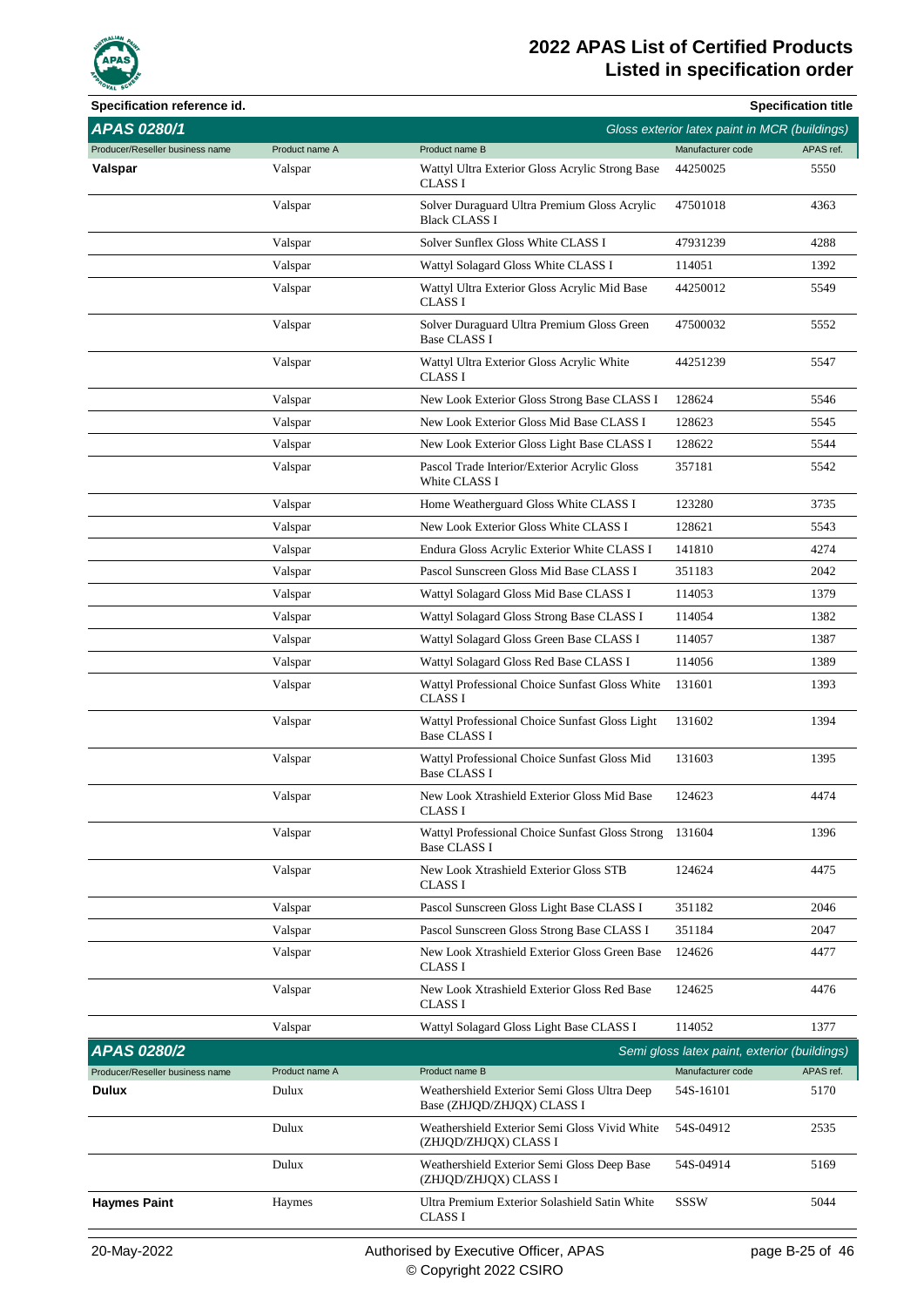

| Specification reference id.                       |                          |                                                                                |                                              | <b>Specification title</b> |
|---------------------------------------------------|--------------------------|--------------------------------------------------------------------------------|----------------------------------------------|----------------------------|
| <b>APAS 0280/2</b>                                |                          |                                                                                | Semi gloss latex paint, exterior (buildings) |                            |
| Producer/Reseller business name                   | Product name A           | Product name B                                                                 | Manufacturer code                            | APAS ref.                  |
| <b>Haymes Paint</b>                               | Haymes                   | Ultra Premium Exterior Solashield Satin Ultra<br>Deep Tint CLASS I             | <b>SSSUDT</b>                                | 5045                       |
|                                                   | Haymes                   | Ultra Premium Exterior Solashield Satin Extra<br>Dark Tint CLASS I             | <b>SSSEDT</b>                                | 5046                       |
|                                                   | Haymes                   | Ultra Premium Exterior Solashield Satin Dark<br>Tint CLASS I                   | <b>SSSDKT</b>                                | 5125                       |
| Valspar                                           | Valspar                  | Wattyl Solagard Satin Strong Base CLASS I                                      | 114153                                       | 5223                       |
|                                                   | Valspar                  | Solver Duraguard Satin Acrylic Green Base<br><b>CLASS I</b>                    | 45200032                                     | 5231                       |
|                                                   | Valspar                  | Wattyl Solagard Satin Mid Base CLASS I                                         | 114152                                       | 5222                       |
|                                                   | Valspar                  | Solver Duraguard Satin Acrylic Strong Base<br><b>CLASS I</b>                   | 45200025                                     | 5230                       |
|                                                   | Valspar                  | Wattyl Solagard Satin Pure Magenta Base<br><b>CLASS I</b>                      | 114172                                       | 5225                       |
|                                                   | Valspar                  | Wattyl Solagard Satin White CLASS I                                            | 114150                                       | 5220                       |
|                                                   | Valspar                  | Solver Duraguard Satin Acrylic White CLASS I                                   | 45201239                                     | 502                        |
|                                                   | Valspar                  | Solver Duraguard Satin Acrylic Light Base<br><b>CLASS I</b>                    | 45200011                                     | 503                        |
|                                                   | Valspar                  | Solver Duraguard Satin Acrylic Mid Base<br><b>CLASS I</b>                      | 45200012                                     | 504                        |
|                                                   | Valspar                  | Wattyl Solagard Satin Light Base CLASS I                                       | 114151                                       | 5221                       |
|                                                   | Valspar                  | Wattyl Solagard Satin Green Base CLASS I                                       | 114157                                       | 5224                       |
| APAS 0280/3                                       |                          | Flat or low gloss exterior latex finish in MCR (buildings)                     |                                              |                            |
| Producer/Reseller business name                   | Product name A           | Product name B                                                                 | Manufacturer code                            | APAS ref.                  |
| <b>Australian Paint Company</b><br><b>Pty Ltd</b> | Australian Paint Company | Weatherblock Exterior Low Sheen White CLASS Z2305<br>I                         |                                              | 5509                       |
|                                                   | Australian Paint Company | Weatherblock Exterior Low Sheen Accent Base<br><b>CLASS I</b>                  | Z2321                                        | 5513                       |
|                                                   | Australian Paint Company | Weatherblock Exterior Low Sheen Brite Base<br><b>CLASS I</b>                   | Z2314                                        | 5512                       |
|                                                   | Australian Paint Company | Weatherblock Exterior Low Sheen Ultra Deep<br><b>Base CLASS I</b>              | Z2313                                        | 5511                       |
|                                                   | Australian Paint Company | Weatherblock Exterior Low Sheen Deep Base<br>CLASS I                           | Z2312                                        | 5510                       |
| <b>Colourtrend Paints</b>                         | Colourtrend              | <b>Australis Exterior AllShield Low Sheen Black</b><br><b>CLASS I</b>          | 810-500                                      | 5138                       |
|                                                   | Colourtrend              | Australis Exterior AllShield Low Sheen Strong<br><b>Base CLASS I</b>           | 826-800                                      | 5145                       |
|                                                   | Colourtrend              | Australis Exterior AllShield Low Sheen<br><b>Brunswick Green CLASS I</b>       | 810-103                                      | 5142                       |
|                                                   | Colourtrend              | Australis Exterior AllShield Low Sheen True Red 810-550<br><b>Base CLASS I</b> |                                              | 5139                       |
|                                                   | Colourtrend              | Australis Exterior AllShield Low Sheen Light<br><b>Base CLASS I</b>            | 826-666                                      | 5144                       |
|                                                   | Colourtrend              | Australis Exterior AllShield Low Sheen Mission<br><b>Brown CLASS I</b>         | 810-401                                      | 5137                       |
|                                                   | Colourtrend              | Australis Exterior AllShield Low Sheen Extra<br>Bright Base CLASS I            | 810-400                                      | 5136                       |
|                                                   | Colourtrend              | Australis Exterior AllShield Low Sheen Mid<br><b>Base CLASS I</b>              | 826-777                                      | 5135                       |
|                                                   | Colourtrend              | Australis Exterior AllShield Low Sheen Ultra<br>Deep Base CLASS I              | 810-333                                      | 5134                       |
|                                                   | Colourtrend              | Australis Exterior AllShield Low Sheen Deep<br><b>Base CLASS I</b>             | 810-222                                      | 5133                       |
|                                                   | Colourtrend              | Australis Exterior AllShield Low Sheen White<br><b>CLASS I</b>                 | 810-100                                      | 5132                       |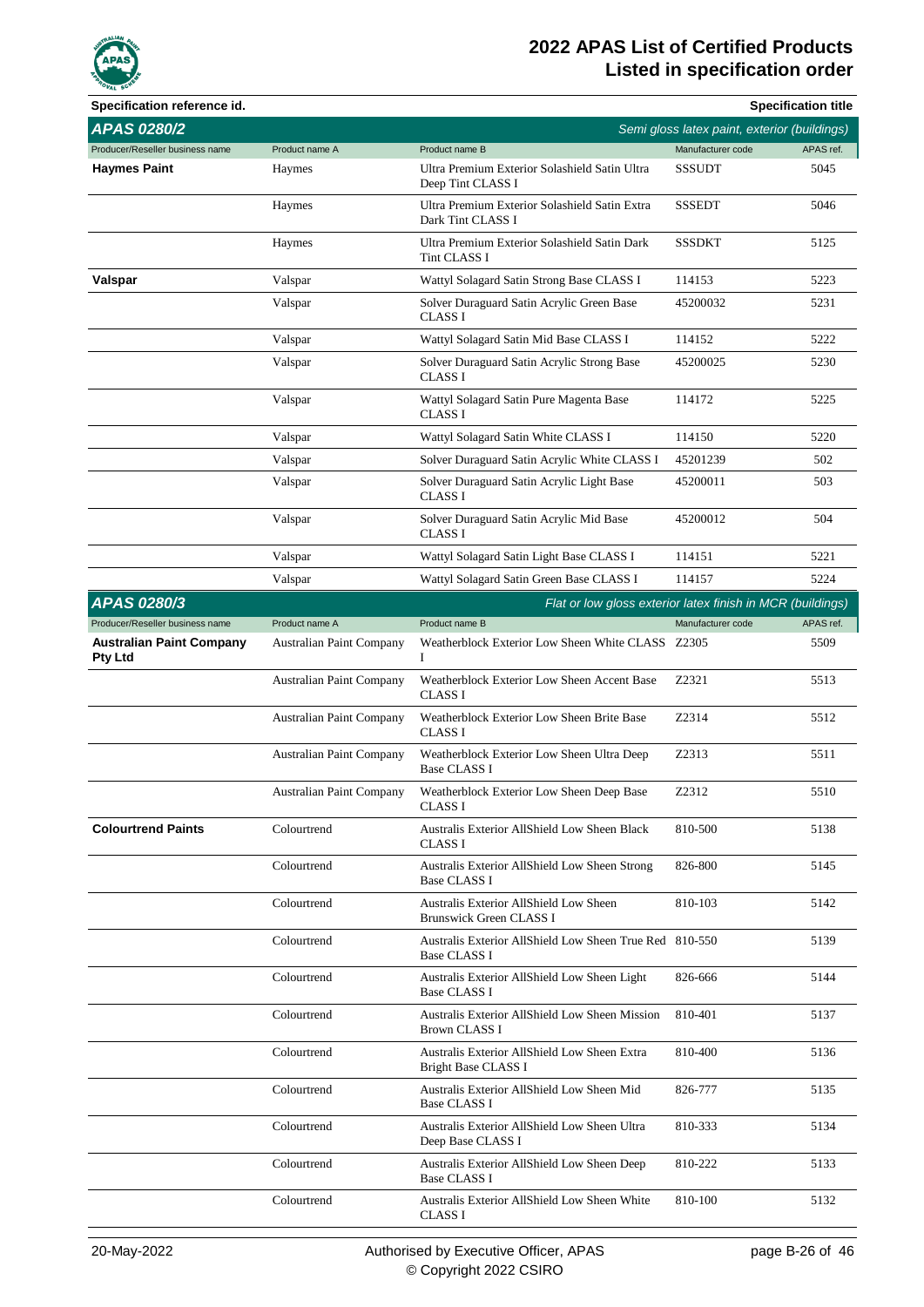

| Specification reference id.     |                |                                                                            |                   | <b>Specification title</b> |
|---------------------------------|----------------|----------------------------------------------------------------------------|-------------------|----------------------------|
| APAS 0280/3                     |                | Flat or low gloss exterior latex finish in MCR (buildings)                 |                   |                            |
| Producer/Reseller business name | Product name A | Product name B                                                             | Manufacturer code | APAS ref.                  |
| <b>Colourtrend Paints</b>       | Colourtrend    | Velvet Ultra-Shield Low Sheen White CLASS I                                | 139-100           | 5882                       |
|                                 | Colourtrend    | Australis Exterior AllShield Low Sheen Bold<br><b>Yellow Base CLASS I</b>  | 810-650           | 5140                       |
|                                 | Colourtrend    | Australis Exterior AllShield Low Sheen Blue<br><b>Base CLASS I</b>         | 810-850           | 5141                       |
| <b>Dulux</b>                    | Dulux          | Weathershield Exterior Low Sheen Deep Base<br>(ZHJQD/ZHJQX) CLASS I        | 54L-04914         | 3084                       |
|                                 | Dulux          | Weathershield Exterior Low Sheen Vivid White<br>(ZHJQD/ZHJQX) CLASS I      | 54L-04912         | 3061                       |
|                                 | Dulux          | Weathershield Exterior Low Sheen Ultra Deep<br>Base (ZHJQD/ZHJQX) CLASS I  | 54L-16101         | 3591                       |
| <b>Haymes Paint</b>             | Haymes         | Ultra Premium Exterior Solashield Matt Extra<br>Dark Tint CLASS I          | <b>MSSEDT</b>     | 5430                       |
|                                 | Haymes         | Ultra Premium Exterior Solashield Matt White<br><b>CLASS I</b>             | <b>MSSW</b>       | 5427                       |
|                                 | Haymes         | Ultra Premium Exterior Solashield Matt Dark<br>Tint CLASS I                | MSSDKT            | 5429                       |
|                                 | Haymes         | Ultra Premium Exterior Solashield Matt Ultra<br>Deep Tint CLASS I          | <b>MSSUDT</b>     | 5428                       |
| <b>PPG</b>                      | <b>PPG</b>     | Taubmans Tradex Exterior Low Sheen Accent<br><b>Base CLASS I</b>           | 276204            | 5557                       |
|                                 | <b>PPG</b>     | Taubmans Tradex Exterior Low Sheen White<br><b>CLASS I</b>                 | 276200            | 5556                       |
|                                 | <b>PPG</b>     | Taubmans All Weather Exterior Low Sheen Hi<br>Chroma Red CLASS I           | 187206            | 4530                       |
|                                 | <b>PPG</b>     | Taubmans All Weather Exterior Low Sheen Dark 187209<br><b>Base CLASS I</b> |                   | 6047                       |
|                                 | <b>PPG</b>     | Taubmans Sunproof Exterior Low Sheen Accent<br><b>Base CLASS I</b>         | 113204            | 5554                       |
|                                 | <b>PPG</b>     | Taubmans Sunproof Exterior Low Sheen White<br><b>CLASS I</b>               | 113200            | 5553                       |
|                                 | <b>PPG</b>     | Taubmans Tradex Exterior Low Sheen Neutral<br><b>Base CLASS I</b>          | 276205            | 5558                       |
|                                 | PPG            | Taubmans All Weather Exterior Low Sheen Hi<br>Chroma Blue CLASS I          | 187208            | 4532                       |
|                                 | PPG            | Taubmans All Weather Exterior Low Sheen Hi<br>Chroma Yellow CLASS I        | 187207            | 4531                       |
|                                 | PPG            | Taubmans Sunproof Eexterior Low Sheen<br>Neutral Base CLASS I              | 113205            | 5555                       |
|                                 | PPG            | Taubmans All Weather Exterior Low Sheen<br>Neutral Base CLASS I            | 187205            | 6046                       |
|                                 | PPG            | All Weather Exterior Low Sheen Neutral Base<br><b>CLASS I</b>              | 186205            | 4854                       |
|                                 | PPG            | Taubmans All Weather Exterior Low Sheen<br>White CLASS I                   | 187200            | 6044                       |
|                                 | PPG            | Taubmans All Weather Exterior Low Sheen<br>Accent Base CLASS I             | 187204            | 6045                       |
|                                 | PPG            | All Weather Exterior Low Sheen Accent Base<br>CLASS I                      | 186204            | 1041                       |
|                                 | PPG            | All Weather Exterior Low Sheen White CLASS I                               | 186200            | 1040                       |
|                                 | PPG            | Taubmans All Weather Exterior Low Sheen<br><b>Black CLASS I</b>            | 187215            | 6048                       |
| Valspar                         | Valspar        | Wattyl Ultra Exterior Low Sheen Acrylic Light<br><b>Base CLASS I</b>       | 44150011          | 5519                       |
|                                 | Valspar        | Wattyl Solagard Low Sheen Green Base CLASS I 113457                        |                   | 1317                       |
|                                 | Valspar        | Wattyl Solagard Low Sheen Black CLASS I                                    | 113476            | 5078                       |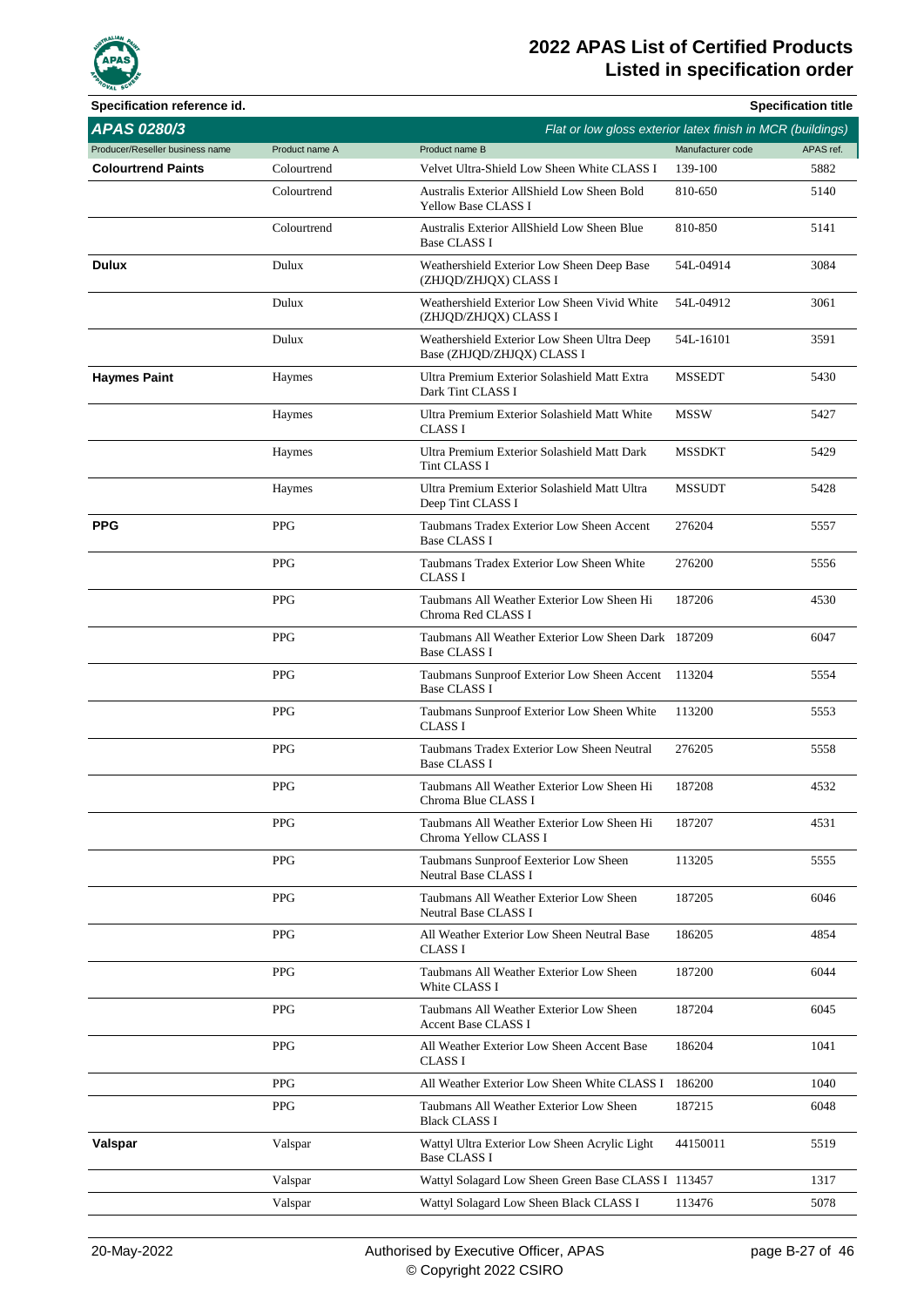

| Specification reference id.     |                |                                                                              |                   | <b>Specification title</b> |
|---------------------------------|----------------|------------------------------------------------------------------------------|-------------------|----------------------------|
| APAS 0280/3                     |                | Flat or low gloss exterior latex finish in MCR (buildings)                   |                   |                            |
| Producer/Reseller business name | Product name A | Product name B                                                               | Manufacturer code | APAS ref.                  |
| Valspar                         | Valspar        | Wattyl Solagard Low Sheen Mission Brown<br><b>CLASS I</b>                    | 113458            | 3145                       |
|                                 | Valspar        | Wattyl Solagard Low Sheen Intense Red Base<br><b>CLASS I</b>                 | 113474            | 5661                       |
|                                 | Valspar        | Solver Duraguard Low Sheen Mid Tint Base<br><b>CLASS I</b>                   | 42900012          | 420                        |
|                                 | Valspar        | Wattyl Solagard Low Sheen Strong Base CLASS<br>Ι                             | 113454            | 1304                       |
|                                 | Valspar        | Solver Duraguard Low Sheen Black CLASS I                                     | 42901018          | 5251                       |
|                                 | Valspar        | Wattyl Solagard Low Sheen White CLASS I                                      | 113451            | 1300                       |
|                                 | Valspar        | Wattyl Ultra Exterior Low Sheen Acrylic Mid<br><b>Base CLASS I</b>           | 44150012          | 5520                       |
|                                 | Valspar        | Wattyl Professional Choice Sunfast Low Sheen<br>White CLASS I                | 131101            | 1307                       |
|                                 | Valspar        | Wattyl Solagard Low Sheen Pure Magenta Base<br><b>CLASS I</b>                | 113472            | 5660                       |
|                                 | Valspar        | Solver Duraguard Low Sheen Strong Tint Base<br><b>CLASS I</b>                | 42900025          | 5324                       |
|                                 | Valspar        | Solver Duraguard Exterior Low Sheen Acrylic<br>Green Base CLASS I            | 42900032          | 5652                       |
|                                 | Valspar        | Wattyl Solagard Low Sheen Lapis Blue Base<br><b>CLASS I</b>                  | 113477            | 5663                       |
|                                 | Valspar        | Wattyl Solagard Low Sheen Green Oxide Based<br><b>CLASS I</b>                | 113478            | 5664                       |
|                                 | Valspar        | Wattyl PC Sunfast Low Sheen All Purpose<br>Exterior Strong Base CLASS I      | 131104            | 5190                       |
|                                 | Valspar        | Wattyl PC Sunfast Low Sheen All Purpose<br><b>Exterior Mid Base CLASS I</b>  | 131103            | 5189                       |
|                                 | Valspar        | Solver Duraguard Low Sheen Light Tint Base<br><b>CLASS I</b>                 | 42900011          | 419                        |
|                                 | Valspar        | Wattyl PC Sunfast Low Sheen All Purpose<br>Exterior Light Base CLASS I       | 131102            | 5188                       |
|                                 | Valspar        | Wattyl Solagard Low Sheen Mid Base CLASS I                                   | 113453            | 1313                       |
|                                 | Valspar        | Granosite GranoBasecoat Strong Tint Base<br>CLASS I                          | 852104            | 5323                       |
|                                 | Valspar        | Wattyl Solagard Low Sheen Light Base CLASS I 113452                          |                   | 1312                       |
|                                 | Valspar        | Baxta Elements Exterior Weather Protection Low 210011<br>Sheen White CLASS I |                   | 5819                       |
|                                 | Valspar        | Wattyl Ultra Exterior Low Sheen Acrylic White<br><b>CLASS I</b>              | 44151239          | 5518                       |
|                                 | Valspar        | Wattyl Solagard Low Sheen Brilliant Yellow<br><b>Base CLASS I</b>            | 113471            | 5659                       |
|                                 | Valspar        | Granosite GranoBasecoat White CLASS I                                        | 852101            | 5317                       |
|                                 | Valspar        | Granosite GranoBasecoat Light Tint Base<br>CLASS I                           | 852102            | 5321                       |
|                                 | Valspar        | Wattyl Ultra Exterior Low Sheen Acrylic Strong<br><b>Base CLASS I</b>        | 44150025          | 5521                       |
|                                 | Valspar        | Solver Duraguard Low Sheen White CLASS I                                     | 42901239          | 418                        |
|                                 | Valspar        | Granosite GranoBasecoat Mid Tint Base CLASS I 852103                         |                   | 5322                       |
|                                 | Valspar        | Wattyl Solagard Low Sheen Radiant Orange<br><b>Base CLASS I</b>              | 113475            | 5662                       |
| <b>APAS 0280/4</b>              |                | Heavily pigmented gloss latex ranch finish for exterior timber               |                   |                            |
| Producer/Reseller business name | Product name A | Product name B                                                               | Manufacturer code | APAS ref.                  |
| Haymes Paint                    | Haymes         | Ultra Premium Exterior Solashield Gloss White<br>CLASS I                     | <b>GSW</b>        | 2815                       |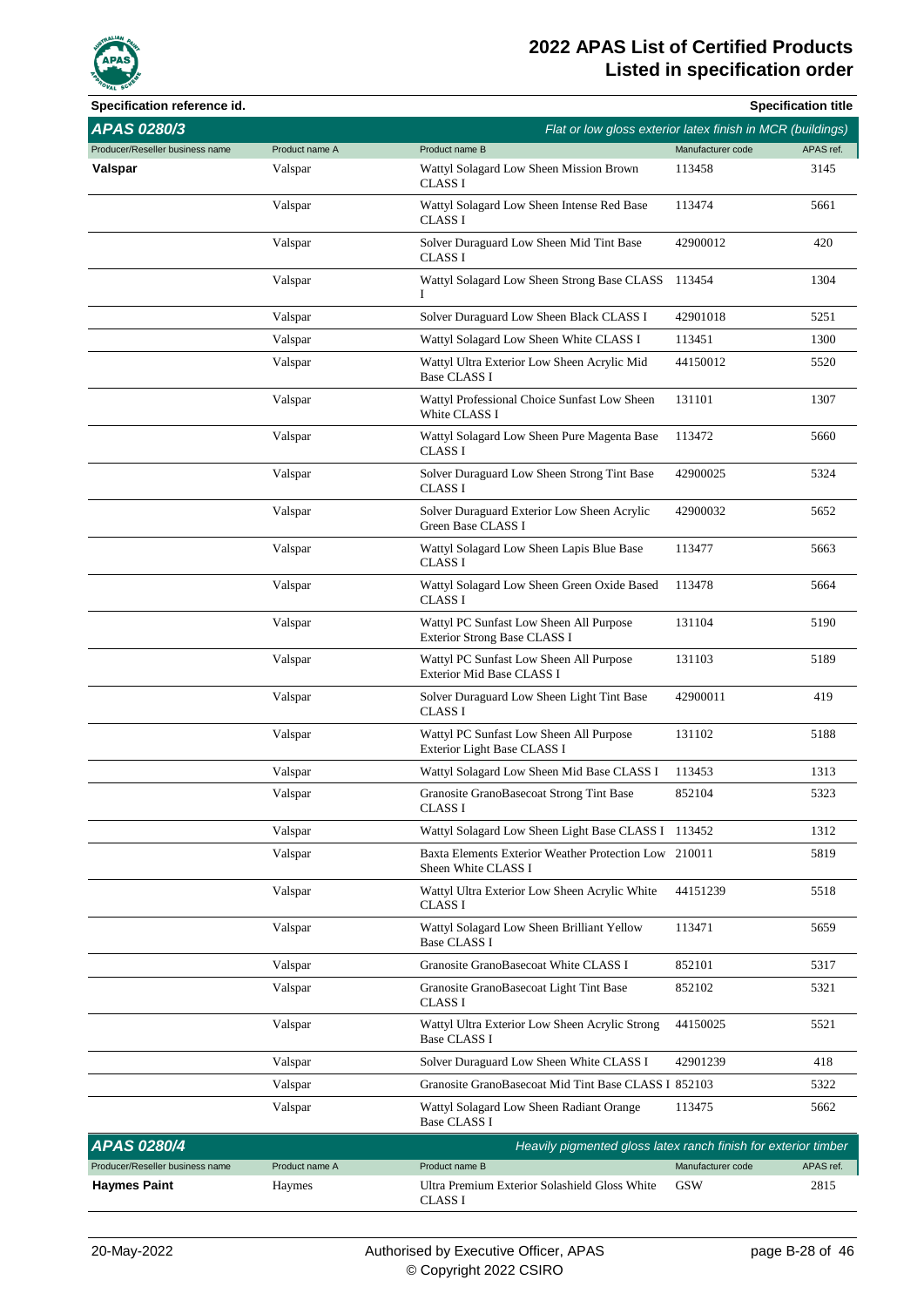

| Specification reference id.     |                |                                                                        |                   | <b>Specification title</b> |
|---------------------------------|----------------|------------------------------------------------------------------------|-------------------|----------------------------|
| <b>APAS 0280/4</b>              |                | Heavily pigmented gloss latex ranch finish for exterior timber         |                   |                            |
| Producer/Reseller business name | Product name A | Product name B                                                         | Manufacturer code | APAS ref.                  |
| <b>Haymes Paint</b>             | Haymes         | Premium Newlife Exterior Acrylic Gloss White<br><b>CLASS I</b>         | <b>NEGW</b>       | 2648                       |
|                                 | Haymes         | Elite Exterior Gloss Acrylic White CLASS I                             | <b>EEGW</b>       | 5343                       |
|                                 | Haymes         | Ultra Premium Exterior Solashield Gloss Extra<br>Dark Tint CLASS I     | <b>GSEDT</b>      | 2833                       |
|                                 | Haymes         | Ultra Premium Exterior Solashield Gloss Ultra<br>Deep Tint CLASS I     | <b>GSUDT</b>      | 2835                       |
|                                 | Haymes         | Ultra Premium Exterior Solashield Gloss Dark<br>Tint CLASS I           | <b>GSDKT</b>      | 3960                       |
| Valspar                         | Valspar        | New Look Exterior Gloss White CLASS I                                  | 128621            | 5543                       |
|                                 | Valspar        | Wattyl Solagard Gloss Mid Base CLASS I                                 | 114053            | 1379                       |
|                                 | Valspar        | Wattyl Solagard Gloss White CLASS I                                    | 114051            | 1392                       |
|                                 | Valspar        | Pascol Sunscreen Gloss Mid Base CLASS I                                | 351183            | 2042                       |
|                                 | Valspar        | Wattyl Professional Choice Sunfast Gloss Strong<br><b>Base CLASS I</b> | 131604            | 1396                       |
|                                 | Valspar        | Wattyl Professional Choice Sunfast Gloss Mid<br><b>Base CLASS I</b>    | 131603            | 1395                       |
|                                 | Valspar        | Wattyl Professional Choice Sunfast Gloss Light<br><b>Base CLASS I</b>  | 131602            | 1394                       |
|                                 | Valspar        | Solver Duraguard Ultra Premium Gloss White<br><b>CLASS I</b>           | 47501239          | 469                        |
|                                 | Valspar        | Pascol Sunscreen Gloss White CLASS I                                   | 351181            | 5270                       |
|                                 | Valspar        | Wattyl Professional Choice Sunfast Gloss White<br><b>CLASS I</b>       | 131601            | 1393                       |
|                                 | Valspar        | Wattyl Solagard Gloss Green Base CLASS I                               | 114057            | 1387                       |
|                                 | Valspar        | Solver Duraguard Ultra Premium Gloss Strong<br><b>Base CLASS I</b>     | 47500025          | 5551                       |
|                                 | Valspar        | Wattyl Ultra Exterior Gloss Acrylic Strong Base<br><b>CLASS I</b>      | 44250025          | 5550                       |
|                                 | Valspar        | Pascol Trade Interior/Exterior Acrylic Gloss<br>White CLASS I          | 357181            | 5542                       |
|                                 | Valspar        | New Look Xtrashield Exterior Gloss Acrylic<br>White CLASS I            | 124621            | 4472                       |
|                                 | Valspar        | Solver Duraguard Ultra Premium Gloss Acrylic<br><b>Black CLASS I</b>   | 47501018          | 4363                       |
|                                 | Valspar        | Wattyl Solagard Gloss Strong Base CLASS I                              | 114054            | 1382                       |
|                                 | Valspar        | Solver Duraguard Ultra Premium Gloss Green<br><b>Base CLASS I</b>      | 47500032          | 5552                       |
|                                 | Valspar        | Solver Duraguard Ultra Premium Gloss Light<br><b>Base CLASS I</b>      | 47500011          | 470                        |
|                                 | Valspar        | Wattyl Solagard Gloss Red Base CLASS I                                 | 114056            | 1389                       |
|                                 | Valspar        | Wattyl Ultra Exterior Gloss Acrylic Mid Base<br>CLASS I                | 44250012          | 5549                       |
|                                 | Valspar        | Pascol Sunscreen Gloss Light Base CLASS I                              | 351182            | 2046                       |
|                                 | Valspar        | Aspects Gloss Exterior Acrylic White CLASS I                           | 128861            | 5238                       |
|                                 | Valspar        | Solver Duraguard Ultra Premium Gloss Mid<br><b>Base CLASS I</b>        | 47500012          | 471                        |
|                                 | Valspar        | Pascol Sunscreen Gloss Strong Base CLASS I                             | 351184            | 2047                       |
|                                 | Valspar        | New Look Exterior Gloss Strong Base CLASS I                            | 128624            | 5546                       |
|                                 | Valspar        | New Look Exterior Gloss Mid Base CLASS I                               | 128623            | 5545                       |
|                                 | Valspar        | Wattyl Ultra Exterior Gloss Acrylic Light Base<br>CLASS I              | 44250011          | 5548                       |
|                                 | Valspar        | Wattyl Solagard Gloss Light Base CLASS I                               | 114052            | 1377                       |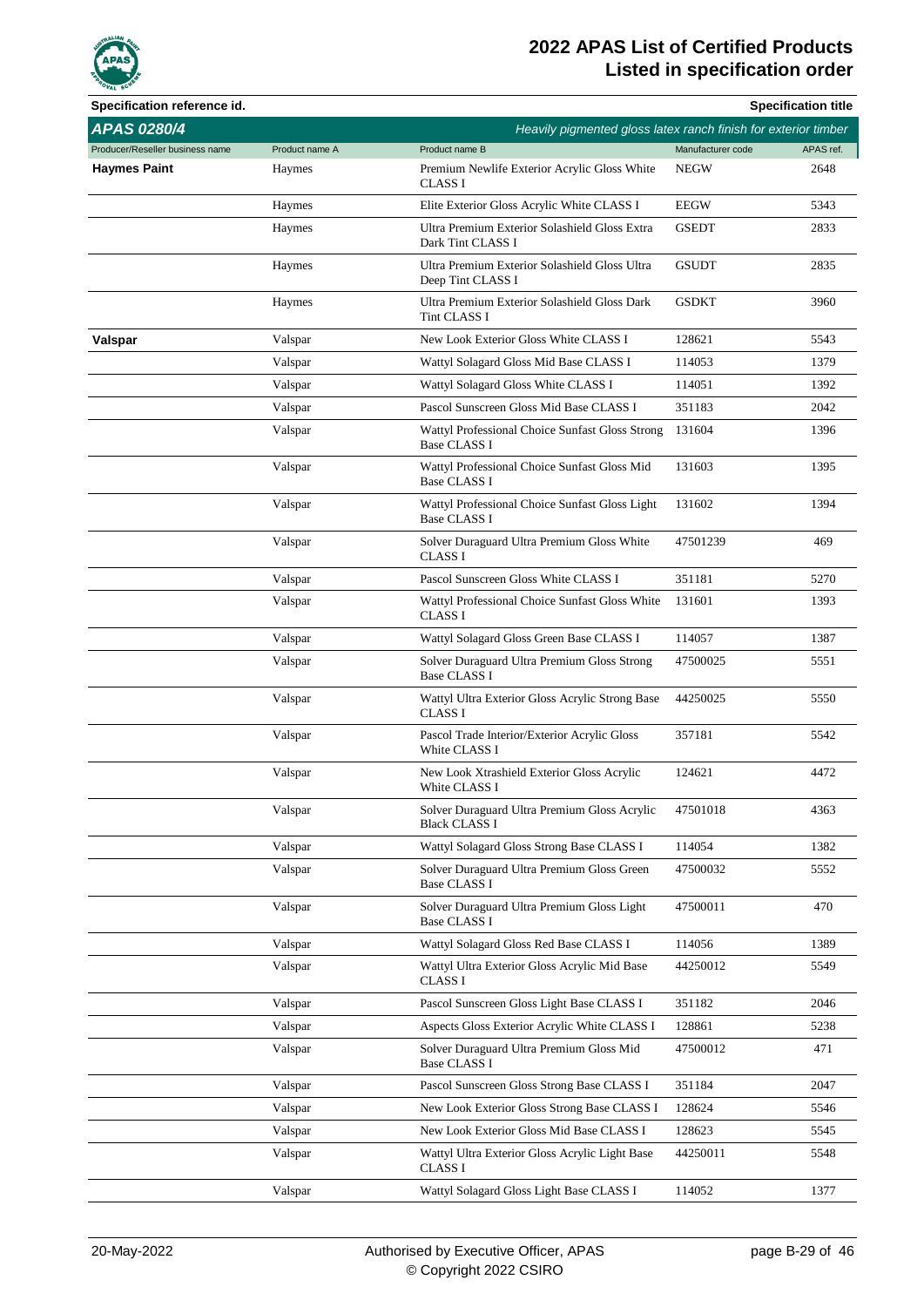

| Specification reference id.     |                      |                                                                        |                   | <b>Specification title</b> |
|---------------------------------|----------------------|------------------------------------------------------------------------|-------------------|----------------------------|
| <b>APAS 0280/4</b>              |                      | Heavily pigmented gloss latex ranch finish for exterior timber         |                   |                            |
| Producer/Reseller business name | Product name A       | Product name B                                                         | Manufacturer code | APAS ref.                  |
| Valspar                         | Valspar              | Aspects Gloss Exterior Acrylic Light Tint Base<br>CLASS I              | 128862            | 5239                       |
|                                 | Valspar              | Pammastic Super Shield Extra Exterior Acrylic<br><b>Gloss CLASS I</b>  | 147601            | 5242                       |
|                                 | Valspar              | Masterstroke Gloss Acrylic White CLASS I                               | 141905            | 5241                       |
|                                 | Valspar              | New Look Exterior Gloss Light Base CLASS I                             | 128622            | 5544                       |
|                                 | Valspar              | Endura Trade Gloss Acrylic White CLASS I                               | 141858            | 5240                       |
|                                 | Valspar              | Wattyl Ultra Exterior Gloss Acrylic White<br><b>CLASS I</b>            | 44251239          | 5547                       |
| <b>APAS 0280/5</b>              |                      | Heavily pigmented low gloss latex ranch finish for exterior timber     |                   |                            |
| Producer/Reseller business name | Product name A       | Product name B                                                         | Manufacturer code | APAS ref.                  |
| <b>Haymes Paint</b>             | Haymes               | Ultra Premium Exterior Solashield Low Sheen<br>Dark Tint CLASS I       | <b>LSSDKT</b>     | 3959                       |
|                                 | Haymes               | Elite Exterior Low Sheen Acrylic White CLASS I EELSW                   |                   | 5341                       |
|                                 | Haymes               | Ultra Premium Exterior Solashield Low Sheen<br>Ultra Deep Tint CLASS I | <b>LSSUDT</b>     | 2809                       |
|                                 | Haymes               | Ultra Premium Exterior Solashield Low Sheen<br>White CLASS I           | <b>LSSW</b>       | 2795                       |
|                                 | Haymes               | Premium New Life Exterior Acrylic Low Sheen<br>White CLASS I           | <b>NELSW</b>      | 2644                       |
|                                 | Haymes               | Premium New Life Exterior Low Sheen Ultra<br>Deep Tint CLASS I         | <b>NELSUDT</b>    | 2647                       |
|                                 | Haymes               | Ultra Premium Exterior Solashield Low Sheen<br>Extra Dark Tint CLASS I | <b>LSSEDT</b>     | 2807                       |
| <b>Luxury Paints</b>            | <b>Luxury Paints</b> | Sunshield Low Sheen Black CLASS I                                      | 1914              | 5274                       |
|                                 | <b>Luxury Paints</b> | Sunshield Low Sheen Acrylic White CLASS I                              | 19                | 2119                       |
|                                 | <b>Luxury Paints</b> | Sunshield Low Sheen Acrylic Deep Base CLASS<br>Т                       | 1901              | 2120                       |
|                                 | <b>Luxury Paints</b> | Sunshield Low Sheen Acrylic Accent Base<br><b>CLASS I</b>              | 1902              | 2121                       |
|                                 | <b>Luxury Paints</b> | Sunshield Low Sheen Acrylic Mid Brunswick<br>Green CLASS I             | 1910              | 5275                       |
|                                 | <b>Luxury Paints</b> | Sunshield Low Sheen CB Mountain Blue<br>CLASS I                        | 1931              | 5276                       |
|                                 | <b>Luxury Paints</b> | Sunshield Low Sheen Acrylic Indian Red CLASS 1912<br>I                 |                   | 5277                       |
|                                 | <b>Luxury Paints</b> | Sunshield Low Sheen Acrylic Mission Brown<br><b>CLASS I</b>            | 1911              | 5278                       |
| Tint                            | Tint                 | Tint Exterior Low Sheen Extra Dark Tint Base<br>CLASS I                | <b>TBAEE</b>      | 6011                       |
|                                 | Tint                 | Tint Exterior Low Sheen Dark Tint Base CLASS I TBAED                   |                   | 6010                       |
|                                 | Tint                 | Tint Exterior Low Sheen Ultra Deep Tint Base<br><b>CLASS I</b>         | TBAEU             | 6009                       |
|                                 | Tint                 | Tint Exterior Low Sheen White CLASS I                                  | <b>TBAEW</b>      | 6008                       |
| Valspar                         | Valspar              | Wattyl Ultra Exterior Low Sheen Acrylic Mid<br><b>Base CLASS I</b>     | 44150012          | 5520                       |
|                                 | Valspar              | Wattyl Solagard Low Sheen Mission Brown<br><b>CLASS I</b>              | 113458            | 3145                       |
|                                 | Valspar              | Wattyl Ultra Exterior Low Sheen Acrylic Strong<br><b>Base CLASS I</b>  | 44150025          | 5521                       |
|                                 | Valspar              | Wattyl Ultra Exterior Low Sheen Acrylic White<br><b>CLASS I</b>        | 44151239          | 5518                       |
|                                 | Valspar              | Wattyl Ultra Exterior Low Sheen Acrylic Light<br><b>Base CLASS I</b>   | 44150011          | 5519                       |
|                                 | Valspar              | Wattyl Solagard Low Sheen Black CLASS I                                | 113476            | 5078                       |
|                                 |                      |                                                                        |                   |                            |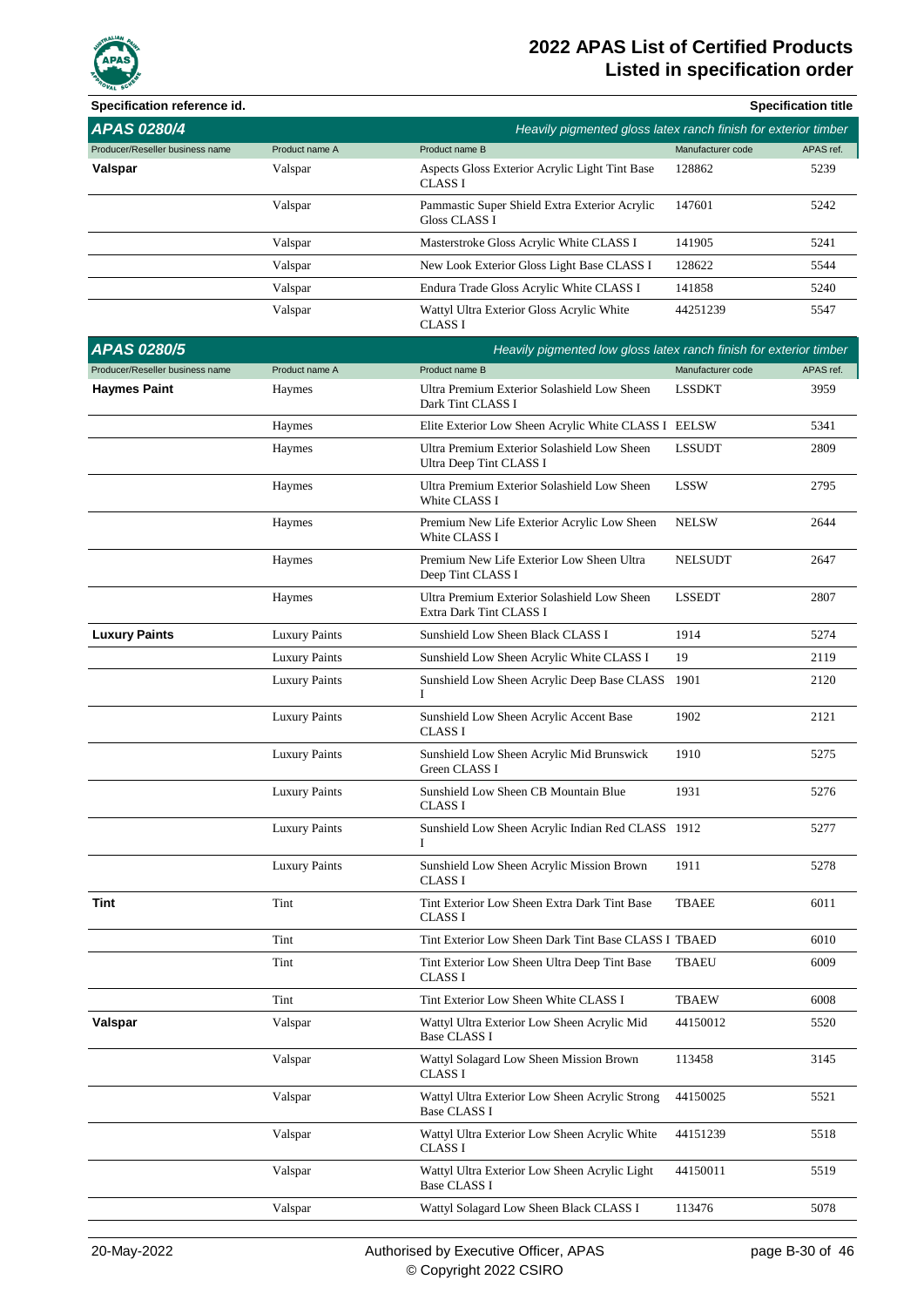

| Specification reference id.     |                |                                                                              |                   | <b>Specification title</b> |
|---------------------------------|----------------|------------------------------------------------------------------------------|-------------------|----------------------------|
| <b>APAS 0280/5</b>              |                | Heavily pigmented low gloss latex ranch finish for exterior timber           |                   |                            |
| Producer/Reseller business name | Product name A | Product name B                                                               | Manufacturer code | APAS ref.                  |
| Valspar                         | Valspar        | Wattyl Solagard Low Sheen Strong Base CLASS<br>L                             | 113454            | 1304                       |
|                                 | Valspar        | Wattyl Solagard Low Sheen Brilliant Yellow<br><b>Base CLASS I</b>            | 113471            | 5659                       |
|                                 | Valspar        | Granosite GranoBasecoat Strong Tint Base<br><b>CLASS I</b>                   | 852104            | 5323                       |
|                                 | Valspar        | Wattyl Solagard Low Sheen Green Oxide Based<br><b>CLASS I</b>                | 113478            | 5664                       |
|                                 | Valspar        | Wattyl Solagard Low Sheen Pure Magenta Base<br><b>CLASS I</b>                | 113472            | 5660                       |
|                                 | Valspar        | Wattyl Solagard Low Sheen Lapis Blue Base<br><b>CLASS I</b>                  | 113477            | 5663                       |
|                                 | Valspar        | Granosite GranoBasecoat White CLASS I                                        | 852101            | 5317                       |
|                                 | Valspar        | Wattyl Professional Choice Sunfast Low Sheen<br>White CLASS I                | 131101            | 1307                       |
|                                 | Valspar        | Granosite GranoBasecoat Light Tint Base<br>CLASS I                           | 852102            | 5321                       |
|                                 | Valspar        | Wattyl Solagard Low Sheen White CLASS I                                      | 113451            | 1300                       |
|                                 | Valspar        | Wattyl Solagard Low Sheen Radiant Orange<br><b>Base CLASS I</b>              | 113475            | 5662                       |
|                                 | Valspar        | Solver Duraguard Satin Acrylic Mid Base<br><b>CLASS I</b>                    | 45200012          | 504                        |
|                                 | Valspar        | Granosite GranoBasecoat Mid Tint Base CLASS I 852103                         |                   | 5322                       |
|                                 | Valspar        | Wattyl Solagard Low Sheen Mid Base CLASS I                                   | 113453            | 1313                       |
|                                 | Valspar        | Solver Duraguard Satin Acrylic Light Base<br><b>CLASS I</b>                  | 45200011          | 503                        |
|                                 | Valspar        | Solver Duraguard Low Sheen Black CLASS I                                     | 42901018          | 5251                       |
|                                 | Valspar        | Solver Duraguard Low Sheen Strong Tint Base<br><b>CLASS I</b>                | 42900025          | 5324                       |
|                                 | Valspar        | Solver Duraguard Satin Acrylic White CLASS I                                 | 45201239          | 502                        |
|                                 | Valspar        | Wattyl Solagard Low Sheen Intense Red Base<br><b>CLASS I</b>                 | 113474            | 5661                       |
|                                 | Valspar        | Wattyl Solagard Satin Light Base CLASS I                                     | 114151            | 5221                       |
|                                 | Valspar        | Solver Duraguard Satin Acrylic Green Base<br>CLASS I                         | 45200032          | 5231                       |
|                                 | Valspar        | Solver Duraguard Low Sheen Mid Tint Base<br>CLASS I                          | 42900012          | 420                        |
|                                 | Valspar        | Solver Duraguard Satin Acrylic Strong Base<br>CLASS I                        | 45200025          | 5230                       |
|                                 | Valspar        | Wattyl Solagard Satin Pure Magenta Base<br>CLASS I                           | 114172            | 5225                       |
|                                 | Valspar        | Wattyl Solagard Satin Green Base CLASS I                                     | 114157            | 5224                       |
|                                 | Valspar        | Wattyl Solagard Satin Strong Base CLASS I                                    | 114153            | 5223                       |
|                                 | Valspar        | Wattyl Solagard Satin Mid Base CLASS I                                       | 114152            | 5222                       |
|                                 | Valspar        | Wattyl Solagard Low Sheen Light Base CLASS I                                 | 113452            | 1312                       |
|                                 | Valspar        | Wattyl Solagard Satin White CLASS I                                          | 114150            | 5220                       |
|                                 | Valspar        | Wattyl PC Sunfast Low Sheen All Purpose<br>Exterior Strong Base CLASS I      | 131104            | 5190                       |
|                                 | Valspar        | Wattyl Solagard Low Sheen Green Base CLASS I 113457                          |                   | 1317                       |
|                                 | Valspar        | Baxta Elements Exterior Weather Protection Low 210011<br>Sheen White CLASS I |                   | 5819                       |
|                                 | Valspar        | Solver Duraguard Low Sheen Light Tint Base<br>CLASS I                        | 42900011          | 419                        |
|                                 | Valspar        | Solver Duraguard Low Sheen White CLASS I                                     | 42901239          | 418                        |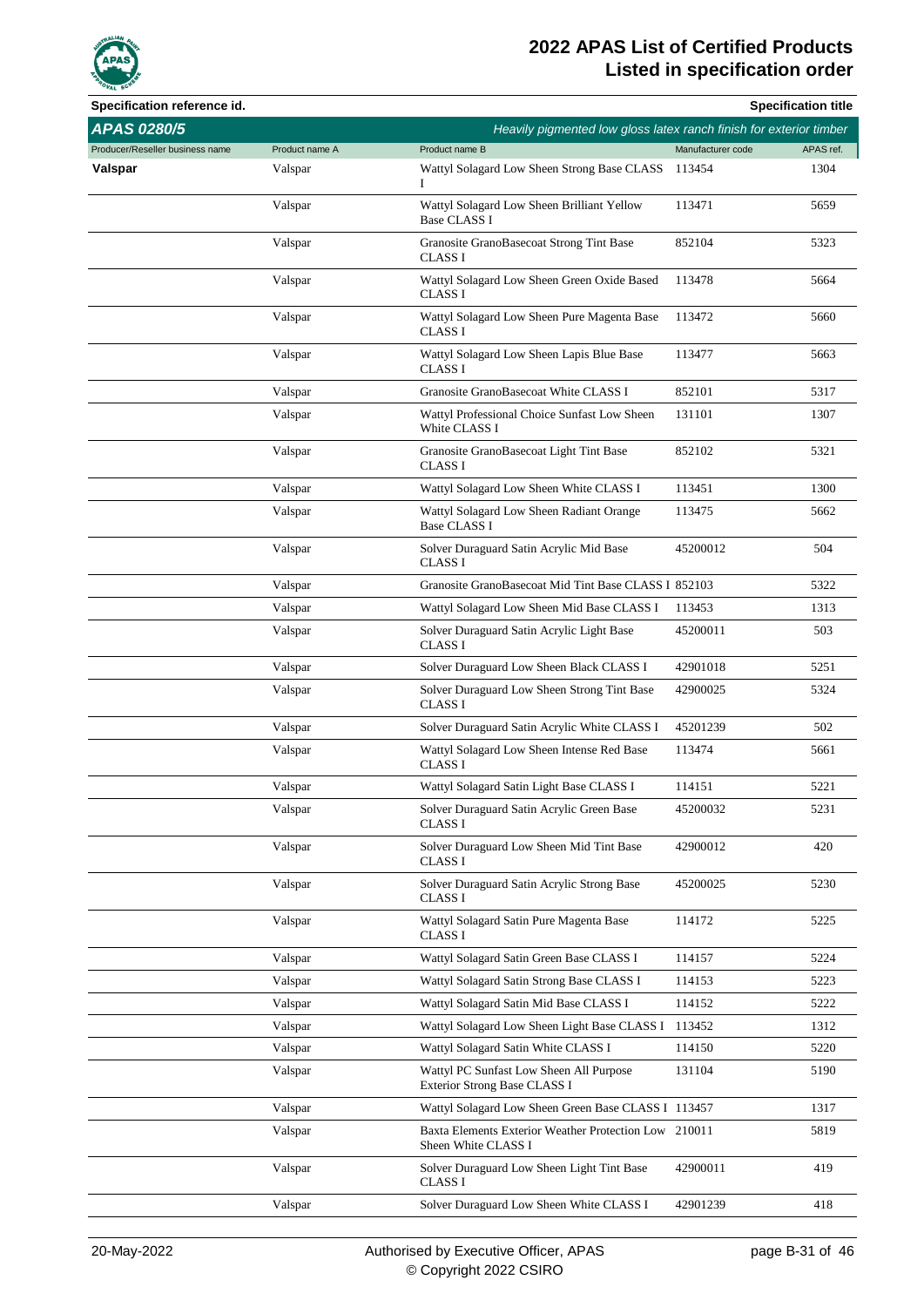

| Specification reference id.                                |                |                                                                                                     |                     | <b>Specification title</b> |
|------------------------------------------------------------|----------------|-----------------------------------------------------------------------------------------------------|---------------------|----------------------------|
| <b>APAS 0280/5</b>                                         |                | Heavily pigmented low gloss latex ranch finish for exterior timber                                  |                     |                            |
| Producer/Reseller business name                            | Product name A | Product name B                                                                                      | Manufacturer code   | APAS ref.                  |
| Valspar                                                    | Valspar        | Solver Duraguard Exterior Low Sheen Acrylic<br>Green Base CLASS I                                   | 42900032            | 5652                       |
|                                                            | Valspar        | Wattyl PC Sunfast Low Sheen All Purpose<br>Exterior Mid Base CLASS I                                | 131103              | 5189                       |
|                                                            | Valspar        | Wattyl PC Sunfast Low Sheen All Purpose<br>Exterior Light Base CLASS I                              | 131102              | 5188                       |
| <b>APAS 0501/1</b>                                         |                | Low gloss, low solar absorbing exterior topside paint for Navy vessels - full compliance            |                     |                            |
| Producer/Reseller business name                            | Product name A | Product name B                                                                                      | Manufacturer code   | APAS ref.                  |
| <b>Akzo Nobel</b>                                          | Akzo Nobel     | International Interfine 5897 LSAc N42 Storm<br>Grey Part A CLASS I                                  | <b>SLA242</b>       | 5410                       |
|                                                            | Akzo Nobel     | International Interfine 5897 LSAc RAN Haze<br>Grey Part A CLASS I                                   | <b>SLA705</b>       | 5411                       |
|                                                            | Akzo Nobel     | International Interfine 5897 Part B CLASS I                                                         | <b>SLA046</b>       | 6065                       |
| Jotun Australia                                            | Jotun          | Hardtop LSA Hardener Part B CLASS II                                                                | 6NQCPB              | 6022                       |
|                                                            | Jotun          | Hardtop LSA Haze Grey Part A CLASS II                                                               | 6NO071              | 6021                       |
| <b>APAS 0502/1</b>                                         |                | Disruptive Pattern Camouflage polyurethane finishing system for vehicles & equipment - low gloss    |                     | finish coat                |
| Producer/Reseller business name                            | Product name A | Product name B                                                                                      | Manufacturer code   | APAS ref.                  |
| <b>Axalta Coatings Systems</b><br>Australia Pty Ltd        | Axalta         | CIA 2K Topcoat APAS 0502/1 Camo Brown<br>CLASS I                                                    | 12-6137071          | 5158                       |
|                                                            | Axalta         | CIA 2K Topcoat APAS 0502/1 White CLASS I                                                            | 12-6132133          | 5160                       |
|                                                            | Axalta         | CIA 2K Topcoat Hardener Slow APAS 0502/1<br>Part B CLASS I                                          | 16-7099071          | 5897                       |
|                                                            | Axalta         | CIA 2K Topcoat APAS 0502/1 Pilbara Brown<br><b>CLASS I</b>                                          | 12-6137072          | 5159                       |
|                                                            | Axalta         | CIA 2K Topcoat APAS 0502/1 Black CLASS I                                                            | 12-6138146          | 5161                       |
|                                                            | Axalta         | CIA 2K Topcoat APAS 0502/1 Camo Green<br><b>CLASS I</b>                                             | 12-6135125          | 5157                       |
| <b>PPG</b>                                                 | <b>PPG</b>     | Barrier PU-601 Barthane Black CLASS I                                                               | 601-7238 / 601-9074 | 5522                       |
|                                                            | <b>PPG</b>     | Barrier PU-601 Barthane 0502/1 Camouflage<br><b>Brown CLASS I</b>                                   | 601-5419 / 601-9074 | 4935                       |
|                                                            | PPG            | Barrier PU-601 Barthane 0502/1 Camouflage<br>Pilbara Brown CLASS I                                  | 601-5409 / 601-9074 | 4934                       |
|                                                            | <b>PPG</b>     | Barrier PU-601 Barthane White CLASS I                                                               | 601-8775 / 601-9074 | 4933                       |
|                                                            | <b>PPG</b>     | Barrier PU-601 Barthane APAS 0502 Camo<br>Green 34088 CLASS I                                       | 601-1556 / 601-9074 | 4932                       |
| APAS 0502/3                                                |                | Disruptive Pattern Camouflage polyurethane finishing system for vehicles & equipment - epoxy primer |                     | for steel                  |
| Producer/Reseller business name                            | Product name A | Product name B                                                                                      | Manufacturer code   | APAS ref.                  |
| <b>Axalta Coatings Systems</b><br><b>Australia Pty Ltd</b> | Axalta         | CIA 2K 4:1 Epoxy Primer Hardener Slow Part B<br><b>CLASS I</b>                                      | 16-7099063          | 5894                       |
|                                                            | Axalta         | CIA 2K Epoxy Primer CLASS I                                                                         | 16-6178147          | 5162                       |
| <b>APAS 0502/4</b>                                         |                | Disruptive Pattern Camouflage polyurethane finishing system for vehicles & equipment - epoxy primer |                     | for aluminium              |
| Producer/Reseller business name                            | Product name A | Product name B                                                                                      | Manufacturer code   | APAS ref.                  |
| Axalta Coatings Systems<br><b>Australia Pty Ltd</b>        | Axalta         | CIA 2K Epoxy Primer CLASS I                                                                         | 16-6178147          | 5162                       |
|                                                            | Axalta         | CIA 2K 4:1 Epoxy Primer Hardener Slow Part B<br><b>CLASS I</b>                                      | 16-7099063          | 5894                       |
| <b>APAS 0502/5</b>                                         |                | Disruptive Pattern Camouflage polyurethane finishing system for vehicles & equipment - epoxy primer |                     | for steel & aluminiu       |
| Producer/Reseller business name                            | Product name A | Product name B                                                                                      | Manufacturer code   | APAS ref.                  |
| <b>Axalta Coatings Systems</b><br>Australia Pty Ltd        | Axalta         | CIA 2K Epoxy Primer CLASS I                                                                         | 16-6178147          | 5162                       |
|                                                            | Axalta         | CIA 2K 4:1 Epoxy Primer Hardener Slow Part B<br>CLASS I                                             | 16-7099063          | 5894                       |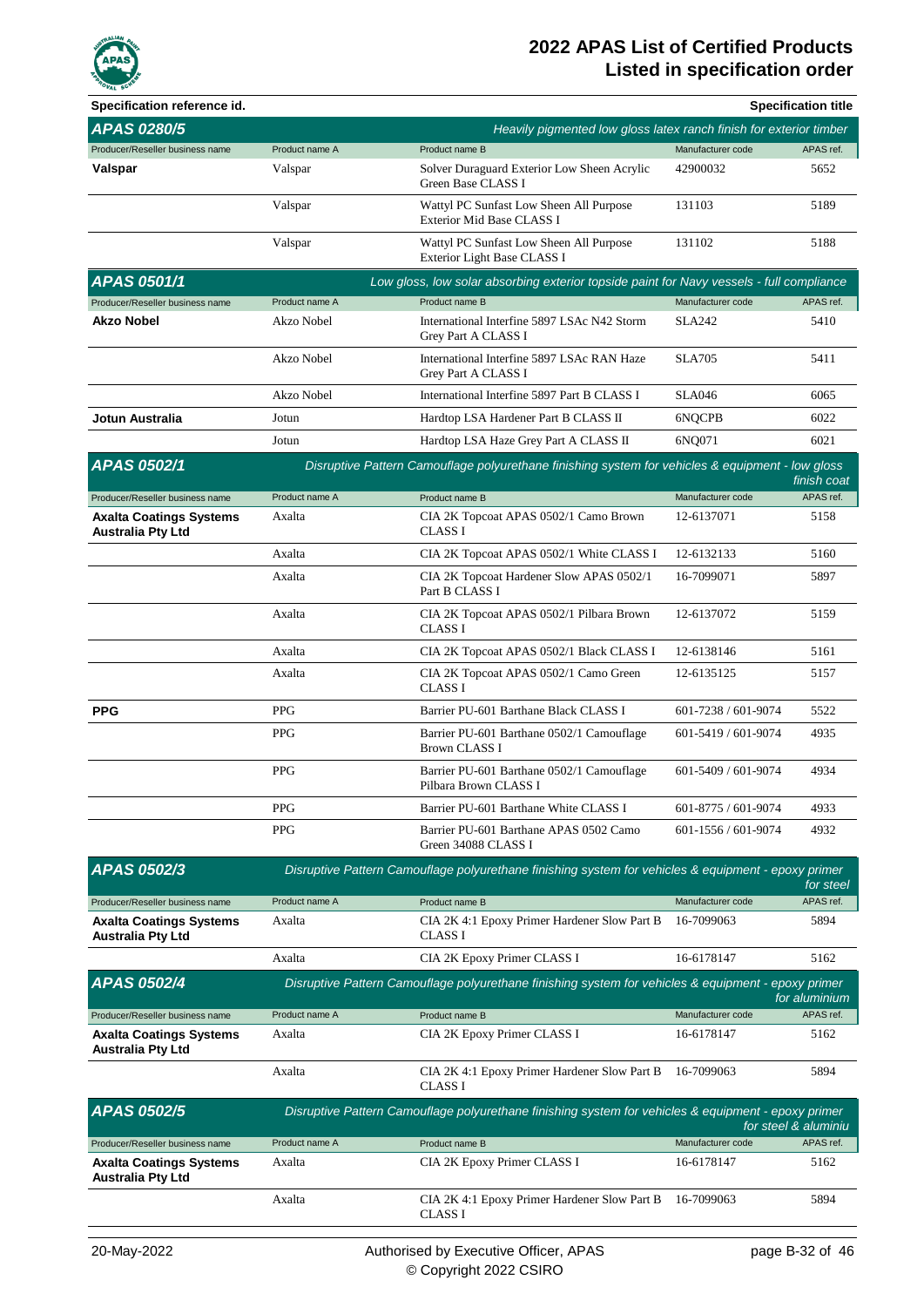

| Specification reference id.                                |                |                                                                                                     |                                               | <b>Specification title</b> |
|------------------------------------------------------------|----------------|-----------------------------------------------------------------------------------------------------|-----------------------------------------------|----------------------------|
| APAS 0502/5                                                |                | Disruptive Pattern Camouflage polyurethane finishing system for vehicles & equipment - epoxy primer |                                               | for steel & aluminiu       |
| Producer/Reseller business name                            | Product name A | Product name B                                                                                      | Manufacturer code                             | APAS ref.                  |
| <b>PPG</b>                                                 | <b>PPG</b>     | EX-408 Wet On Wet Epoxy Hardener CLASS I                                                            | 414-9806                                      | 5347                       |
|                                                            | <b>PPG</b>     | Barrier EX-408 Zinc Phosphate Primer Grey<br><b>CLASS I</b>                                         | 408-6916 / 414-9153                           | 4931                       |
| <b>APAS 0502/6</b>                                         |                | Disruptive Pattern Camouflage polyurethane finishing system for vehicles & equipment - thinner      |                                               |                            |
| Producer/Reseller business name                            | Product name A | Product name B                                                                                      | Manufacturer code                             | APAS ref.                  |
| <b>Axalta Coatings Systems</b><br><b>Australia Pty Ltd</b> | Axalta         | ET750 Thinner CLASS I                                                                               | ET750                                         | 5499                       |
|                                                            | Axalta         | CIA Slow Reducer 756 CLASS I                                                                        | 15-861010220                                  | 5500                       |
|                                                            | Axalta         | ET755 Thinner Slow CLASS I                                                                          | ET755                                         | 5501                       |
|                                                            | Axalta         | CIA Reducer 751 CLASS I                                                                             | 15-861010120                                  | 5502                       |
|                                                            | Axalta         | CIA Thinner Slow CLASS I                                                                            | 5-86100365                                    | 5503                       |
| <b>PPG</b>                                                 | <b>PPG</b>     | Reducer Epoxy Ultra Slow EXR50 CLASS I                                                              | <b>EXR50</b>                                  | 5697                       |
|                                                            | <b>PPG</b>     | Protec Barthane Reducer Normal CLASS I                                                              | 145                                           | 4082                       |
|                                                            | <b>PPG</b>     | Epoxy Reducer Slow CLASS II                                                                         | EXR30                                         | 5988                       |
|                                                            | <b>PPG</b>     | Barthane Reducer Extra Slow CLASS I                                                                 | 178                                           | 5284                       |
|                                                            | <b>PPG</b>     | Protec Epoxy Reducer Normal CLASS I                                                                 | EXR20                                         | 3450                       |
|                                                            | <b>PPG</b>     | Reducer Barthane Electrostatic 195 CLASS I                                                          | 195                                           | 5698                       |
|                                                            | <b>PPG</b>     | Reducer Epoxy Electrostatic 235 CLASS I                                                             | 235                                           | 5699                       |
|                                                            | <b>PPG</b>     | Barrier Epoxy Reducer Extra Slow CLASS I                                                            | EXR40                                         | 5285                       |
| <b>APAS 1441/1</b>                                         |                |                                                                                                     | Permanent exterior clear graffiti barrier     |                            |
| Producer/Reseller business name                            | Product name A | Product name B                                                                                      | Manufacturer code                             | APAS ref.                  |
| A & I Coatings Pty Ltd                                     | A & I Coatings | Enviroflon E8480 Easy Mix Hardener Part B<br><b>CLASS I</b>                                         | E8480B                                        | 5781                       |
|                                                            | A & I Coatings | Enviroflon E8480 Clear Satin Part A CLASS I                                                         | E8480A                                        | 5780                       |
| Valspar                                                    | Valspar        | Wattyl Poly U400 Rapid Recoat Cure Part B<br><b>CLASS I</b>                                         | 202278                                        | 5912                       |
|                                                            | Valspar        | Wattyl Poly U400 Antigraffiti Clear Part A<br><b>CLASS I</b>                                        | 202219                                        | 4679                       |
|                                                            | Valspar        | Wattyl Poly U400 Standard Cure Part B CLASS I 202279                                                |                                               | 5913                       |
| <b>APAS</b> 1441/2                                         |                |                                                                                                     | Permanent exterior pigmented graffiti barrier |                            |
| Producer/Reseller business name                            | Product name A | Product name B                                                                                      | Manufacturer code                             | APAS ref.                  |
| Jotun Australia                                            | Jotun          | Imperite 300 White CLASS I                                                                          | 0BY001/0BYCPB                                 | 2231                       |
| Valspar                                                    | Valspar        | Wattyl Poly U400 Orange Tint Base CLASS I                                                           | 202231                                        | 5337                       |
|                                                            | Valspar        | Wattyl Poly U400 High Opacity White CLASS I                                                         | 202222                                        | 4795                       |
|                                                            | Valspar        | Wattyl Poly U400 Rapid Recoat Orange Tint<br><b>Base CLASS I</b>                                    | 202231                                        | 5348                       |
|                                                            | Valspar        | Wattyl Poly U400 Rapid Recoat Cure Part B<br><b>CLASS I</b>                                         | 202278                                        | 5915                       |
|                                                            | Valspar        | Wattyl Poly U400 Golden Yellow Y14 CLASS I                                                          | 202225                                        | 4796                       |
|                                                            | Valspar        | Wattyl Poly U400 Mid Tint Base CLASS I                                                              | 202204                                        | 4790                       |
|                                                            | Valspar        | Wattyl Poly U400 Rapid Recoat Clear Tint Base<br>CLASS I                                            | 202207                                        | 4783                       |
|                                                            | Valspar        | Wattyl Poly U400 Rapid Recoat Mid Tint Base<br>CLASS I                                              | 202204                                        | 4782                       |
|                                                            | Valspar        | Wattyl Poly U400 Rapid Recoat White / Light<br>Tint Base CLASS I                                    | 202201                                        | 4781                       |
|                                                            | Valspar        | Wattyl Poly U400 Black CLASS I                                                                      | 202216                                        | 4794                       |
|                                                            | Valspar        | Wattyl Poly U400 Rapid Recoat Yellow Tint<br><b>Base CLASS I</b>                                    | 202210                                        | 4784                       |
|                                                            | Valspar        | Wattyl Poly U400 Metallic Tint Base CLASS I                                                         | 202213                                        | 4793                       |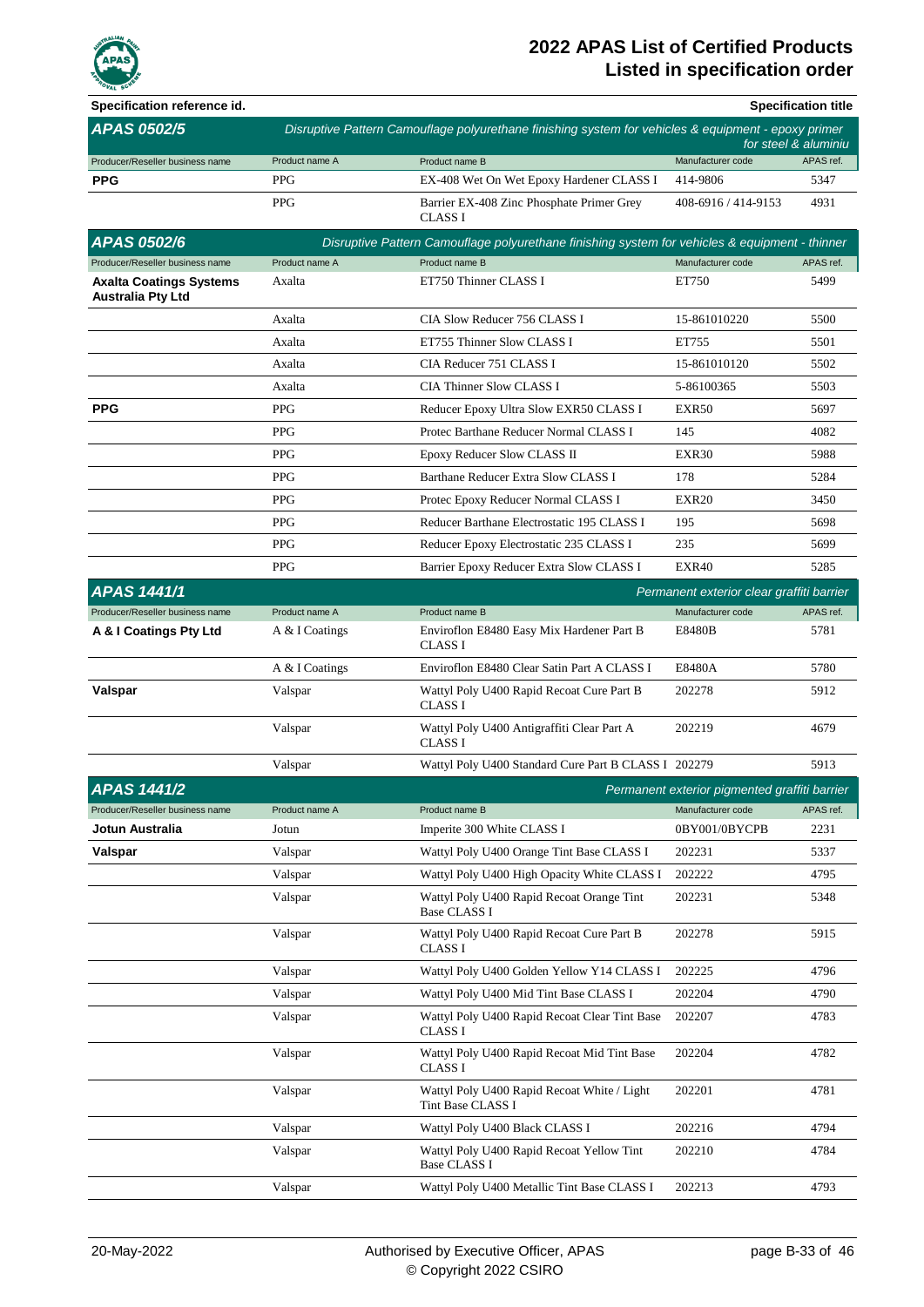

| Specification reference id.                      |                |                                                                    |                                                  | <b>Specification title</b> |
|--------------------------------------------------|----------------|--------------------------------------------------------------------|--------------------------------------------------|----------------------------|
| <b>APAS 1441/2</b>                               |                |                                                                    | Permanent exterior pigmented graffiti barrier    |                            |
| Producer/Reseller business name                  | Product name A | Product name B                                                     | Manufacturer code                                | APAS ref.                  |
| Valspar                                          | Valspar        | Wattyl Poly U400 Rapid Recoat Metallic Tint<br><b>Base CLASS I</b> | 202213                                           | 4785                       |
|                                                  | Valspar        | Wattyl Poly U400 Yellow Tint Base CLASS I                          | 202210                                           | 4792                       |
|                                                  | Valspar        | Wattyl Poly U400 Clear Tint Base CLASS I                           | 202207                                           | 4791                       |
|                                                  | Valspar        | Wattyl Poly U400 Rapid Recoat Black CLASS I                        | 202216                                           | 4786                       |
|                                                  | Valspar        | Wattyl Poly U400 Standard Cure Part B CLASS I 202279               |                                                  | 5914                       |
|                                                  | Valspar        | Wattyl Poly U400 Rapid Recoat High Opacity<br>White CLASS I        | 202222                                           | 4787                       |
|                                                  | Valspar        | Wattyl Poly U400 Rapid Recoat Golden Yellow<br>Y14 CLASS I         | 202225                                           | 4788                       |
|                                                  | Valspar        | Wattyl Poly U400 White / Light Tint Base<br>CLASS I                | 202201                                           | 4681                       |
| <b>APAS 1441/3</b>                               |                |                                                                    | Permanent interior graffiti barrier              |                            |
| Producer/Reseller business name                  | Product name A | Product name B                                                     | Manufacturer code                                | APAS ref.                  |
| Valspar                                          | Valspar        | Wattyl Poly U400 Antigraffiti Clear Part A<br><b>CLASS I</b>       | 202219                                           | 4679                       |
|                                                  | Valspar        | Wattyl Poly U400 Rapid Recoat Cure Part B<br><b>CLASS I</b>        | 202278                                           | 5912                       |
|                                                  | Valspar        | Wattyl Poly U400 Standard Cure Part B CLASS I 202279               |                                                  | 5913                       |
| <b>APAS 2903</b>                                 |                |                                                                    | Chlorinated rubber coating for steel             |                            |
| Producer/Reseller business name                  | Product name A | Product name B                                                     | Manufacturer code                                | APAS ref.                  |
| <b>JOTUN PAINTS (MALAYSIA)</b><br><b>SDN BHD</b> | Jotun Malaysia | Pioner Topcoat White CLASS I                                       | 0FV001                                           | 3697                       |
| <b>APAS 2908</b>                                 |                |                                                                    | Inorganic zinc coating for protection of steel   |                            |
| Producer/Reseller business name                  | Product name A | Product name B                                                     | Manufacturer code                                | APAS ref.                  |
| <b>Akzo Nobel</b>                                | Akzo Nobel     | International Interzinc 125 Light Grey CLASS I                     | QHA997                                           | 5571                       |
|                                                  | Akzo Nobel     | International Interzinc 125 Basalt Grey CLASS I                    | QHA991                                           | 5538                       |
|                                                  | Akzo Nobel     | International Interzinc 2280 Grey Part A CLASS I QHA084            |                                                  | 5454                       |
|                                                  | Akzo Nobel     | International Interzinc 22 Grey CLASS II                           | QHA290 / QHA027                                  | 5574                       |
|                                                  | Akzo Nobel     | International Interzinc 2280 Part B CLASS I                        | <b>OHA027</b>                                    | 6109                       |
| Hempel                                           | Hempel         | Galvosil 15700 CLASS I                                             | 15700                                            | 5719                       |
| <b>Jotun Australia</b>                           | Jotun          | Dimetcote 15 CLASS I                                               | 0BPCPA/0BPCBB                                    | 2225                       |
|                                                  | Jotun          | Resist 5 WF Component B (Powder) CLASS I                           | 0JTCPBDSF / 471                                  | 5743                       |
|                                                  | Jotun          | Resist 5 WF Component A (Liquid) CLASS I                           | 0JTCPAGMF / 470                                  | 2227                       |
| <b>JOTUN PAINTS (MALAYSIA)</b><br><b>SDN BHD</b> | Jotun Malaysia | Zinc 100 Part B CLASS I                                            | 0ADCAS                                           | 5765                       |
|                                                  | Jotun Malaysia | Resist 86 Grey Part A CLASS I                                      | <b>OKHGRE</b>                                    | 2229                       |
| Valspar                                          | Valspar        | Sherwin Williams Zinc Clad 6001 Hardener Part<br><b>B CLASS I</b>  | 250279                                           | 6018                       |
|                                                  | Valspar        | Sherwin Williams Zinc Clad 6001 Grey Part A<br><b>CLASS I</b>      | 250201                                           | 5729                       |
|                                                  | Valspar        | Wattyl Galvit ES510 Hardener Part B CLASS I                        | 201433                                           | 6016                       |
|                                                  | Valspar        | Wattyl Galvit ES600 Standard Grey Part A<br><b>CLASS I</b>         | 201431                                           | 4683                       |
|                                                  | Valspar        | Wattyl Galvit ES510 Standard Grey Part A<br><b>CLASS I</b>         | 201421                                           | 4684                       |
|                                                  | Valspar        | Wattyl Galvit ES600 Hardener Part B CLASS I                        | 201433                                           | 6017                       |
| <b>APAS 2910</b>                                 |                |                                                                    | MIO or aluminium coating for protection of steel |                            |
| Producer/Reseller business name                  | Product name A | Product name B                                                     | Manufacturer code                                | APAS ref.                  |
| Dulux                                            | Dulux          | Ferreko No. 6 Bridge Grey (ZHJQT) CLASS II                         | 247-50680                                        | 6019                       |
|                                                  | Dulux          | Ferreko No. 6 Natural Steel Grey (ZHJQT)<br><b>CLASS II</b>        | 247-50681                                        | 6020                       |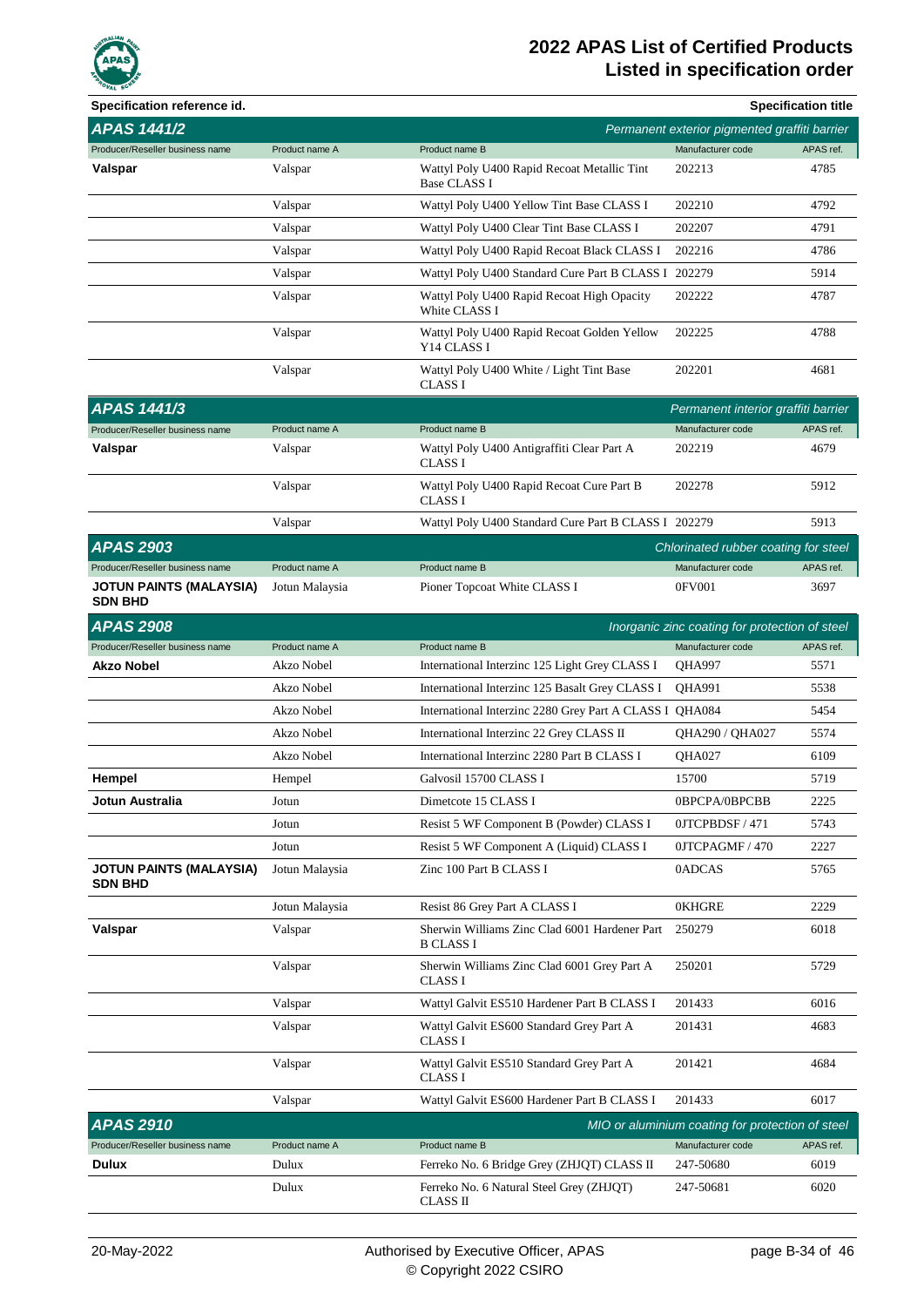

| Specification reference id.                      |                  |                                                                    |                                                  | <b>Specification title</b> |
|--------------------------------------------------|------------------|--------------------------------------------------------------------|--------------------------------------------------|----------------------------|
| <b>APAS 2910</b>                                 |                  |                                                                    | MIO or aluminium coating for protection of steel |                            |
| Producer/Reseller business name                  | Product name A   | Product name B                                                     | Manufacturer code                                | APAS ref.                  |
| <b>JOTUN PAINTS (MALAYSIA)</b><br><b>SDN BHD</b> | Jotun Malaysia   | Hardtop AX MIO STD 1934 Part A CLASS II                            | 6GP0B7                                           | 6117                       |
|                                                  | Jotun Malaysia   | Jotamastic 90 MIO Part B CLASS II                                  | 0D5CAS                                           | 6085                       |
|                                                  | Jotun Malaysia   | Hardtop AX MIO Part B CLASS II                                     | 0D3CPB                                           | 6118                       |
|                                                  | Jotun Malaysia   | Jotamastic 90 MIO Part A CLASS II                                  | 6CH0BE                                           | 6084                       |
| APAS 2911/1                                      |                  | Polyurethane coating for protection of steel, standard durability  |                                                  |                            |
| Producer/Reseller business name                  | Product name A   | Product name B                                                     | Manufacturer code                                | APAS ref.                  |
| <b>Akzo Nobel</b>                                | Akzo Nobel       | International Interthane 870 White CLASS II                        | QGB000 / QGA046                                  | 5705                       |
|                                                  | Akzo Nobel       | International Interthane 4379 Base Red CLASS I                     | JIA66A / JIA 046                                 | 5691                       |
|                                                  | Akzo Nobel       | International Interthane 870 MIO RMS Bridge<br>Grey Part A CLASS I | <b>OGA903</b>                                    | 5389                       |
|                                                  | Akzo Nobel       | International Interthane 990 White Part A<br><b>CLASS I</b>        | <b>PHB000</b>                                    | 4107                       |
|                                                  | Akzo Nobel       | International Interthane 870 Deep Base Part A<br><b>CLASS II</b>   | OGA100                                           | 6050                       |
|                                                  | Akzo Nobel       | International Interthane 870 Deep Base Part B<br><b>CLASS II</b>   | OGA046                                           | 6051                       |
|                                                  | Akzo Nobel       | International Interthane 990 White Part B<br><b>CLASS I</b>        | <b>PHA046</b>                                    | 6062                       |
|                                                  | Akzo Nobel       | International Interthane 870 MIO RMS Bridge<br>Grey Part B CLASS I | OGA046                                           | 6052                       |
| <b>Akzo Nobel China</b>                          | Akzo Nobel China | International Interthane 870 Jet Black Part A<br><b>CLASS I</b>    | <b>OGI605</b>                                    | 5733                       |
|                                                  | Akzo Nobel China | International Interthane 870 Jet Black Part B<br><b>CLASS I</b>    | OGA046                                           | 6053                       |
| <b>Dulux</b>                                     | Dulux            | Weathermax HBR Part B Hardener<br>(ZDQ/ZHJQX) CLASS II             | 976-84593                                        | 5787                       |
|                                                  | Dulux            | Weathermax HBR MCR (ZHJQT/ ZHJQX)<br><b>CLASS II</b>               | 770-LINE                                         | 5788                       |
|                                                  | Dulux            | Weathermax HBR White (ZHJQT/ ZHJQX)<br><b>CLASS II</b>             | 770-00026                                        | 5565                       |
|                                                  | Dulux            | Weathermax HBR Light Base (ZHJQT/ ZHJQX)<br>CLASS II               | 770-63001                                        | 5566                       |
|                                                  | Dulux            | Weathermax HBR Deep Base (ZHJQT/ ZHJQX)<br>CLASS II                | 770-63002                                        | 5567                       |
|                                                  | Dulux            | Weathermax HBR Clear Base (ZHJQT/ ZHJQX)<br>CLASS II               | 770-63003                                        | 5568                       |
|                                                  | Dulux            | Weathermax HBR LF Golden Yellow (ZHJOT/<br>ZHJQX) CLASS II         | 770-39141                                        | 5569                       |
| Hempel                                           | Hempel           | Hempathane HS 55610 MCR CLASS I                                    | 55610                                            | 5100                       |
| Jotun Australia                                  | Jotun            | Hardtop AS Component A CLASS I                                     | 0DD001 / 449                                     | 2232                       |
|                                                  | Jotun            | Imperite 300 White CLASS I                                         | 0BY001/0BYCPB                                    | 2231                       |
|                                                  | Jotun            | Hardtop AS Component B CLASS I                                     | 0JYCPB / 448                                     | 5810                       |
| <b>JOTUN PAINTS (MALAYSIA)</b><br><b>SDN BHD</b> | Jotun Malaysia   | Hardtop AX White Part A CLASS II                                   | 0D3001                                           | 5737                       |
|                                                  | Jotun Malaysia   | Hardtop AX Part B CLASS II                                         | 0D3CPB                                           | 6108                       |
| Valspar                                          | Valspar          | Wattyl Poly U400 Rapid Recoat Yellow Tint<br><b>Base CLASS I</b>   | 202210                                           | 4784                       |
|                                                  | Valspar          | Wattyl Poly U400 Black CLASS I                                     | 202216                                           | 4794                       |
|                                                  | Valspar          | Wattyl Poly U400 Clear Tint Base CLASS I                           | 202207                                           | 4791                       |
|                                                  | Valspar          | Wattyl Poly U400 Rapid Recoat Cure Part B<br>CLASS I               | 202278                                           | 5915                       |
|                                                  | Valspar          | Wattyl Poly U400 Rapid Recoat Golden Yellow<br>Y14 CLASS I         | 202225                                           | 4788                       |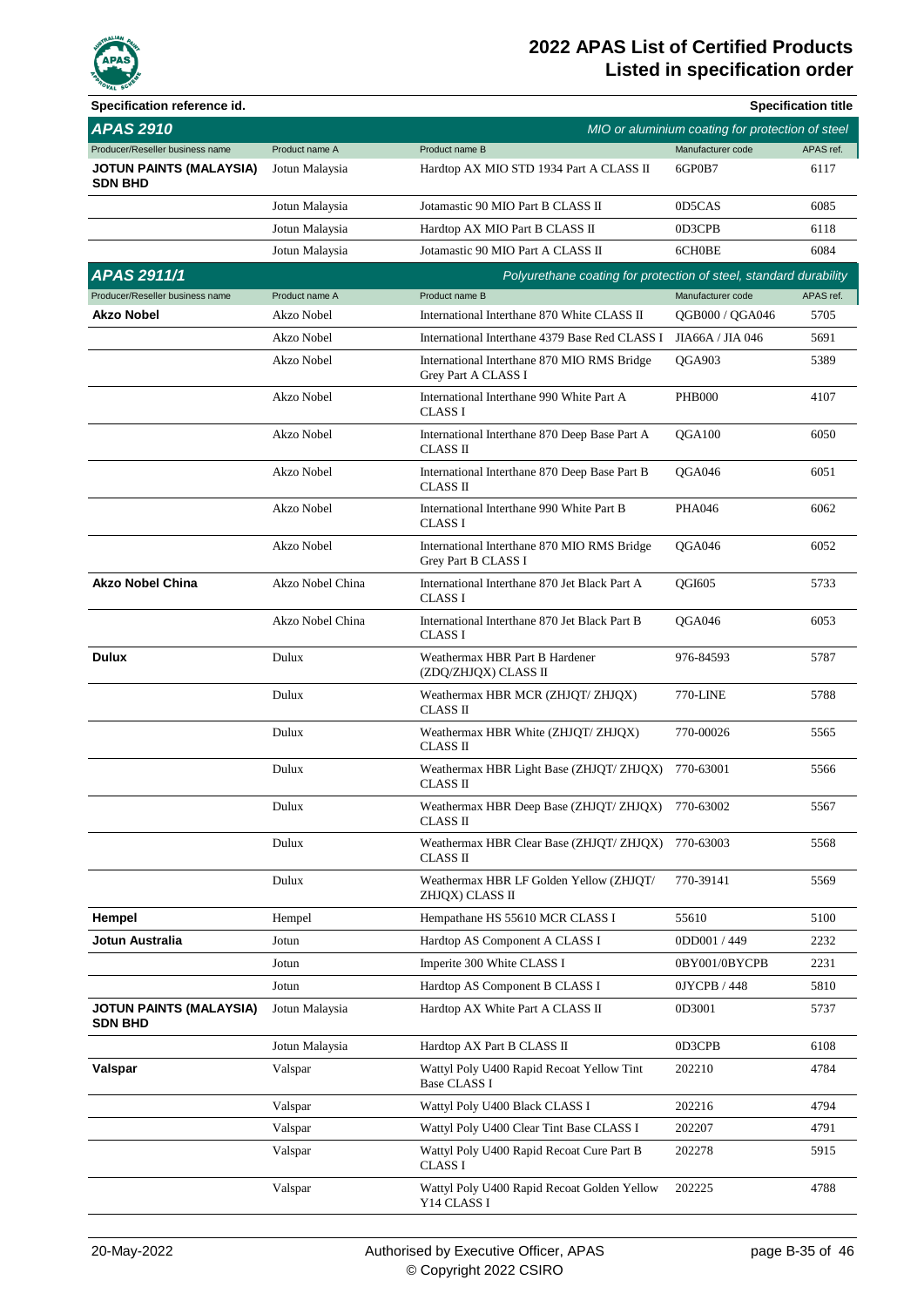

| Specification reference id.               |                |                                                                                  |                    | <b>Specification title</b> |
|-------------------------------------------|----------------|----------------------------------------------------------------------------------|--------------------|----------------------------|
| APAS 2911/1                               |                | Polyurethane coating for protection of steel, standard durability                |                    |                            |
| Producer/Reseller business name           | Product name A | Product name B                                                                   | Manufacturer code  | APAS ref.                  |
| Valspar                                   | Valspar        | Wattyl Poly U400 Rapid Recoat High Opacity<br>White CLASS I                      | 202222             | 4787                       |
|                                           | Valspar        | Wattyl Poly U400 High Opacity White CLASS I                                      | 202222             | 4795                       |
|                                           | Valspar        | Wattyl Poly U400 Rapid Recoat Metallic Tint<br><b>Base CLASS I</b>               | 202213             | 4785                       |
|                                           | Valspar        | Wattyl Poly U400 Yellow Tint Base CLASS I                                        | 202210             | 4792                       |
|                                           | Valspar        | Wattyl Poly U400 Rapid Recoat Clear Tint Base<br><b>CLASS I</b>                  | 202207             | 4783                       |
|                                           | Valspar        | Wattyl Poly U400 Rapid Recoat Mid Tint Base<br><b>CLASS I</b>                    | 202204             | 4782                       |
|                                           | Valspar        | Wattyl Poly U400 Rapid Recoat White / Light<br>Tint Base CLASS I                 | 202201             | 4781                       |
|                                           | Valspar        | Wattyl Poly U400 White / Light Tint Base<br><b>CLASS I</b>                       | 202201             | 4681                       |
|                                           | Valspar        | Wattyl Poly U400 Metallic Tint Base CLASS I                                      | 202213             | 4793                       |
|                                           | Valspar        | Wattyl Poly U400 Standard Cure Part B CLASS I 202279                             |                    | 5914                       |
|                                           | Valspar        | Wattyl Poly U400 Rapid Recoat Black CLASS I                                      | 202216             | 4786                       |
|                                           | Valspar        | Wattyl Poly U400 Rapid Recoat Orange Tint<br><b>Base CLASS I</b>                 | 202231             | 5348                       |
|                                           | Valspar        | Sherwin William Acrolon 775 MIO BRIDGE<br>GREY CLASS II                          | 253131 / 253179    | 5631                       |
|                                           | Valspar        | Sherwin Williams Acrolon 750 WHITE/LTB<br>CLASS II                               | 253001/253079      | 5639                       |
|                                           | Valspar        | Wattyl Poly U400 Mid Tint Base CLASS I                                           | 202204             | 4790                       |
|                                           | Valspar        | Sherwin Williams Acrolon 750 CLEAR TINE<br><b>BASE CLASS II</b>                  | 253003/253079      | 5640                       |
|                                           | Valspar        | Wattyl Poly U400 Golden Yellow Y14 CLASS I                                       | 202225             | 4796                       |
|                                           | Valspar        | Sherwin Williams Acrolon 775 LOW GLOSS,<br>CTB CLASS II                          | 253103 / 253179    | 5653                       |
|                                           | Valspar        | Sherwin Williams Acrolon 775 LOW GLOSS,<br>WHITE/LTB CLASS II                    | 253101 / 253179    | 5654                       |
|                                           | Valspar        | Wattyl Poly U400 Orange Tint Base CLASS I                                        | 202231             | 5337                       |
| APAS 2916/1                               |                | Organic zinc rich coating for protection of steel - primers                      |                    |                            |
| Producer/Reseller business name           | Product name A | Product name B                                                                   | Manufacturer code  | APAS ref.                  |
| Akzo Nobel                                | Akzo Nobel     | International Interzinc 5285 Green CLASS II                                      | EPA286 / EPA177    | 5713                       |
|                                           | Akzo Nobel     | International Interzinc 315 Grey CLASS I                                         | EPA348 / EPA349    | 1530                       |
| <b>Dulux</b>                              | Dulux          | Zincanode 402 Green/Grey Part A (ZHJQT/<br>ZHJQX) CLASS I                        | 730-81386          | 2150                       |
|                                           | Dulux          | Zincanode 402 Standard Hardener Part B<br>(ZHJQX/ZHJQT) CLASS I                  | 976-63033          | 6014                       |
| Hempel                                    | Hempel         | Hempadur Avantguard 860 CLASS I                                                  | 17990              | 5717                       |
| JOTUN PAINTS (MALAYSIA)<br><b>SDN BHD</b> | Jotun          | Barrier Part A CLASS I                                                           | 0TTCPA             | 2233                       |
|                                           | Jotun          | Barrier Part B CLASS I                                                           | <b>OBXCPB</b>      | 6049                       |
| Valspar                                   | Valspar        | Zinc Clad IV Part A CLASS II                                                     | 250301 / B69A00008 | 5777                       |
|                                           | Valspar        | Zinc Clad IV Part B CLASS II                                                     | 250379 / B69V00008 | 5778                       |
|                                           | Valspar        | SHERWIN WILLIAMS ZINC CLAD 1001<br>GREY CLASS II                                 | 250101 / 250179    | 5637                       |
| APAS 2916/2                               |                | Organic zinc rich coating for protection of steel - durable one coat single pack |                    |                            |
| Producer/Reseller business name           | Product name A | Product name B                                                                   | Manufacturer code  | APAS ref.                  |
| Zinga                                     | Zinga          | Zinga CLASS I                                                                    | ZM-RE-PRO-04-B     | 4560                       |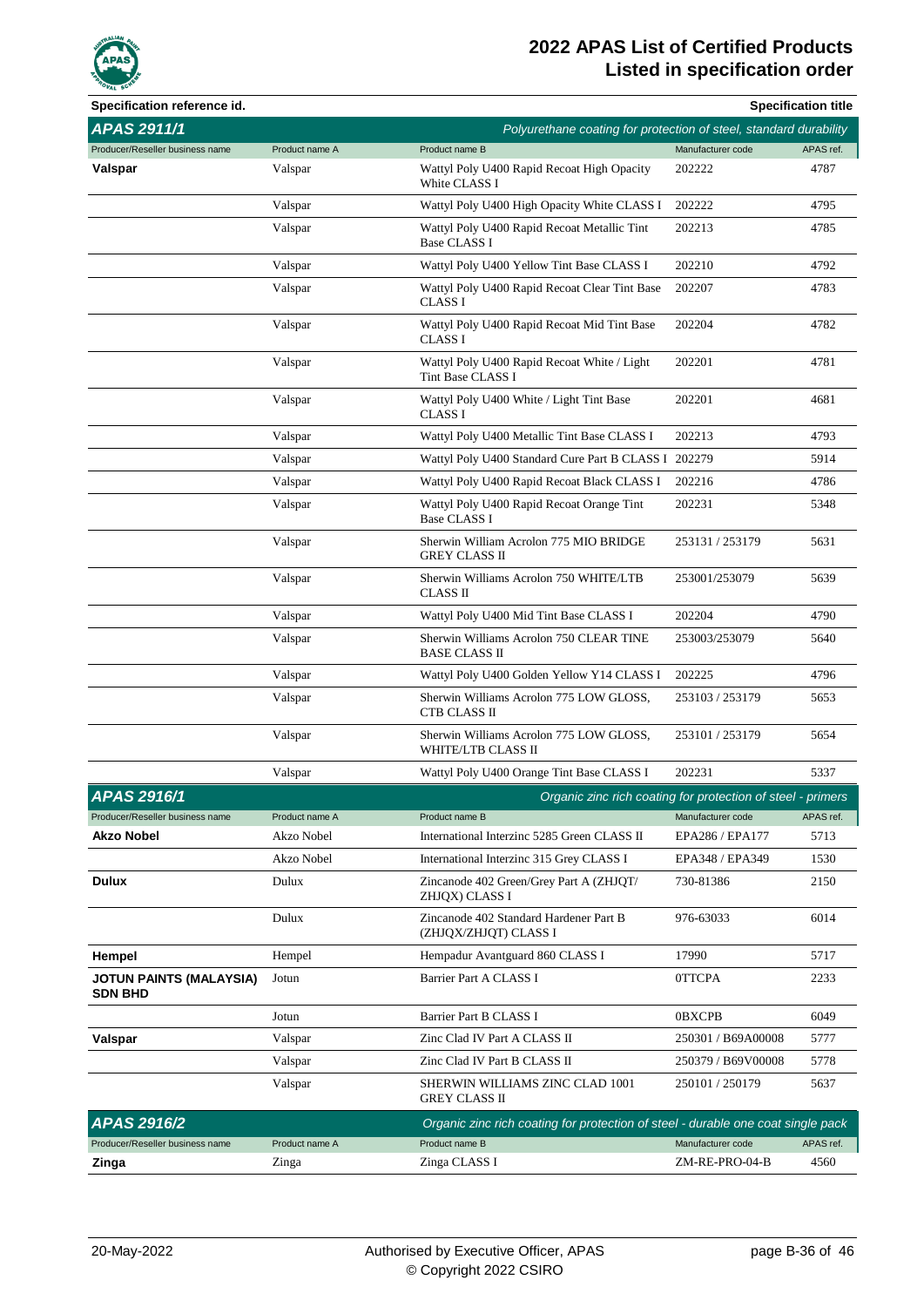

| Specification reference id.     |                |                                                                                          |                                                   | <b>Specification title</b> |
|---------------------------------|----------------|------------------------------------------------------------------------------------------|---------------------------------------------------|----------------------------|
| <b>APAS 2917</b>                |                | Catalysed polyester & vinylester coating for protection of steel                         |                                                   |                            |
| Producer/Reseller business name | Product name A | Product name B                                                                           | Manufacturer code                                 | APAS ref.                  |
| Jotun Australia                 | Jotun          | Baltoflake White CLASS I                                                                 | 0BT001                                            | 2234                       |
| <b>APAS 2917F</b>               |                | Catalysed polyester & vinylester coating for protection of steel in fresh water          |                                                   |                            |
| Producer/Reseller business name | Product name A | Product name B                                                                           | Manufacturer code                                 | APAS ref.                  |
| Jotun Australia                 | Jotun          | Baltoflake White CLASS I                                                                 | 0BT001                                            | 2234                       |
| <b>APAS 2917P</b>               |                | Catalysed polyester & vinylester coating for protection of steel in potable water        |                                                   |                            |
| Producer/Reseller business name | Product name A | Product name B                                                                           | Manufacturer code                                 | APAS ref.                  |
| Jotun Australia                 | Jotun          | <b>Baltoflake White CLASS I</b>                                                          | 0BT001                                            | 2234                       |
| <b>APAS 2917S</b>               |                | Catalysed polyester & vinylester coating for protection of steel in salt water           |                                                   |                            |
| Producer/Reseller business name | Product name A | Product name B                                                                           | Manufacturer code                                 | APAS ref.                  |
| Jotun Australia                 | Jotun          | Baltoflake White CLASS I                                                                 | 0BT001                                            | 2234                       |
| <b>APAS 2919</b>                |                |                                                                                          | Catalysed acrylic coating for protection of steel |                            |
| Producer/Reseller business name | Product name A | Product name B                                                                           | Manufacturer code                                 | APAS ref.                  |
| Akzo Nobel                      | Akzo Nobel     | International Interfine 629 White CLASS I                                                | <b>HRB000 / HRA046</b>                            | 3232                       |
| Valspar                         | Valspar        | Wattyl Paracryl IF540 Yellow Y14 Part A<br><b>CLASS I</b>                                | 201715                                            | 4819                       |
|                                 | Valspar        | Wattyl Paracryl IF540 Graphite Grey N65 Part A<br><b>CLASS I</b>                         | 201733                                            | 5908                       |
|                                 | Valspar        | Wattyl Paracryl IF540 Metallic Base Part A<br><b>CLASS I</b>                             | 201717                                            | 5907                       |
|                                 | Valspar        | Wattyl Paracryl IF540 White / Light Tint Base<br>Part A CLASS I                          | 201701                                            | 4688                       |
|                                 | Valspar        | Wattyl Paracryl IF540 Matt Black Part A CLASS<br>Ι                                       | 201735                                            | 5909                       |
|                                 | Valspar        | Wattyl Paracryl IF540 Matting Base CLASS I                                               | 201778                                            | 5910                       |
|                                 | Valspar        | Wattyl Paracryl IF540 Part B Hardener CLASS I                                            | 201779                                            | 5911                       |
|                                 | Valspar        | Wattyl Paracryl IF540 Mid Tint Base Part A<br><b>CLASS I</b>                             | 201703                                            | 4814                       |
|                                 | Valspar        | Wattyl Paracryl IF540 Clear Tint Base Part A<br><b>CLASS I</b>                           | 201705                                            | 4815                       |
|                                 | Valspar        | Wattyl Paracryl IF540 Yellow Tint Base Part A<br><b>CLASS I</b>                          | 201709                                            | 4816                       |
|                                 | Valspar        | Wattyl Paracryl IF540 Black Part A CLASS I                                               | 201707                                            | 4817                       |
|                                 | Valspar        | Wattyl Paracryl IF540 Anti Graffiti Clear Part A<br><b>CLASS I</b>                       | 201711                                            | 4818                       |
|                                 | Valspar        | Wattyl Paracryl IF540 Orange Tint Base Part A<br><b>CLASS I</b>                          | 201737                                            | 5338                       |
| <b>APAS 2920/2</b>              |                | Siloxane & polysiloxane coating for protection of steel, atmospheric durability          |                                                   |                            |
| Producer/Reseller business name | Product name A | Product name B                                                                           | Manufacturer code                                 | APAS ref.                  |
| <b>Akzo Nobel</b>               | Akzo Nobel     | International Interfine 979 Acrylic Polysiloxane<br>White Fast Part B CLASS II           | <b>SYA056</b>                                     | 5851                       |
|                                 | Akzo Nobel     | International Interfine 878 White CLASS II                                               | SZB000 / SZA056                                   | 5584                       |
|                                 | Akzo Nobel     | International Interfine 979 Acrylic Polysiloxane<br>Light Tint Base Fast Part B CLASS II | <b>SYA056</b>                                     | 5854                       |
|                                 | Akzo Nobel     | International Interfine 979 Acrylic Polysiloxane<br>White Part A CLASS II                | <b>SYB000</b>                                     | 5585                       |
|                                 | Akzo Nobel     | International Interfine 979 Acrylic Polysiloxane<br>Light Tint Base Part A CLASS II      | <b>SYA130</b>                                     | 5852                       |
|                                 | Akzo Nobel     | International Interfine 979 Acrylic Polysiloxane<br>Deep Base Part A CLASS II            | <b>SYA100</b>                                     | 6063                       |
|                                 | Akzo Nobel     | International Interfine 979 Acrylic Polysiloxane<br>Deep Base Part B CLASS II            | <b>SYA056</b>                                     | 6064                       |
| <b>APAS 2921</b>                |                | Durable air dry alkyd primer for protection of steel in atmosphere                       |                                                   |                            |
| Producer/Reseller business name | Product name A | Product name B                                                                           | Manufacturer code                                 | APAS ref.                  |
| Jotun Australia                 | Jotun          | Jotaprime 250 Grey CLASS I                                                               | <b>ODVGRE</b>                                     | 3189                       |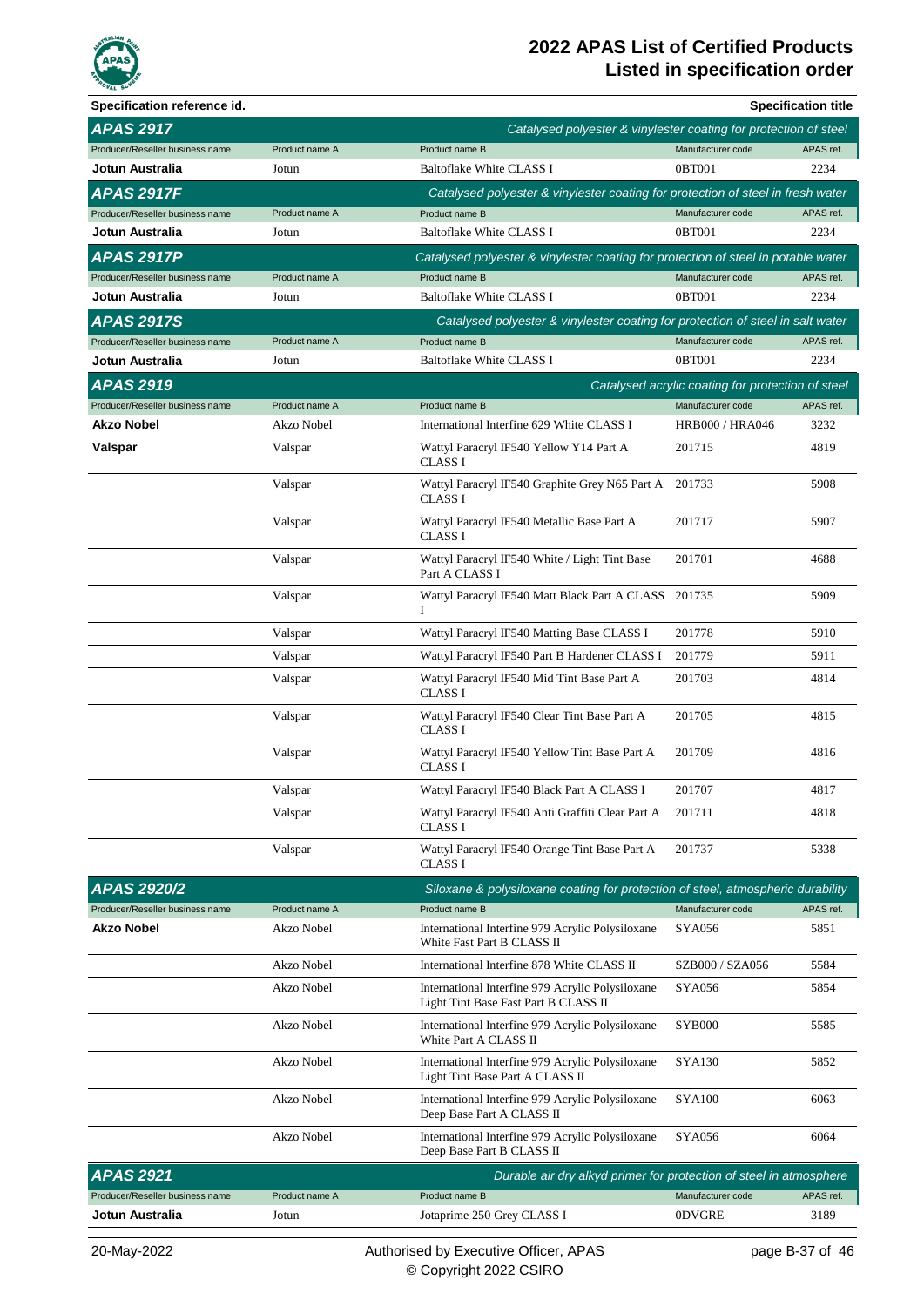

| Specification reference id.                      |                |                                                                                                   |                   | <b>Specification title</b> |
|--------------------------------------------------|----------------|---------------------------------------------------------------------------------------------------|-------------------|----------------------------|
| <b>APAS 2921</b>                                 |                | Durable air dry alkyd primer for protection of steel in atmosphere                                |                   |                            |
| Producer/Reseller business name                  | Product name A | Product name B                                                                                    | Manufacturer code | APAS ref.                  |
| Jotun Australia                                  | Jotun          | Jotaprime 250 Red CLASS I                                                                         | 0DVRED            | 2186                       |
| <b>APAS 2922</b>                                 |                | Air dry alkyd finish coat for protection of steel in atmosphere                                   |                   |                            |
| Producer/Reseller business name                  | Product name A | Product name B                                                                                    | Manufacturer code | APAS ref.                  |
| JOTUN PAINTS (MALAYSIA)<br><b>SDN BHD</b>        | Jotun Malaysia | Alkydprimer White CLASS I                                                                         | 0BJ001            | 5060                       |
|                                                  | Jotun Malaysia | Pilot II White CLASS I                                                                            | 0FN001            | 3698                       |
| <b>APAS 2971</b>                                 |                | Epoxy two-pack durable primer for protection of steel in atmosphere                               |                   |                            |
| Producer/Reseller business name                  | Product name A | Product name B                                                                                    | Manufacturer code | APAS ref.                  |
| Akzo Nobel                                       | Akzo Nobel     | International Interzinc 52 Grey CLASS I                                                           | EPA142/EPA177     | 5732                       |
|                                                  | Akzo Nobel     | International Interplus 356 Light Grey CLASS II                                                   | EPA358 / EPA357   | 5592                       |
|                                                  | Akzo Nobel     | International Intergard 251 Sand CLASS II                                                         | KGA908 / KGA901   | 5600                       |
|                                                  | Akzo Nobel     | International Interzinc 52 MCR CLASS I                                                            | EPA142 / EPA177   | 4106                       |
| Hempel                                           | Hempel         | Hempadur AvantGuard 750 1736G Part A<br>CLASS II                                                  | 1736G             | 5789                       |
|                                                  | Hempel         | Hempadur Quattro XO 17870 Part A CLASS II                                                         | 17870             | 5785                       |
|                                                  | Hempel         | Hempadur Quattro XO 17870 Part B CLASS II                                                         | 95870             | 5786                       |
|                                                  | Hempel         | Hempadur Fast Dry 15560 Grey Part A CLASS I                                                       | 15569             | 5387                       |
|                                                  | Hempel         | Hempadur Fast Dry 15560 Hardener Part B<br><b>CLASS I</b>                                         | 97560             | 6023                       |
|                                                  | Hempel         | Hempaprime Multi 500 Summer 45950 Part A<br>CLASS II                                              | 45950             | 5804                       |
|                                                  | Hempel         | Hempadur AvantGuard 750 1736G Part B<br><b>CLASS II</b>                                           | 97043             | 5790                       |
|                                                  | Hempel         | Hempaprime Multi 500 Summer 45950 Part B<br><b>CLASS II</b>                                       | 95090             | 5805                       |
|                                                  | Hempel         | Hempadur Mastic 45881 CLASS I                                                                     | 45881             | 5042                       |
|                                                  | Hempel         | Hempadur Mastic 45880 CLASS I                                                                     | 45880             | 5041                       |
| <b>Jotun Coatings</b>                            | Jotun China    | Jotaprime 505 White Part A CLASS I                                                                | 1BH001            | 5063                       |
|                                                  | Jotun China    | Jotaprime 505 Part B CLASS I                                                                      | 1BHCPB            | 6075                       |
| <b>JOTUN PAINTS (MALAYSIA)</b><br><b>SDN BHD</b> | Jotun Malaysia | Penguard Special Grey Part A CLASS I                                                              | 0FDGRE            | 3592                       |
|                                                  | Jotun Malaysia | Penguard Universal Part B CLASS II                                                                | 0R5CPB            | 6116                       |
|                                                  | Jotun Malaysia | Penguard Universal Aluminium Part A CLASS II 0R5ALU                                               |                   | 6115                       |
|                                                  | Jotun Malaysia | Penguard Special Part B CLASS I                                                                   | <b>OJXCPB</b>     | 6078                       |
|                                                  | Jotun Malaysia | Penguard Special Low Temperature Additive<br>Part C CLASS I                                       | 0JXLTA            | 6079                       |
| Valspar                                          | Valspar        | Wattyl Epinamel PR250 Off White Part A<br><b>CLASS I</b>                                          | 201207            | 5846                       |
|                                                  | Valspar        | Sherwin Williams Macropoxy 250 Low<br>Temperature Cure N33 Lightbox Grey Part A<br><b>CLASS I</b> | 251015            | 5923                       |
|                                                  | Valspar        | Wattyl Epinamel PR260ZP Sand Part A CLASS<br>П                                                    | 201215            | 5070                       |
|                                                  | Valspar        | Sherwin Williams Macropoxy 250 Low<br>Temperature Cure Olive Green Part A CLASS I                 | 251003            | 5922                       |
|                                                  | Valspar        | Wattyl Epinamel PR360ZP Sand Part A CLASS<br>П                                                    | 201221            | 5071                       |
|                                                  | Valspar        | Sherwin Williams Macropoxy 250 Low<br>Temperature Cure Off White Part A CLASS I                   | 251001            | 5921                       |
|                                                  | Valspar        | Sherwin Williams Macropoxy 250 Low<br>Temperature Cure Blue Opti-Check OAP Part A<br>CLASS I      | 251025            | 5924                       |
|                                                  | Valspar        | Sherwin Williams Macropoxy 250 Blue Opti-<br>Check OAP Part A CLASS I                             | 251025            | 5919                       |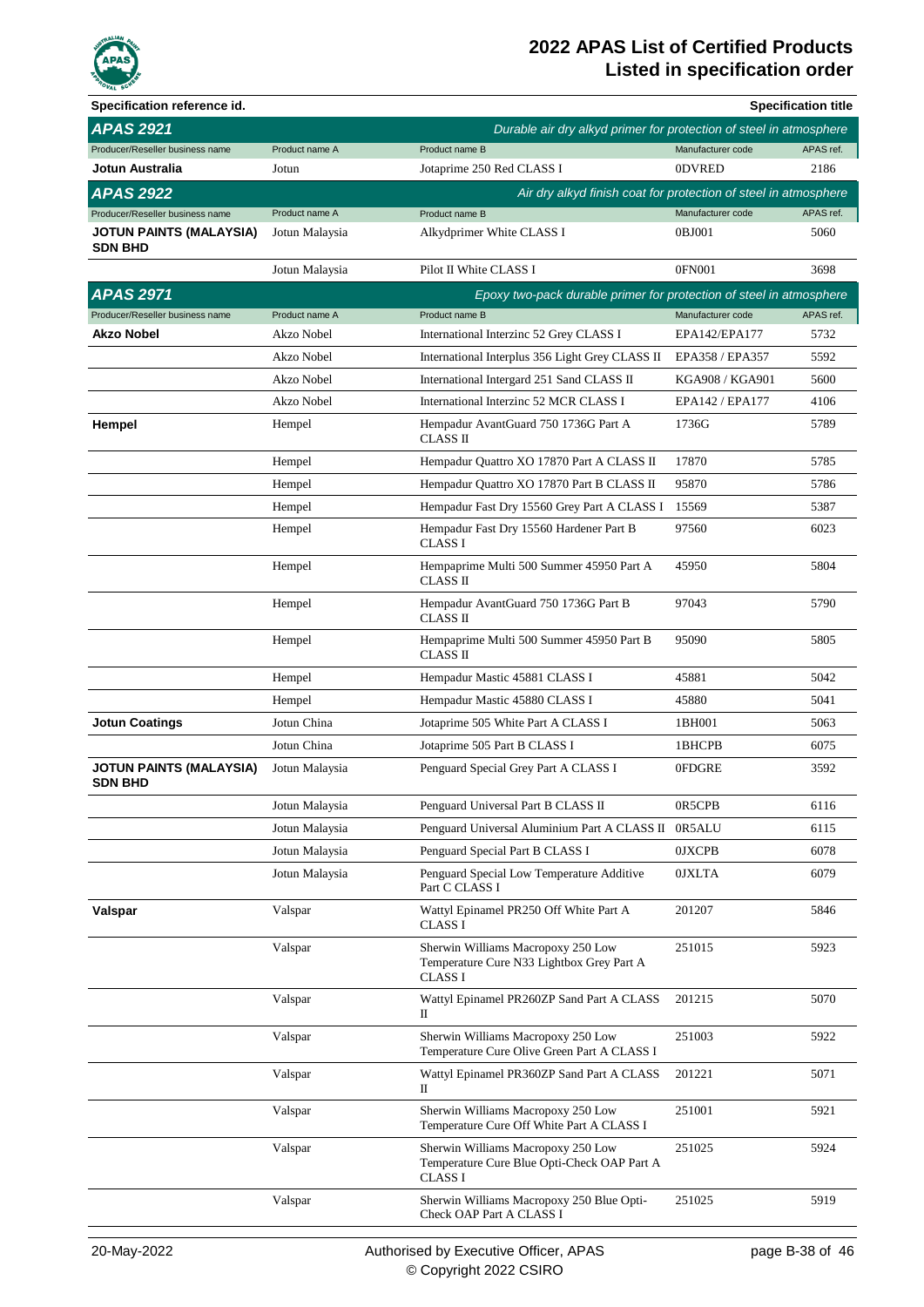

| Specification reference id.                      |                |                                                                                         |                   | <b>Specification title</b> |
|--------------------------------------------------|----------------|-----------------------------------------------------------------------------------------|-------------------|----------------------------|
| <b>APAS 2971</b>                                 |                | Epoxy two-pack durable primer for protection of steel in atmosphere                     |                   |                            |
| Producer/Reseller business name                  | Product name A | Product name B                                                                          | Manufacturer code | APAS ref.                  |
| Valspar                                          | Valspar        | Sherwin Williams Macropoxy 250 N33 Lightbox<br>Grey Part A CLASS I                      | 251015            | 5918                       |
|                                                  | Valspar        | Wattyl Epinamel PR250 Low Temperature Cure<br>EH120 Part B CLASS I                      | 200302            | 5917                       |
|                                                  | Valspar        | Wattyl Epinamel PR250 Standard Cure EH100<br>Part B CLASS I                             | 200301            | 5916                       |
|                                                  | Valspar        | Wattyl Epinamel PR250 Low Temperature Cure<br>Olive Green Part A CLASS I                | 201204            | 4691                       |
|                                                  | Valspar        | Sherwin Williams Macropoxy 250 Olive Green<br>Part A CLASS I                            | 251003            | 4690                       |
|                                                  | Valspar        | Sherwin Williams Macropoxy 250 Standard Cure 251079<br>Part B CLASS I                   |                   | 5920                       |
|                                                  | Valspar        | Wattyl Epinamel PR250 Low Temperature Cure<br>N33 Grey Part A CLASS I                   | 201210            | 4822                       |
|                                                  | Valspar        | Wattyl Epinamel PR250 Low Temperature Cure<br>Off White Part A CLASS I                  | 201207            | 4898                       |
|                                                  | Valspar        | Wattyl Epinamel PR250 Olive Green Part A<br><b>CLASS I</b>                              | 201204            | 5845                       |
|                                                  | Valspar        | Wattyl Epinamel PR360ZP Low Temperature<br>Cure EH120 Part B CLASS II                   | 200302            | 5932                       |
|                                                  | Valspar        | Sherwin Williams Macropoxy 250 Off White<br>Part A CLASS I                              | 251001            | 4897                       |
|                                                  | Valspar        | Sherwin Williams Macropoxy 250 Low<br>Temperature Cure Part B CLASS I                   | 251077            | 5925                       |
|                                                  | Valspar        | Wattyl Epinamel PR260ZP Standard Cure<br>EH100 Part B CLASS II                          | 200301            | 5929                       |
|                                                  | Valspar        | Wattyl Epinamel PR360ZP Standard Cure<br>EH100 Part B CLASS II                          | 200301            | 5931                       |
|                                                  | Valspar        | Wattyl Epinamel PR250 N33 Grey Part A<br><b>CLASS I</b>                                 | 201210            | 4820                       |
|                                                  | Valspar        | Wattyl Epinamel PR260ZP Low Temperature<br>Cure EH120 Part B CLASS II                   | 200302            | 5930                       |
| <b>APAS 2972</b>                                 |                | Low build epoxy two-pack coating for the long term protection of steel in atmosphere    |                   |                            |
| Producer/Reseller business name                  | Product name A |                                                                                         | Manufacturer code | APAS ref.                  |
| <b>JOTUN PAINTS (MALAYSIA)</b><br><b>SDN BHD</b> | Jotun Malaysia | Penguard Topcoat Part B CLASS I                                                         | <b>OJXCPB</b>     | 5799                       |
|                                                  | Jotun Malaysia | Penguard Topcoat White Part A CLASS I                                                   | 368001            | 3687                       |
|                                                  | Jotun Malaysia | Penguard Topcoat Low Temperature Additive<br>Part C CLASS I                             | <b>OJXLTA</b>     | 6100                       |
| <b>APAS 2973</b>                                 |                | Medium build two-pack epoxy coating for the long term protection of steel in atmosphere |                   |                            |
| Producer/Reseller business name                  | Product name A | Product name B                                                                          | Manufacturer code | APAS ref.                  |
| <b>Akzo Nobel</b>                                | Akzo Nobel     | International Intercure 420 MIO Haze Grey<br>CLASS I                                    | EBA413 / EBA420   | 3991                       |
|                                                  | Akzo Nobel     | International Interplus 1180 Base Light CLASS II EHA011 / EHA156                        |                   | 5684                       |
|                                                  | Akzo Nobel     | International Interplus 1180 White CLASS II                                             | EHB000 / EHA156   | 5702                       |
|                                                  | Akzo Nobel     | International Interseal 670 HS Base Light<br>CLASS II                                   | EGA130 / EGA659   | 5704                       |
|                                                  | Akzo Nobel     | International Interplus 1180 MIO Intermediate<br>Grey CLASS II                          | EHA072 / EHA156   | 5703                       |
| <b>Dulux</b>                                     | Dulux          | Durebild STE Standard Hardener Part B<br>(ZHJQX) CLASS II                               | 976-84539         | 6097                       |
|                                                  | Dulux          | Durebild STE Clear Base Part A (ZHJQT)<br>CLASS II                                      | 775-63003         | 6088                       |
|                                                  | Dulux          | Durebild STE White/Light Base Part A (ZHJQT)<br>CLASS II                                | 775-63001         | 6086                       |
|                                                  |                |                                                                                         |                   |                            |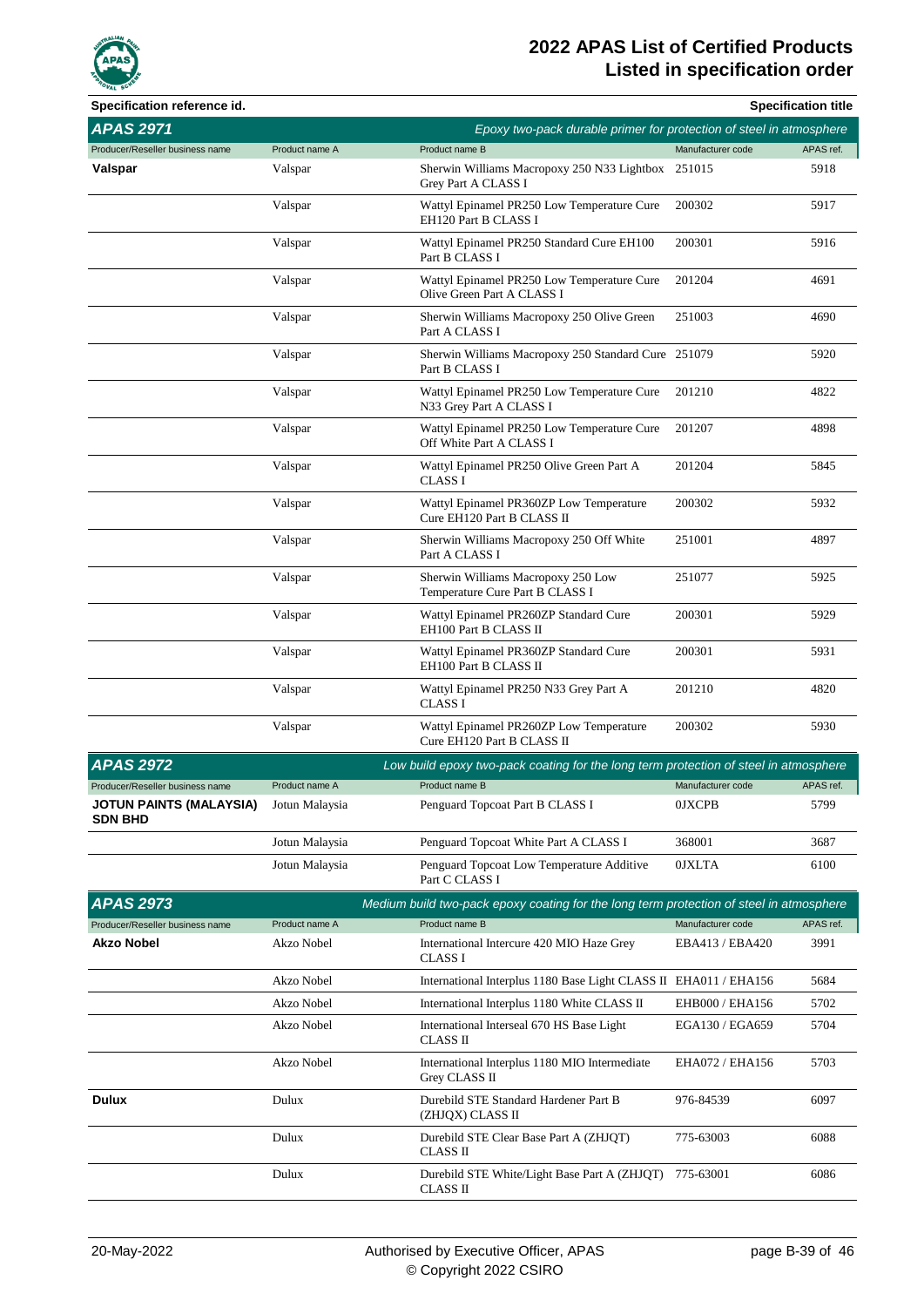

| Specification reference id.                      |                |                                                                                         |                     | <b>Specification title</b> |
|--------------------------------------------------|----------------|-----------------------------------------------------------------------------------------|---------------------|----------------------------|
| <b>APAS 2973</b>                                 |                | Medium build two-pack epoxy coating for the long term protection of steel in atmosphere |                     |                            |
| Producer/Reseller business name                  | Product name A | Product name B                                                                          | Manufacturer code   | APAS ref.                  |
| <b>Dulux</b>                                     | Dulux          | Durebild STE Deep Base Part A (ZHJQT)<br>CLASS II                                       | 775-63002           | 6087                       |
|                                                  | Dulux          | Durebild STE Cold Cure Hardener Part B<br>(ZHJQX) CLASS II                              | 976-84685           | 6098                       |
|                                                  | Dulux          | Durebild STE MIO Mid Grey Part A (ZHJQT)<br>CLASS II                                    | 775-63006           | 6093                       |
|                                                  | Dulux          | Duremax GFX Standard Hardener Part B<br>(ZHJQX/ZDQ) CLASS II                            | 976-H0096           | 6113                       |
|                                                  | Dulux          | Duremax GFX Cold Cure Hardener Part B<br>(ZHJQX/ZDQ) CLASS II                           | 976-H0126           | 6114                       |
|                                                  | Dulux          | Durebild STE Golden Yellow Part A (ZHJQT)<br>CLASS II                                   | 775-39141           | 6092                       |
|                                                  | Dulux          | Durebild STE MIO Natural Steel Grey Part A<br>(ZHJQT) CLASS II                          | 775-00805           | 6094                       |
|                                                  | Dulux          | Durebild STE GF Black Part A (ZHJQT) CLASS 775-52129<br>П                               |                     | 6096                       |
|                                                  | Dulux          | Durebild STE GF Mid Grey Part A (ZHJQT)<br>CLASS II                                     | 775-51833           | 6095                       |
|                                                  | Dulux          | Durebild STE N35 Light Grey Part A (ZHJQT)<br>CLASS II                                  | 775-38678           | 6091                       |
|                                                  | Dulux          | Durebild STE Quickturn Hardener Part B<br>(ZHJQX) CLASS II                              | 976-H0248           | 6099                       |
|                                                  | Dulux          | Durebild STE Aluminium Part A (ZHJQT)<br>CLASS II                                       | 775-50570           | 6090                       |
|                                                  | Dulux          | Duremax GFX N52 Mid Grey Part A (ZHJQT)<br>CLASS II                                     | 775-H0095           | 6110                       |
|                                                  | Dulux          | Duremax GFX MTO White Part A (ZHJQT)<br>CLASS II                                        | 775-H0148           | 6111                       |
|                                                  | Dulux          | Duremax GFX Black Part A (ZHJQT) CLASS II                                               | 775-H0094           | 6112                       |
|                                                  | Dulux          | Durebild STE Black Part A (ZHJQT) CLASS II                                              | 775-50585           | 6089                       |
| Hempel                                           | Hempel         | Hempadur 35560 Part B CLASS II                                                          | 98560               | 5798                       |
|                                                  | Hempel         | Hempadur Quattro XO 17870 Part A CLASS II                                               | 17870               | 5785                       |
|                                                  | Hempel         | Hempadur Quattro XO 17870 Part B CLASS II                                               | 95870               | 5786                       |
|                                                  | Hempel         | Hempadur 35560 Part A CLASS II                                                          | 35560               | 5797                       |
| Jotun Australia                                  | Jotun          | Jotacote 605 Component B CLASS I                                                        | 0DHCALLVA/<br>15261 | 3692                       |
|                                                  | Jotun          | Jotamastic 87 Off-White CLASS I                                                         |                     | 3693                       |
|                                                  | Jotun          | Jotacote 605 Component A CLASS I                                                        | 0DH001LVA / 15962   | 2256                       |
|                                                  | Jotun          | Jotamastic 87 Aluminium CLASS I                                                         |                     | 3694                       |
| <b>JOTUN PAINTS (MALAYSIA)</b><br><b>SDN BHD</b> | Jotun Malaysia | Penguard HB White Part A CLASS I                                                        | 370001              | 3688                       |
|                                                  | Jotun Malaysia | Jotamastic 90 Aluminium Part A CLASS II                                                 | 0D5ALU              | 6072                       |
|                                                  | Jotun Malaysia | Jotamastic 90 Part B CLASS II                                                           | 0D5CAS              | 6073                       |
|                                                  | Jotun Malaysia | Jotamastic 90 Off White Part A CLASS II                                                 | 0D5NWH              | 6071                       |
|                                                  | Jotun Malaysia | Penguard HB Part B CLASS I                                                              | <b>OJXCPB</b>       | 6080                       |
|                                                  | Jotun Malaysia | Penguard HB Low Temperature Additive Part C<br>CLASS I                                  | <b>OJXLTA</b>       | 6081                       |
| Valspar                                          | Valspar        | Wattyl Epinamel DTM985 White / Light Tint<br>Base Part A CLASS II                       | 200701              | 5844                       |
|                                                  | Valspar        | Sherwin Williams Macropoxy 985 Clear Tint<br>Base Part A CLASS II                       | 252103              | 5947                       |
|                                                  | Valspar        | Wattyl Epinamel DTM985 N53 Grey Part A<br>CLASS II                                      | 200709              | 5938                       |
|                                                  | Valspar        | Sherwin Williams Macropoxy 985 MIO N53<br>Blue Grey Part A CLASS II                     | 252135              | 5951                       |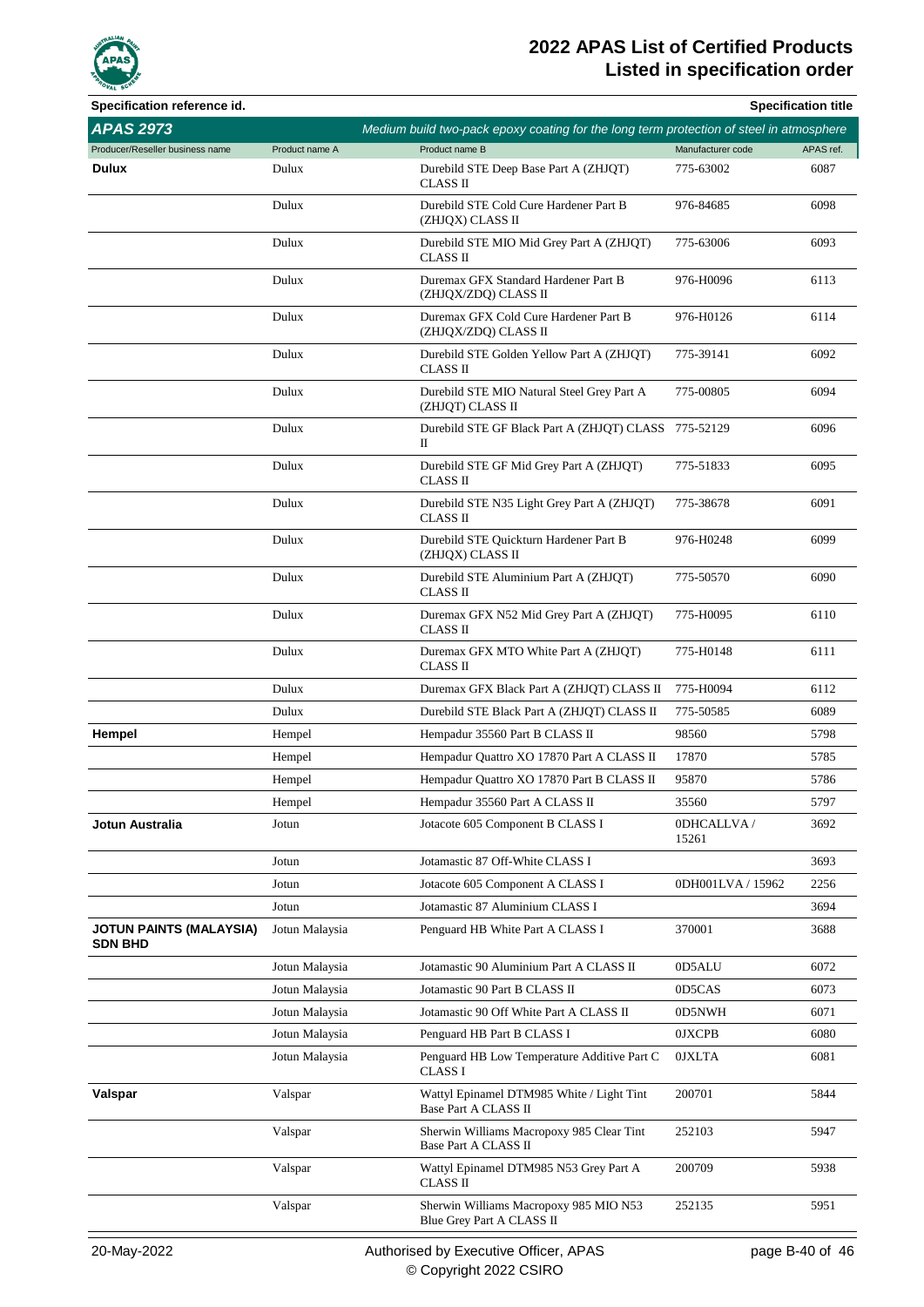

| Specification reference id.     |                |                                                                                                  |                   | <b>Specification title</b> |
|---------------------------------|----------------|--------------------------------------------------------------------------------------------------|-------------------|----------------------------|
| <b>APAS 2973</b>                |                | Medium build two-pack epoxy coating for the long term protection of steel in atmosphere          |                   |                            |
| Producer/Reseller business name | Product name A | Product name B                                                                                   | Manufacturer code | APAS ref.                  |
| Valspar                         | Valspar        | Sherwin Williams Macropoxy 985 MIO 814<br>Pipeline Grey Part A CLASS II                          | 252133            | 5952                       |
|                                 | Valspar        | Sherwin Williams Macropoxy 985 Mid Tint Base 252109<br>Part A CLASS II                           |                   | 5946                       |
|                                 | Valspar        | Wattyl PC Epinamel TL710 White CLASS I                                                           | 202801 / 202879   | 2923                       |
|                                 | Valspar        | Sherwin Williams Macropoxy 985 White / Light<br>Tint Base Part A CLASS II                        | 252101            | 2933                       |
|                                 | Valspar        | Macropoxy 680 Low Temperature Part B CLASS 252077<br>П                                           |                   | 5881                       |
|                                 | Valspar        | Wattyl Epinamel DTM985 MIO N53 Blue Grey<br>Part A CLASS II                                      | 200713            | 5940                       |
|                                 | Valspar        | Sherwin Williams Macropoxy 985 Standard Cure 252179<br>Hardener Part B CLASS II                  |                   | 5945                       |
|                                 | Valspar        | Macropoxy 680 Standard Part B CLASS II                                                           | 252079            | 5880                       |
|                                 | Valspar        | Wattyl Epinamel DTM985 Standard Cure<br>Hardener Part B CLASS II                                 | 200779            | 5934                       |
|                                 | Valspar        | Sherwin Williams Macropoxy 985 Y14 Golden<br>Yellow Part A CLASS II                              | 252113            | 5953                       |
|                                 | Valspar        | Sherwin Williams Macropoxy 985 Blue Opti-<br>Check OAP Part A CLASS II                           | 252125            | 5944                       |
|                                 | Valspar        | Wattyl Epinamel DTM985 MIO N33 Lightbox<br>Grey Part A CLASS II                                  | 200725            | 5943                       |
|                                 | Valspar        | Wattyl Epinamel DTM985 Y14 Yellow Part A<br><b>CLASS II</b>                                      | 200723            | 5942                       |
|                                 | Valspar        | Wattyl Epinamel DTM985 MIO 814 Pipeline<br>Grey Part A CLASS II                                  | 200715            | 5941                       |
|                                 | Valspar        | Wattyl Epinamel DTM985 Clear Tint Base Part<br>A CLASS II                                        | 200705            | 5936                       |
|                                 | Valspar        | Wattyl Epinamel DTM985 Mid Tint Base Part A<br>CLASS II                                          | 200703            | 5935                       |
|                                 | Valspar        | Wattyl Epinamel DTM985 Black Part A CLASS<br>П                                                   | 200707            | 5937                       |
|                                 | Valspar        | Macropoxy 680 Clear Tint Base (CTB) Part A<br>CLASS II                                           | 252003            | 5878                       |
|                                 | Valspar        | Sherwin Williams Macropoxy 985 N53 Blue<br>Grey Part A CLASS II                                  | 252119            | 5949                       |
|                                 | Valspar        | Macropoxy 680 White / Light Tint Base Part A<br>CLASS II                                         | 252001            | 5877                       |
|                                 | Valspar        | Wattyl Epinamel DTM985 MIO 802 Natural<br>Steel Grey Part A CLASS II                             | 200711            | 5939                       |
|                                 | Valspar        | Sherwin Williams Macropoxy 985 MIO 802<br>Natural Steel Grey Part A CLASS II                     | 252131            | 5950                       |
|                                 | Valspar        | Sherwin Williams Macropoxy 985 Black Part A<br>CLASS II                                          | 252111            | 5948                       |
| <b>APAS 2973F</b>               |                | Medium build two-pack epoxy coating for the long term protection of steel; fresh water immersion |                   |                            |
| Producer/Reseller business name | Product name A | Product name B                                                                                   | Manufacturer code | APAS ref.                  |
| <b>Dulux</b>                    | Dulux          | Duremax GFX Standard Hardener Part B<br>(ZHJQX/ZDQ) CLASS II                                     | 976-H0096         | 6113                       |
|                                 | Dulux          | Duremax GFX Black Part A (ZHJQT) CLASS II                                                        | 775-H0094         | 6112                       |
|                                 | Dulux          | Durebild STE Deep Base Part A (ZHJQT)<br>CLASS II                                                | 775-63002         | 6087                       |
|                                 | Dulux          | Duremax GFX MTO White Part A (ZHJQT)<br>CLASS II                                                 | 775-H0148         | 6111                       |
|                                 | Dulux          | Durebild STE Black Part A (ZHJQT) CLASS II                                                       | 775-50585         | 6089                       |
|                                 | Dulux          | Duremax GFX N52 Mid Grey Part A (ZHJQT)<br>CLASS II                                              | 775-H0095         | 6110                       |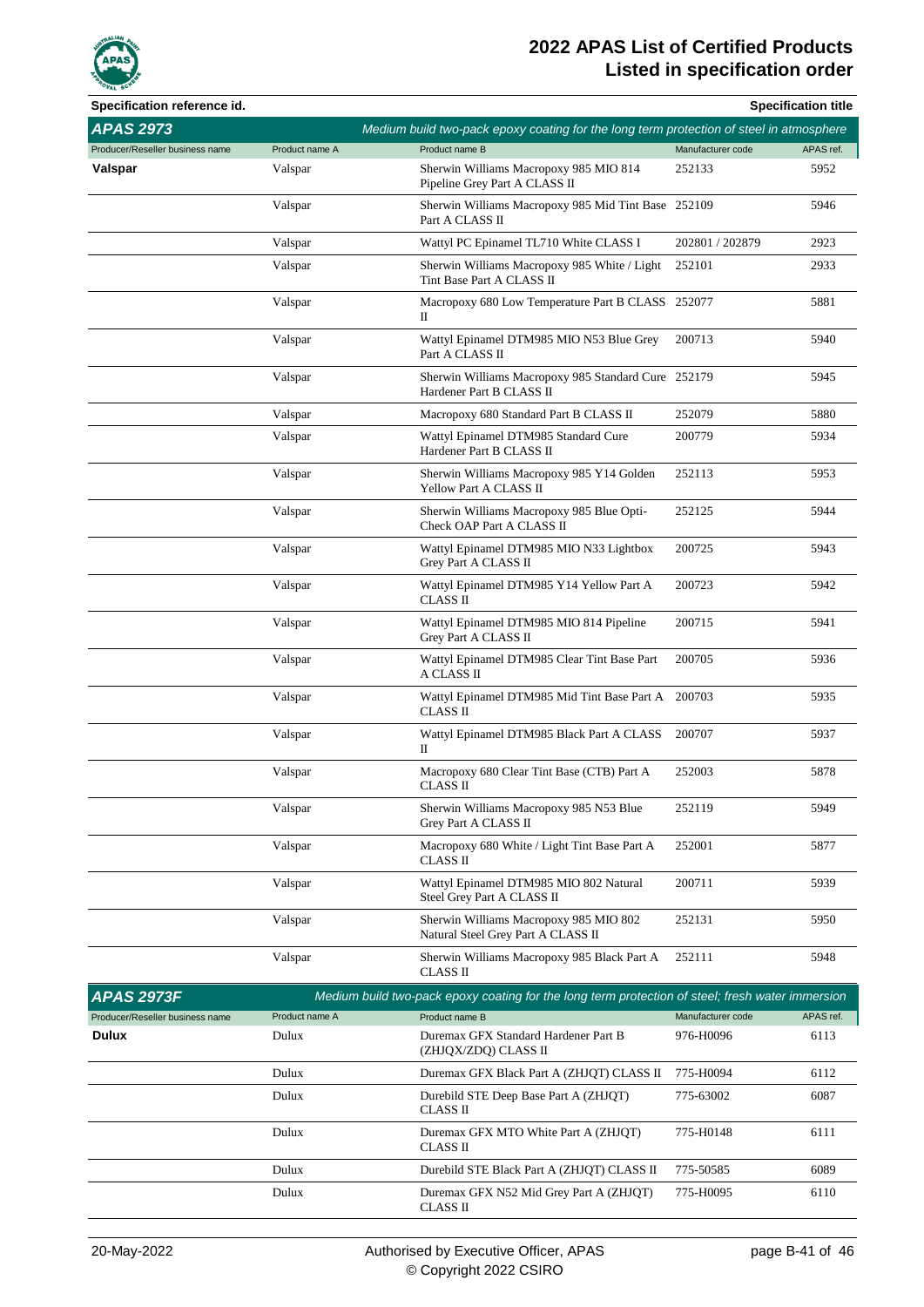

| Specification reference id.               |                |                                                                                                  |                   | <b>Specification title</b> |
|-------------------------------------------|----------------|--------------------------------------------------------------------------------------------------|-------------------|----------------------------|
| <b>APAS 2973F</b>                         |                | Medium build two-pack epoxy coating for the long term protection of steel; fresh water immersion |                   |                            |
| Producer/Reseller business name           | Product name A | Product name B                                                                                   | Manufacturer code | APAS ref.                  |
| <b>Dulux</b>                              | Dulux          | Durebild STE White/Light Base Part A (ZHJQT)<br>CLASS II                                         | 775-63001         | 6086                       |
|                                           | Dulux          | Durebild STE Quickturn Hardener Part B<br>(ZHJQX) CLASS II                                       | 976-H0248         | 6099                       |
|                                           | Dulux          | Durebild STE Aluminium Part A (ZHJQT)<br>CLASS II                                                | 775-50570         | 6090                       |
|                                           | Dulux          | Durebild STE Cold Cure Hardener Part B<br>(ZHJQX) CLASS II                                       | 976-84685         | 6098                       |
|                                           | Dulux          | Durebild STE Standard Hardener Part B<br>(ZHJQX) CLASS II                                        | 976-84539         | 6097                       |
|                                           | Dulux          | Durebild STE N35 Light Grey Part A (ZHJQT)<br>CLASS II                                           | 775-38678         | 6091                       |
|                                           | Dulux          | Duremax GFX Cold Cure Hardener Part B<br>(ZHJQX/ZDQ) CLASS II                                    | 976-H0126         | 6114                       |
|                                           | Dulux          | Durebild STE MIO Mid Grey Part A (ZHJQT)<br>CLASS II                                             | 775-63006         | 6093                       |
|                                           | Dulux          | Durebild STE MIO Natural Steel Grey Part A<br>(ZHJQT) CLASS II                                   | 775-00805         | 6094                       |
|                                           | Dulux          | Durebild STE GF Black Part A (ZHJOT) CLASS 775-52129<br>П                                        |                   | 6096                       |
|                                           | Dulux          | Durebild STE Clear Base Part A (ZHJQT)<br>CLASS II                                               | 775-63003         | 6088                       |
|                                           | Dulux          | Durebild STE GF Mid Grey Part A (ZHJQT)<br>CLASS II                                              | 775-51833         | 6095                       |
|                                           | Dulux          | Durebild STE Golden Yellow Part A (ZHJQT)<br>CLASS II                                            | 775-39141         | 6092                       |
| Hempel                                    | Hempel         | Hempadur 35560 Part B CLASS II                                                                   | 98560             | 5798                       |
|                                           | Hempel         | Hempadur Quattro XO 17870 Part B CLASS II                                                        | 95870             | 5786                       |
|                                           | Hempel         | Hempadur Quattro XO 17870 Part A CLASS II                                                        | 17870             | 5785                       |
|                                           | Hempel         | Hempadur 35560 Part A CLASS II                                                                   | 35560             | 5797                       |
| Jotun Australia                           | Jotun          | Jotamastic 87 Aluminium CLASS I                                                                  |                   | 3694                       |
|                                           | Jotun          | Jotamastic 87 Off-White CLASS I                                                                  |                   | 3693                       |
| JOTUN PAINTS (MALAYSIA)<br><b>SDN BHD</b> | Jotun Malaysia | Jotamastic 90 Off White Part A CLASS II                                                          | 0D5NWH            | 6071                       |
|                                           | Jotun Malaysia | Jotamastic 90 Aluminium Part A CLASS II                                                          | 0D5ALU            | 6072                       |
|                                           | Jotun Malaysia | Jotamastic 90 Part B CLASS II                                                                    | 0D5CAS            | 6073                       |
| Valspar                                   | Valspar        | Wattyl Epinamel DTM985 Y14 Yellow Part A<br>CLASS II                                             | 200723            | 5942                       |
|                                           | Valspar        | Sherwin Williams Macropoxy 985 Black Part A<br>CLASS II                                          | 252111            | 5948                       |
|                                           | Valspar        | Wattyl Epinamel DTM985 MIO N33 Lightbox<br>Grey Part A CLASS II                                  | 200725            | 5943                       |
|                                           | Valspar        | Wattyl Epinamel DTM985 N53 Grey Part A<br>CLASS II                                               | 200709            | 5938                       |
|                                           | Valspar        | Sherwin Williams Macropoxy 985 White / Light<br>Tint Base Part A CLASS II                        | 252101            | 2933                       |
|                                           | Valspar        | Wattyl Epinamel DTM985 White / Light Tint<br>Base Part A CLASS II                                | 200701            | 5844                       |
|                                           | Valspar        | Sherwin Williams Macropoxy 985 Y14 Golden<br>Yellow Part A CLASS II                              | 252113            | 5953                       |
|                                           | Valspar        | Wattyl Epinamel DTM985 MIO 802 Natural<br>Steel Grey Part A CLASS II                             | 200711            | 5939                       |
|                                           | Valspar        | Sherwin Williams Macropoxy 985 Blue Opti-<br>Check OAP Part A CLASS II                           | 252125            | 5944                       |
|                                           | Valspar        | Wattyl Epinamel DTM985 Standard Cure<br>Hardener Part B CLASS II                                 | 200779            | 5934                       |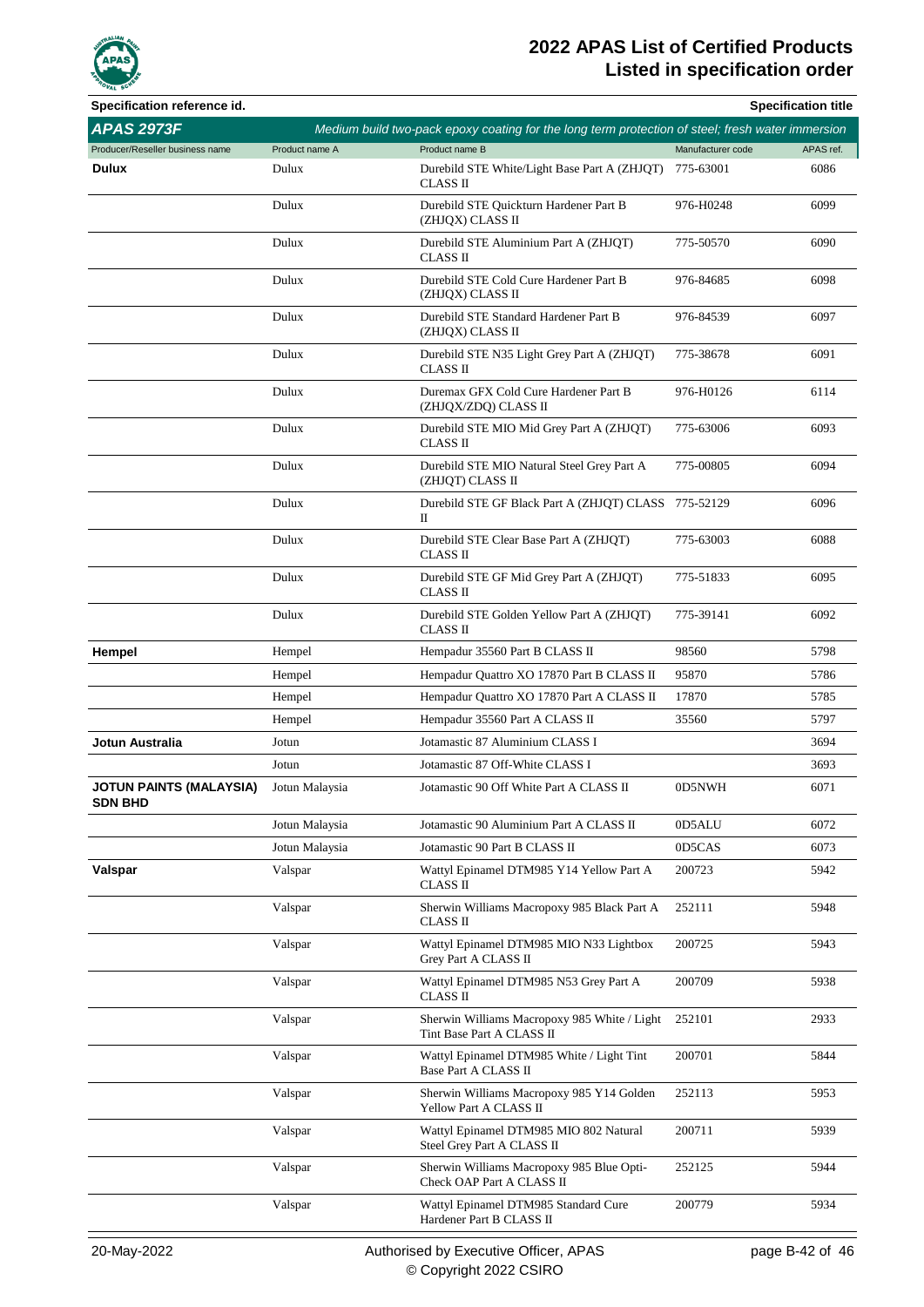

| Specification reference id.     |                |                                                                                                      |                      | <b>Specification title</b> |
|---------------------------------|----------------|------------------------------------------------------------------------------------------------------|----------------------|----------------------------|
| <b>APAS 2973F</b>               |                | Medium build two-pack epoxy coating for the long term protection of steel; fresh water immersion     |                      |                            |
| Producer/Reseller business name | Product name A | Product name B                                                                                       | Manufacturer code    | APAS ref.                  |
| Valspar                         | Valspar        | Wattyl Epinamel DTM985 Clear Tint Base Part<br>A CLASS II                                            | 200705               | 5936                       |
|                                 | Valspar        | Sherwin Williams Macropoxy 985 Standard Cure 252179<br>Hardener Part B CLASS II                      |                      | 5945                       |
|                                 | Valspar        | Sherwin Williams Macropoxy 985 MIO N53<br>Blue Grey Part A CLASS II                                  | 252135               | 5951                       |
|                                 | Valspar        | Sherwin Williams Macropoxy 985 N53 Blue<br>Grey Part A CLASS II                                      | 252119               | 5949                       |
|                                 | Valspar        | Wattyl Epinamel DTM985 Mid Tint Base Part A 200703<br>CLASS II                                       |                      | 5935                       |
|                                 | Valspar        | Wattyl Epinamel DTM985 MIO N53 Blue Grey<br>Part A CLASS II                                          | 200713               | 5940                       |
|                                 | Valspar        | Sherwin Williams Macropoxy 985 Clear Tint<br>Base Part A CLASS II                                    | 252103               | 5947                       |
|                                 | Valspar        | Sherwin Williams Macropoxy 985 Mid Tint Base 252109<br>Part A CLASS II                               |                      | 5946                       |
|                                 | Valspar        | Wattyl Epinamel DTM985 Black Part A CLASS<br>П                                                       | 200707               | 5937                       |
|                                 | Valspar        | Sherwin Williams Macropoxy 985 MIO 802<br>Natural Steel Grey Part A CLASS II                         | 252131               | 5950                       |
|                                 | Valspar        | Wattyl Epinamel DTM985 MIO 814 Pipeline<br>Grey Part A CLASS II                                      | 200715               | 5941                       |
|                                 | Valspar        | Sherwin Williams Macropoxy 985 MIO 814<br>Pipeline Grey Part A CLASS II                              | 252133               | 5952                       |
|                                 | Valspar        | Wattyl PC Epinamel TL710 White CLASS I                                                               | 202801 / 202879      | 2923                       |
| <b>APAS 2973P</b>               |                | Medium build two-pack epoxy coating for the long term protection of steel; potable water tank lining |                      |                            |
| Producer/Reseller business name | Product name A | Product name B                                                                                       | Manufacturer code    | APAS ref.                  |
| Akzo Nobel                      | Akzo Nobel     | International Interline 850 White CLASS I                                                            | <b>TLA850/TLA856</b> | 4385                       |
|                                 | Akzo Nobel     | International Interline 850 Buff CLASS I                                                             | <b>TLA852/TLA856</b> | 4383                       |
| Hempel                          | Hempel         | Hempadur 35560 Part B CLASS II                                                                       | 98560                | 5798                       |
|                                 | Hempel         | Hempadur 35560 Part A CLASS II                                                                       | 35560                | 5797                       |
| Valspar                         | Valspar        | Wattyl Epinamel DTM985 Y14 Yellow Part A<br>CLASS II                                                 | 200723               | 5942                       |
|                                 | Valspar        | Wattyl Epinamel DTM985 Black Part A CLASS<br>П                                                       | 200707               | 5937                       |
|                                 | Valspar        | Wattyl Epinamel DTM985 MIO 814 Pipeline<br>Grey Part A CLASS II                                      | 200715               | 5941                       |
|                                 | Valspar        | Wattyl Epinamel DTM985 Clear Tint Base Part<br>A CLASS II                                            | 200705               | 5936                       |
|                                 | Valspar        | Sherwin Williams Macropoxy 985 Y14 Golden<br>Yellow Part A CLASS II                                  | 252113               | 5953                       |
|                                 | Valspar        | Wattyl Epinamel DTM985 MIO N33 Lightbox<br>Grey Part A CLASS II                                      | 200725               | 5943                       |
|                                 | Valspar        | Sherwin Williams Macropoxy 985 Blue Opti-<br>Check OAP Part A CLASS II                               | 252125               | 5944                       |
|                                 | Valspar        | Sherwin Williams Macropoxy 985 MIO 802<br>Natural Steel Grey Part A CLASS II                         | 252131               | 5950                       |
|                                 | Valspar        | Wattyl Epinamel DTM985 MIO N53 Blue Grey<br>Part A CLASS II                                          | 200713               | 5940                       |
|                                 | Valspar        | Wattyl Epinamel DTM985 Mid Tint Base Part A<br>CLASS II                                              | 200703               | 5935                       |
|                                 | Valspar        | Sherwin Williams Macropoxy 985 N53 Blue<br>Grey Part A CLASS II                                      | 252119               | 5949                       |
|                                 | Valspar        | Wattyl Epinamel DTM985 White / Light Tint<br>Base Part A CLASS II                                    | 200701               | 5844                       |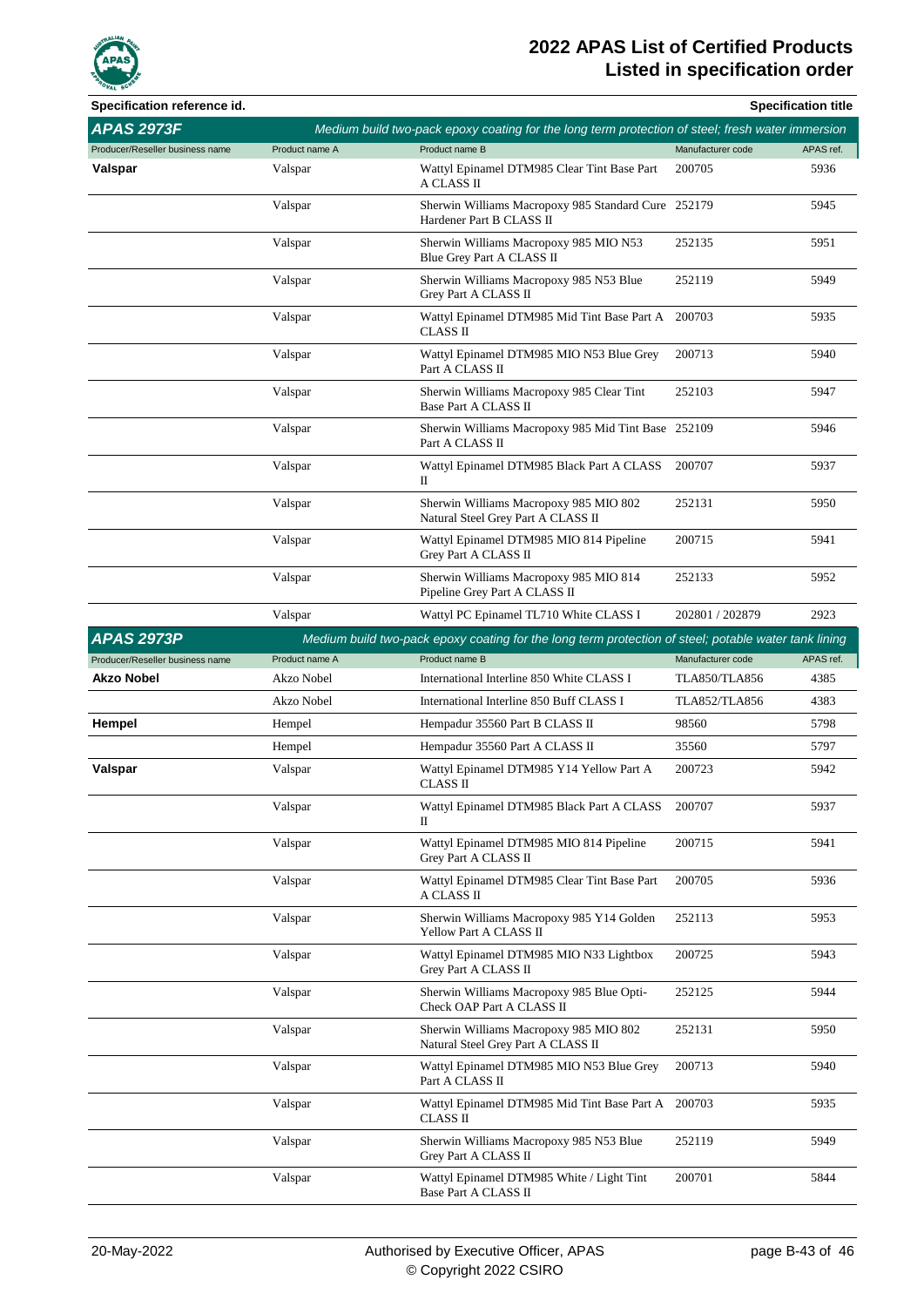

| Specification reference id.     |                |                                                                                                      |                   | <b>Specification title</b> |
|---------------------------------|----------------|------------------------------------------------------------------------------------------------------|-------------------|----------------------------|
| <b>APAS 2973P</b>               |                | Medium build two-pack epoxy coating for the long term protection of steel; potable water tank lining |                   |                            |
| Producer/Reseller business name | Product name A | Product name B                                                                                       | Manufacturer code | APAS ref.                  |
| Valspar                         | Valspar        | Wattyl Epinamel DTM985 Standard Cure<br>Hardener Part B CLASS II                                     | 200779            | 5934                       |
|                                 | Valspar        | Sherwin Williams Macropoxy 985 White / Light<br>Tint Base Part A CLASS II                            | 252101            | 2933                       |
|                                 | Valspar        | Sherwin Williams Macropoxy 985 Standard Cure 252179<br>Hardener Part B CLASS II                      |                   | 5945                       |
|                                 | Valspar        | Sherwin Williams Macropoxy 985 Clear Tint<br>Base Part A CLASS II                                    | 252103            | 5947                       |
|                                 | Valspar        | Sherwin Williams Macropoxy 985 MIO N53<br>Blue Grey Part A CLASS II                                  | 252135            | 5951                       |
|                                 | Valspar        | Wattyl Epinamel DTM985 MIO 802 Natural<br>Steel Grey Part A CLASS II                                 | 200711            | 5939                       |
|                                 | Valspar        | Wattyl Epinamel DTM985 N53 Grey Part A<br><b>CLASS II</b>                                            | 200709            | 5938                       |
|                                 | Valspar        | Sherwin Williams Macropoxy 985 Black Part A<br><b>CLASS II</b>                                       | 252111            | 5948                       |
|                                 | Valspar        | Sherwin Williams Macropoxy 985 Mid Tint Base 252109<br>Part A CLASS II                               |                   | 5946                       |
|                                 | Valspar        | Wattyl PC Epinamel TL710 White CLASS I                                                               | 202801 / 202879   | 2923                       |
|                                 | Valspar        | Sherwin Williams Macropoxy 985 MIO 814<br>Pipeline Grey Part A CLASS II                              | 252133            | 5952                       |
| <b>APAS 2973S</b>               |                | Medium build two-pack epoxy coating for the long term protection of steel; salt water immersion      |                   |                            |
| Producer/Reseller business name | Product name A | Product name B                                                                                       | Manufacturer code | APAS ref.                  |
| <b>Dulux</b>                    | Dulux          | Duremax GFX Cold Cure Hardener Part B<br>(ZHJQX/ZDQ) CLASS II                                        | 976-H0126         | 6114                       |
|                                 | Dulux          | Duremax GFX N52 Mid Grey Part A (ZHJQT)<br><b>CLASS II</b>                                           | 775-H0095         | 6110                       |
|                                 | Duluv          | Duramay GEV MTO White Part A (7HIOT)                                                                 | 775-H0148         | 6111                       |

|         |         | CLASS II                                                                     |           |      |
|---------|---------|------------------------------------------------------------------------------|-----------|------|
|         | Dulux   | Duremax GFX MTO White Part A (ZHJQT)<br>CLASS II                             | 775-H0148 | 6111 |
|         | Dulux   | Duremax GFX Standard Hardener Part B<br>(ZHJQX/ZDQ) CLASS II                 | 976-H0096 | 6113 |
|         | Dulux   | Duremax GFX Black Part A (ZHJQT) CLASS II                                    | 775-H0094 | 6112 |
| Hempel  | Hempel  | Hempadur 35560 Part A CLASS II                                               | 35560     | 5797 |
|         | Hempel  | Hempadur 35560 Part B CLASS II                                               | 98560     | 5798 |
|         | Hempel  | Hempadur Quattro XO 17870 Part B CLASS II                                    | 95870     | 5786 |
|         | Hempel  | Hempadur Quattro XO 17870 Part A CLASS II                                    | 17870     | 5785 |
| Valspar | Valspar | Wattyl Epinamel DTM985 MIO 814 Pipeline<br>Grey Part A CLASS II              | 200715    | 5941 |
|         | Valspar | Sherwin Williams Macropoxy 985 N53 Blue<br>Grey Part A CLASS II              | 252119    | 5949 |
|         | Valspar | Wattyl Epinamel DTM985 Black Part A CLASS<br>П                               | 200707    | 5937 |
|         | Valspar | Wattyl Epinamel DTM985 White / Light Tint<br>Base Part A CLASS II            | 200701    | 5844 |
|         | Valspar | Wattyl Epinamel DTM985 MIO N53 Blue Grey<br>Part A CLASS II                  | 200713    | 5940 |
|         | Valspar | Wattyl Epinamel DTM985 Standard Cure<br>Hardener Part B CLASS II             | 200779    | 5934 |
|         | Valspar | Sherwin Williams Macropoxy 985 MIO 802<br>Natural Steel Grey Part A CLASS II | 252131    | 5950 |
|         | Valspar | Sherwin Williams Macropoxy 985 Mid Tint Base 252109<br>Part A CLASS II       |           | 5946 |
|         | Valspar | Wattyl Epinamel DTM985 Mid Tint Base Part A 200703<br><b>CLASS II</b>        |           | 5935 |
|         | Valspar | Wattyl Epinamel DTM985 Clear Tint Base Part<br>A CLASS II                    | 200705    | 5936 |
|         |         |                                                                              |           |      |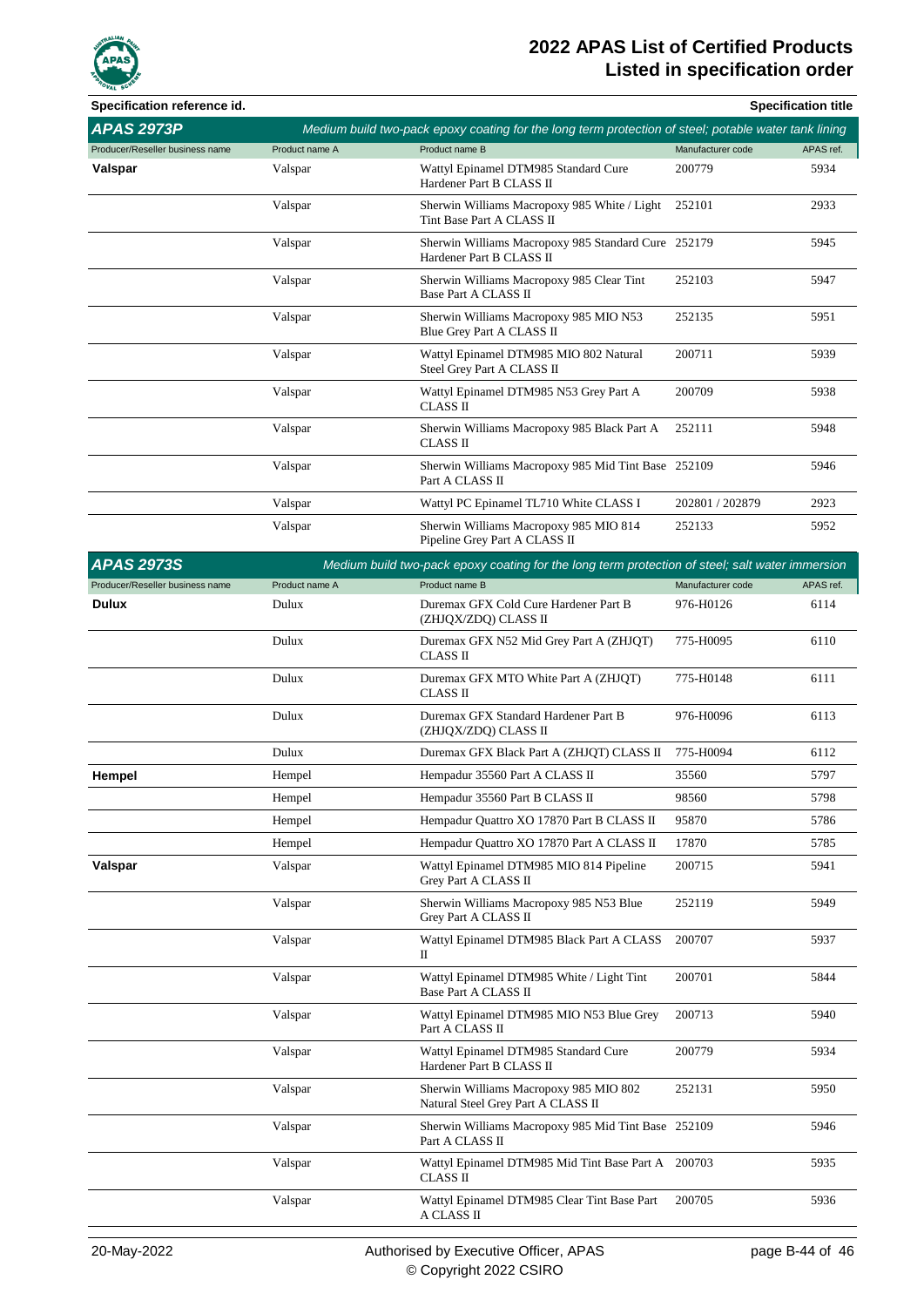

| Specification reference id.                      |                |                                                                                                         |                   | <b>Specification title</b> |
|--------------------------------------------------|----------------|---------------------------------------------------------------------------------------------------------|-------------------|----------------------------|
| <b>APAS 2973S</b>                                |                | Medium build two-pack epoxy coating for the long term protection of steel; salt water immersion         |                   |                            |
| Producer/Reseller business name                  | Product name A | Product name B                                                                                          | Manufacturer code | APAS ref.                  |
| Valspar                                          | Valspar        | Wattyl Epinamel DTM985 MIO 802 Natural<br>Steel Grey Part A CLASS II                                    | 200711            | 5939                       |
|                                                  | Valspar        | Sherwin Williams Macropoxy 985 Black Part A<br>CLASS II                                                 | 252111            | 5948                       |
|                                                  | Valspar        | Sherwin Williams Macropoxy 985 MIO N53<br>Blue Grey Part A CLASS II                                     | 252135            | 5951                       |
|                                                  | Valspar        | Sherwin Williams Macropoxy 985 Y14 Golden<br>Yellow Part A CLASS II                                     | 252113            | 5953                       |
|                                                  | Valspar        | Wattyl Epinamel DTM985 N53 Grey Part A<br>CLASS II                                                      | 200709            | 5938                       |
|                                                  | Valspar        | Sherwin Williams Macropoxy 985 Blue Opti-<br>Check OAP Part A CLASS II                                  | 252125            | 5944                       |
|                                                  | Valspar        | Sherwin Williams Macropoxy 985 Clear Tint<br>Base Part A CLASS II                                       | 252103            | 5947                       |
|                                                  | Valspar        | Wattyl Epinamel DTM985 Y14 Yellow Part A<br><b>CLASS II</b>                                             | 200723            | 5942                       |
|                                                  | Valspar        | Sherwin Williams Macropoxy 985 Standard Cure 252179<br>Hardener Part B CLASS II                         |                   | 5945                       |
|                                                  | Valspar        | Sherwin Williams Macropoxy 985 White / Light<br>Tint Base Part A CLASS II                               | 252101            | 2933                       |
|                                                  | Valspar        | Wattyl Epinamel DTM985 MIO N33 Lightbox<br>Grey Part A CLASS II                                         | 200725            | 5943                       |
|                                                  | Valspar        | Sherwin Williams Macropoxy 985 MIO 814<br>Pipeline Grey Part A CLASS II                                 | 252133            | 5952                       |
| <b>APAS 2974</b>                                 |                | Medium build solventless two-pack epoxy coating for the long term protection of steel in atmosphere     |                   |                            |
| Producer/Reseller business name                  | Product name A | Product name B                                                                                          | Manufacturer code | APAS ref.                  |
| Valspar                                          | Valspar        | Wattyl PC Epinamel TL770SF Off White<br><b>CLASS I</b>                                                  | 202803 / 202880   | 2925                       |
| <b>APAS 2974F</b>                                |                | Medium build solventless two-pack epoxy coating for the long term protection of steel; fresh water      |                   | immersion                  |
| Producer/Reseller business name                  | Product name A | Product name B                                                                                          | Manufacturer code | APAS ref.                  |
| <b>JOTUN PAINTS (MALAYSIA)</b><br><b>SDN BHD</b> | Jotun Malaysia | Tankguard 412 Red Part A CLASS I                                                                        | <b>OUHRED</b>     | 3119                       |
|                                                  | Jotun Malaysia | Tankguard 412 Black Part A CLASS I                                                                      | 0UH099            | 3121                       |
|                                                  | Jotun Malaysia | Tankguard 412 White Part A CLASS I                                                                      | 0UH001            | 3118                       |
|                                                  | Jotun Malaysia | Tankguard 412 Part B CLASS I                                                                            | <b>OUHCPB</b>     | 6083                       |
| Valspar                                          | Valspar        | Wattyl PC Epinamel TL770SF Off White<br><b>CLASS I</b>                                                  | 202803 / 202880   | 2925                       |
| <b>APAS 2974P</b>                                |                | Medium build solventless 2-pack epoxy coating for the long term protection of steel; potable water tank |                   | lining                     |
| Producer/Reseller business name                  | Product name A | Product name B                                                                                          | Manufacturer code | APAS ref.                  |
| <b>JOTUN PAINTS (MALAYSIA)</b><br><b>SDN BHD</b> | Jotun Malaysia | Tankguard 412 White Part A CLASS I                                                                      | 0UH001            | 3118                       |
|                                                  | Jotun Malaysia | Tankguard 412 Black Part A CLASS I                                                                      | 0UH099            | 3121                       |
|                                                  | Jotun Malaysia | Tankguard 412 Red Part A CLASS I                                                                        | <b>OUHRED</b>     | 3119                       |
|                                                  | Jotun Malaysia | Tankguard 412 Part B CLASS I                                                                            | <b>OUHCPB</b>     | 6083                       |
| Valspar                                          | Valspar        | Wattyl PC Epinamel TL790SF White CLASS I                                                                | 202805 / 202881   | 3775                       |
|                                                  | Valspar        | Wattyl PC Epinamel TL770SF Off White<br><b>CLASS I</b>                                                  | 202803 / 202880   | 2925                       |
| <b>APAS 2975</b>                                 |                | Ultra high build epoxy two-pack coating for the long term protection of steel in atmosphere             |                   |                            |
| Producer/Reseller business name                  | Product name A | Product name B                                                                                          | Manufacturer code | APAS ref.                  |
| <b>Akzo Nobel</b>                                | Akzo Nobel     | International Interzone 485 Ultra High Build<br>Epoxy Black CLASS I                                     | <b>EAA489</b>     | 1497                       |
|                                                  | Akzo Nobel     | International Interzone 485 Ultra High Build<br>Epoxy Grey Part A CLASS I                               | <b>EAA485</b>     | 1498                       |